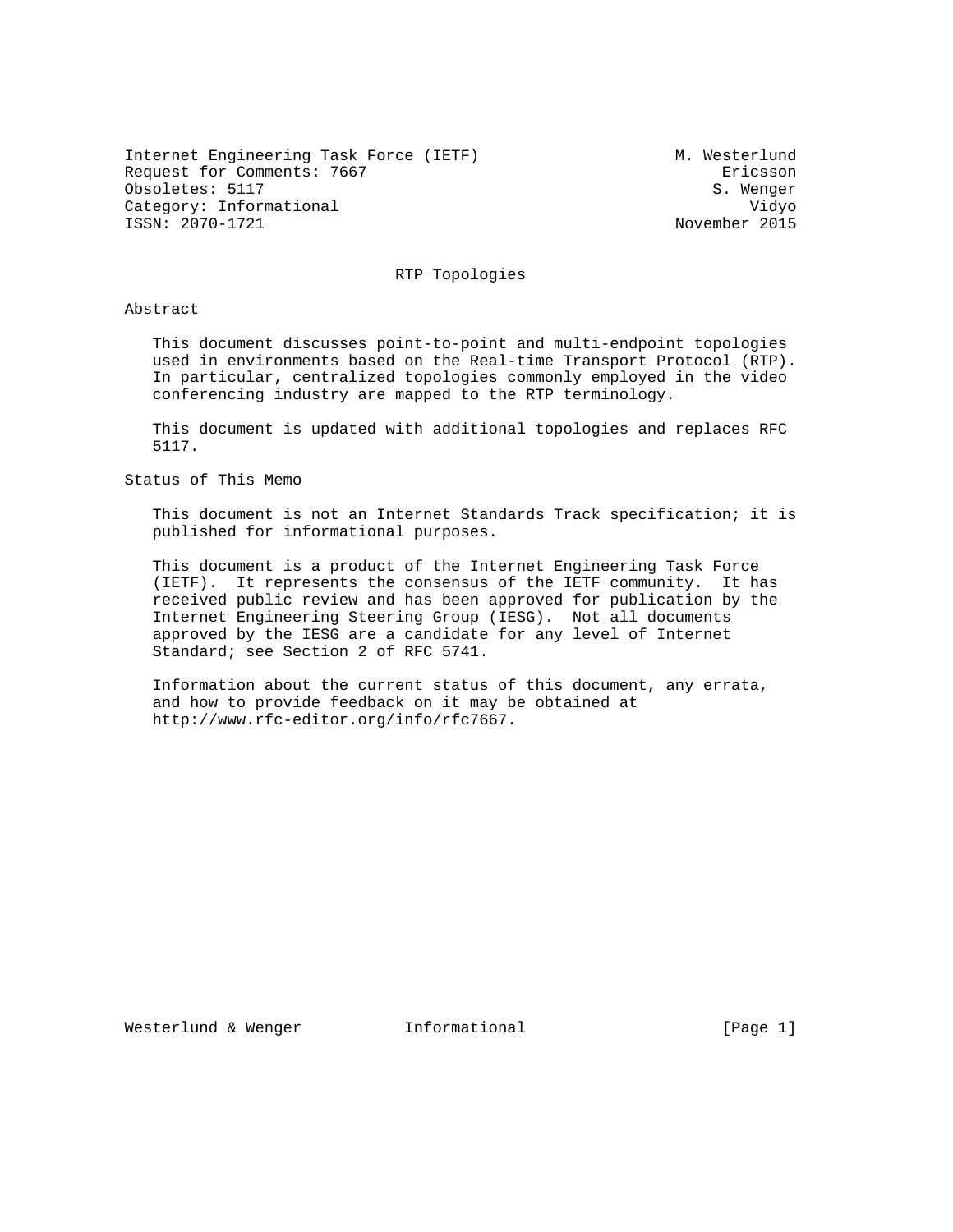Copyright Notice

 Copyright (c) 2015 IETF Trust and the persons identified as the document authors. All rights reserved.

 This document is subject to BCP 78 and the IETF Trust's Legal Provisions Relating to IETF Documents

 (http://trustee.ietf.org/license-info) in effect on the date of publication of this document. Please review these documents carefully, as they describe your rights and restrictions with respect to this document. Code Components extracted from this document must include Simplified BSD License text as described in Section 4.e of the Trust Legal Provisions and are provided without warranty as described in the Simplified BSD License.

Westerlund & Wenger **Informational** [Page 2]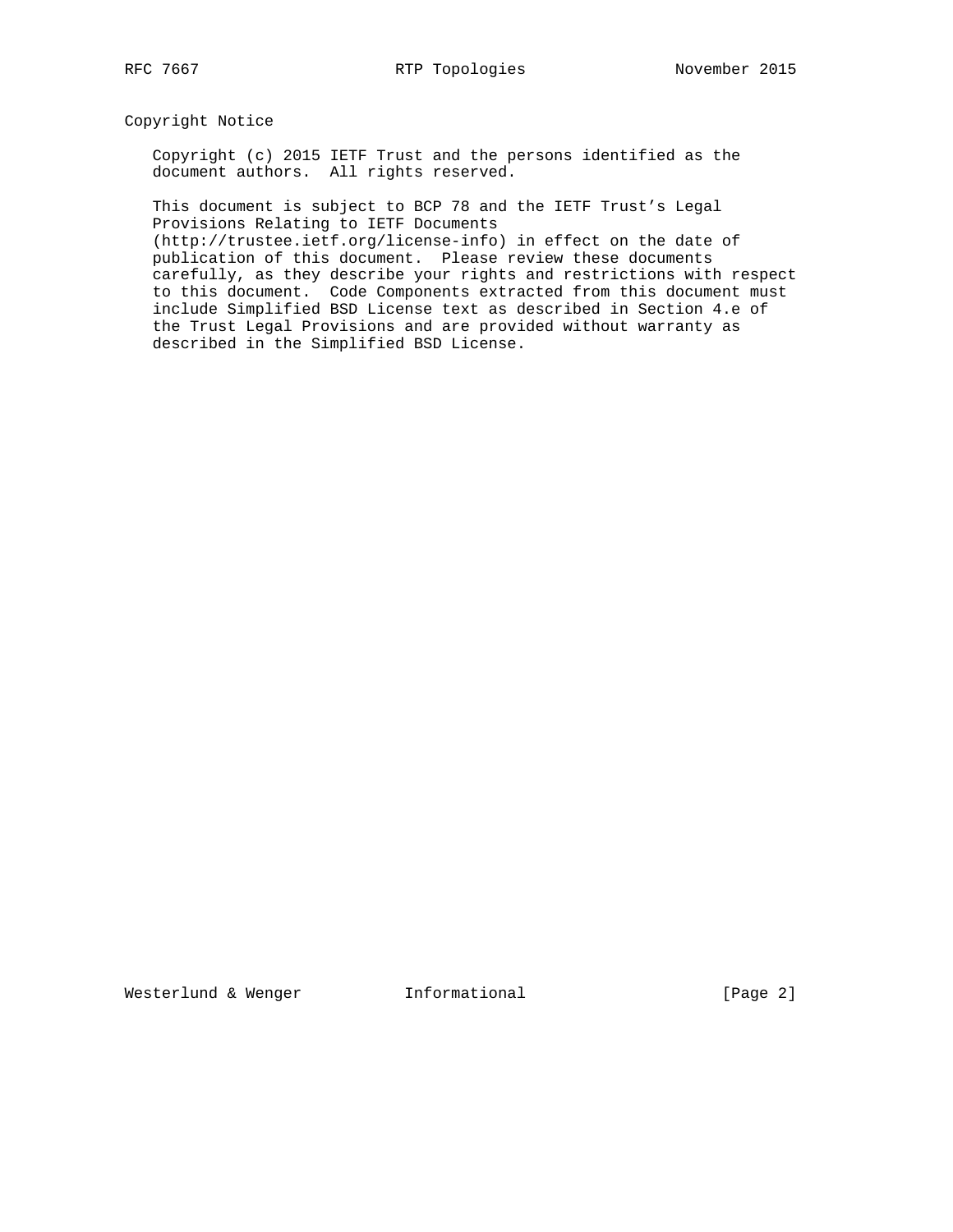Table of Contents

| 1.             |                                                                                              |  |  | $\overline{4}$  |
|----------------|----------------------------------------------------------------------------------------------|--|--|-----------------|
| 2.             |                                                                                              |  |  | 5               |
|                |                                                                                              |  |  | 5               |
| 2.2.           | Definitions Related to RTP Grouping Taxonomy                                                 |  |  | 5               |
| 3 <sup>1</sup> |                                                                                              |  |  | $6\overline{6}$ |
| 3.1.           | Point to Point $\ldots \ldots \ldots \ldots \ldots \ldots \ldots$                            |  |  | 6               |
|                | 3.2. Point to Point via Middlebox                                                            |  |  | $\overline{7}$  |
|                | $\verb+Translators + \ldots + \ldots + \ldots + \ldots + \ldots + \ldots + \ldots$<br>3.2.1. |  |  | $\overline{7}$  |
| 3.2.2.         | Back-to-Back RTP sessions                                                                    |  |  | 11              |
|                | 3.3. Point to Multipoint Using Multicast                                                     |  |  | 12              |
|                | 3.3.1. Any-Source Multicast (ASM)                                                            |  |  | 12              |
|                | 3.3.2. Source-Specific Multicast (SSM)                                                       |  |  | 14              |
|                | SSM with Local Unicast Resources<br>3.3.3.                                                   |  |  | 15              |
|                | 3.4. Point to Multipoint Using Mesh                                                          |  |  | 17              |
| 3.5.           | Point to Multipoint Using the RFC 3550 Translator                                            |  |  | 20              |
| 3.5.1.         | Relay - Transport Translator                                                                 |  |  | 20              |
| 3.5.2.         | Media Translator                                                                             |  |  | 21              |
|                | 3.6. Point to Multipoint Using the RFC 3550 Mixer Model                                      |  |  | 22              |
|                |                                                                                              |  |  |                 |
|                | 3.6.1. Media-Mixing Mixer                                                                    |  |  | 24              |
|                | 3.6.2. Media-Switching Mixer                                                                 |  |  | 27              |
| 3.7.           | Selective Forwarding Middlebox                                                               |  |  | 29              |
| 3.8.           | Point to Multipoint Using Video-Switching MCUs                                               |  |  | 33              |
|                | 3.9. Point to Multipoint Using RTCP-Terminating MCU                                          |  |  | 34              |
|                |                                                                                              |  |  | 35              |
|                | 3.11. Non-symmetric Mixer/Translators                                                        |  |  | 38              |
|                |                                                                                              |  |  | 38              |
|                |                                                                                              |  |  | 39              |
| 4.1.           | All-to-All Media Transmission                                                                |  |  | 39              |
| 4.2.           | Transport or Media Interoperability                                                          |  |  | 40              |
| 4.3.           | Per-Domain Bitrate Adaptation                                                                |  |  | 40              |
| 4.4.           | Aggregation of Media                                                                         |  |  | 41              |
| 4.5.           | View of All Session Participants                                                             |  |  | 41              |
| 4.6.           |                                                                                              |  |  | 42              |
| 4.7.           | Consistency between Header Extensions and RTCP                                               |  |  | 42              |
|                |                                                                                              |  |  | 42              |
| 6.             |                                                                                              |  |  | 43              |
| 7.             |                                                                                              |  |  | 45              |
| 7.1.           | Normative References                                                                         |  |  | 45              |
| 7.2.           | Informative References                                                                       |  |  | 45              |
|                |                                                                                              |  |  |                 |
|                |                                                                                              |  |  | 48              |
|                |                                                                                              |  |  |                 |

Westerlund & Wenger **Informational Informational** [Page 3]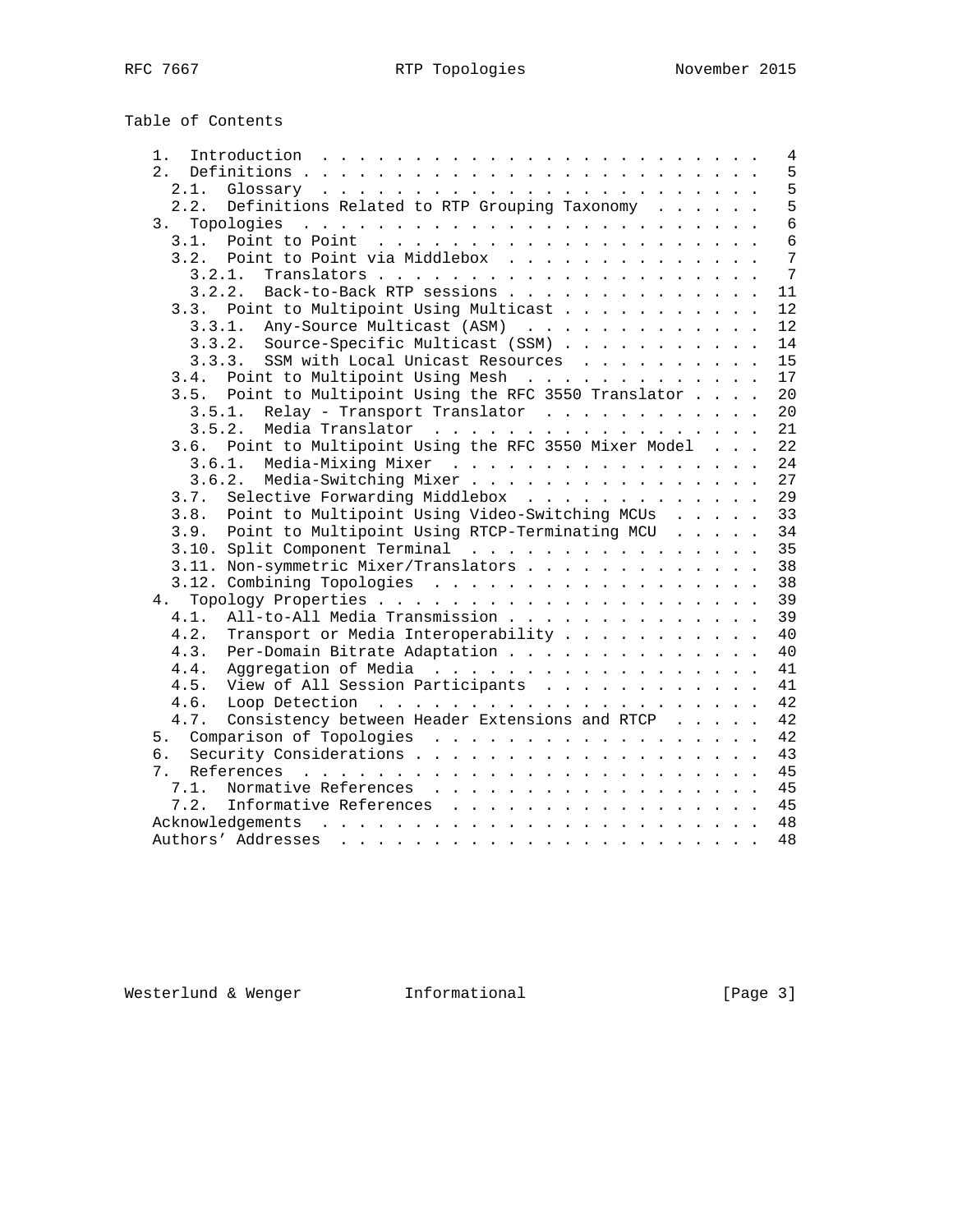### 1. Introduction

 Real-time Transport Protocol (RTP) [RFC3550] topologies describe methods for interconnecting RTP entities and their processing behavior for RTP and the RTP Control Protocol (RTCP). This document tries to address past and existing confusion, especially with respect to terms not defined in RTP but in common use in the communication industry, such as the Multipoint Control Unit or MCU.

 When the Audio-Visual Profile with Feedback (AVPF) [RFC4585] was developed, the main emphasis lay in the efficient support of point-to-point and small multipoint scenarios without centralized multipoint control. In practice, however, most multipoint conferences operate utilizing centralized units referred to as MCUs. MCUs may implement mixer or translator functionality (in RTP [RFC3550] terminology) and signaling support. They may also contain additional application-layer functionality. This document focuses on the media transport aspects of the MCU that can be realized using RTP, as discussed below. Further considered are the properties of mixers and translators, and how some types of deployed MCUs deviate from these properties.

 This document also codifies new multipoint architectures that have recently been introduced and that were not anticipated in RFC 5117; thus, this document replaces [RFC5117]. These architectures use scalable video coding and simulcasting, and their associated centralized units are referred to as Selective Forwarding Middleboxes (SFMs). This codification provides a common information basis for future discussion and specification work.

 The new topologies are Point to Point via Middlebox (Section 3.2), Source-Specific Multicast (Section 3.3.2), SSM with Local Unicast Resources (Section 3.3.3), Point to Multipoint Using Mesh (Section 3.4), Selective Forwarding Middlebox (Section 3.7), and Split Component Terminal (Section 3.10). The Point to Multipoint Using the RFC 3550 Mixer Model (Section 3.6) has been significantly expanded to cover two different versions, namely Media-Mixing Mixer (Section 3.6.1) and Media-Switching Mixer (Section 3.6.2).

 The document's attempt to clarify and explain sections of the RTP spec [RFC3550] is informal. It is not intended to update or change what is normatively specified within RFC 3550.

Westerlund & Wenger **Informational** [Page 4]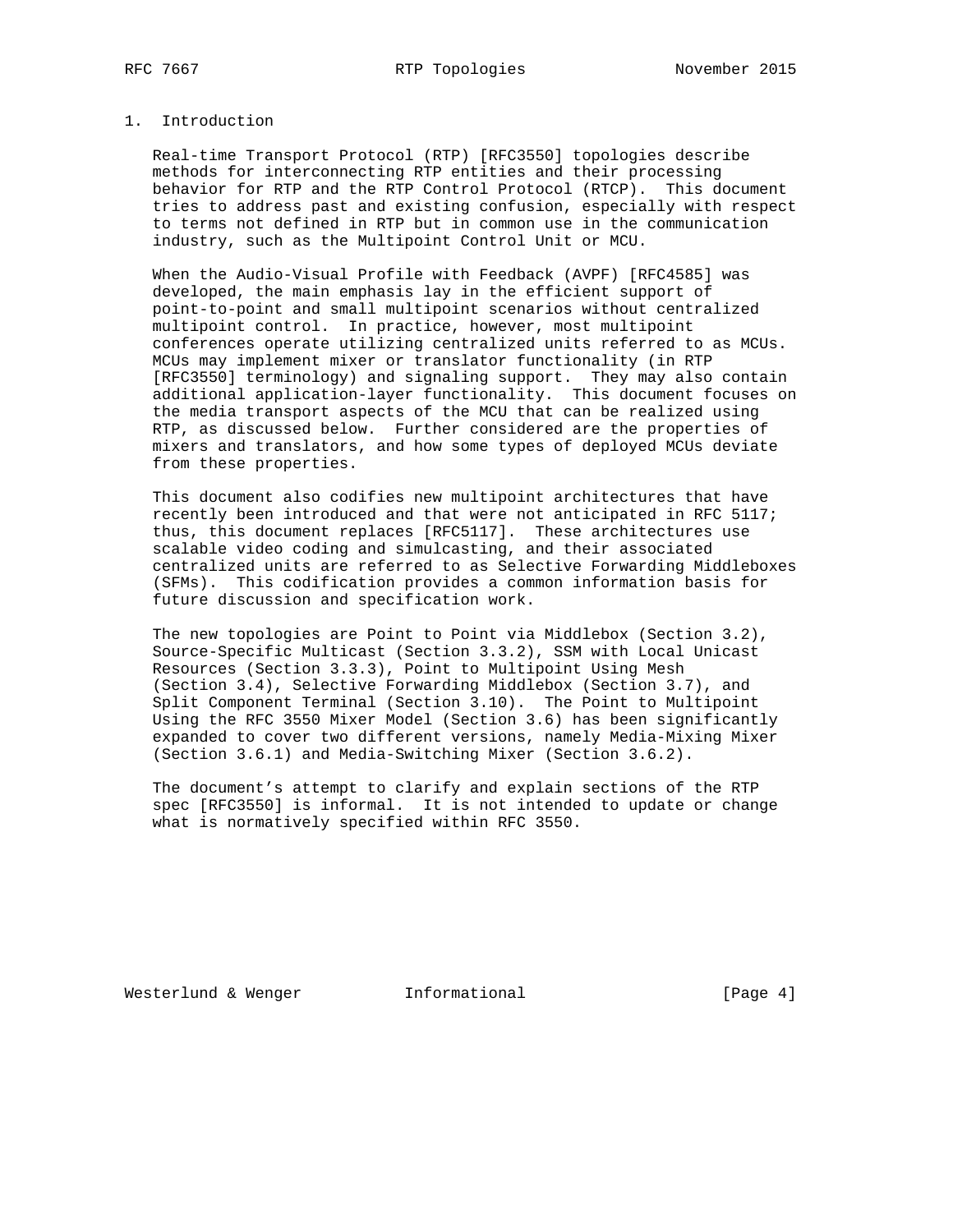- 2. Definitions
- 2.1. Glossary
	- ASM: Any-Source Multicast
	- AVPF: The extended RTP profile for RTCP-based feedback
	- CSRC: Contributing Source
	- Link: The data transport to the next IP hop
	- Middlebox: A device that is on the Path that media travel between two endpoints
	- MCU: Multipoint Control Unit
	- Path: The concatenation of multiple links, resulting in an end-to-end data transfer.
	- PtM: Point to Multipoint
	- PtP: Point to Point
	- SFM: Selective Forwarding Middlebox
	- SSM: Source-Specific Multicast
	- SSRC: Synchronization Source
- 2.2. Definitions Related to RTP Grouping Taxonomy

The following definitions have been taken from [RFC7656].

- Communication Session: A Communication Session is an association among two or more Participants communicating with each other via one or more Multimedia Sessions.
- Endpoint: A single addressable entity sending or receiving RTP packets. It may be decomposed into several functional blocks, but as long as it behaves as a single RTP stack mentity, it is classified as a single "endpoint".
- Media Source: A Media Source is the logical source of a time progressing digital media stream synchronized to a reference clock. This stream is called a Source Stream.

Westerlund & Wenger **Informational Informational** [Page 5]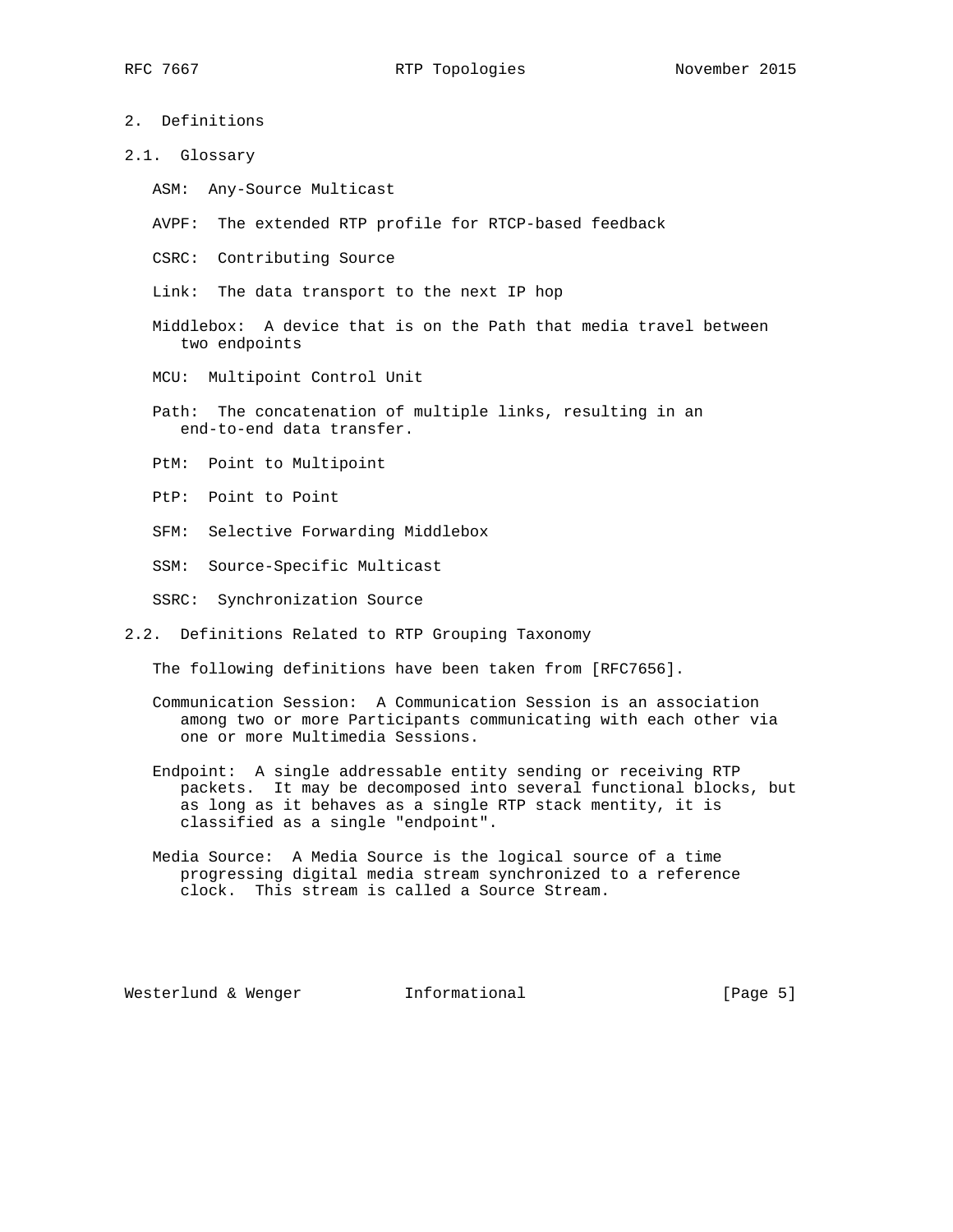- Multimedia Session: A Multimedia Session is an association among a group of participants engaged in communication via one or more RTP sessions.
- 3. Topologies

 This subsection defines several topologies that are relevant for codec control but also RTP usage in other contexts. The section starts with point-to-point cases, with or without middleboxes. Then it follows a number of different methods for establishing point-to multipoint communication. These are structured around the most fundamental enabler, i.e., multicast, a mesh of connections, translators, mixers, and finally MCUs and SFMs. The section ends by discussing decomposited terminals, asymmetric middlebox behaviors, and combining topologies.

 The topologies may be referenced in other documents by a shortcut name, indicated by the prefix "Topo-".

 For each of the RTP-defined topologies, we discuss how RTP, RTCP, and the carried media are handled. With respect to RTCP, we also discuss the handling of RTCP feedback messages as defined in [RFC4585] and [RFC5104].

3.1. Point to Point

Shortcut name: Topo-Point-to-Point

 The Point-to-Point (PtP) topology (Figure 1) consists of two endpoints, communicating using unicast. Both RTP and RTCP traffic are conveyed endpoint to endpoint, using unicast traffic only (even if, in exotic cases, this unicast traffic happens to be conveyed over an IP multicast address).

 +---+ +---+ | A |<------->| B | +---+ +---+

Figure 1: Point to Point

 The main property of this topology is that A sends to B, and only B, while B sends to A, and only A. This avoids all complexities of handling multiple endpoints and combining the requirements stemming from them. Note that an endpoint can still use multiple RTP Synchronization Sources (SSRCs) in an RTP session. The number of RTP sessions in use between A and B can also be of any number, subject only to system-level limitations like the number range of ports.

Westerlund & Wenger **Informational Informational** [Page 6]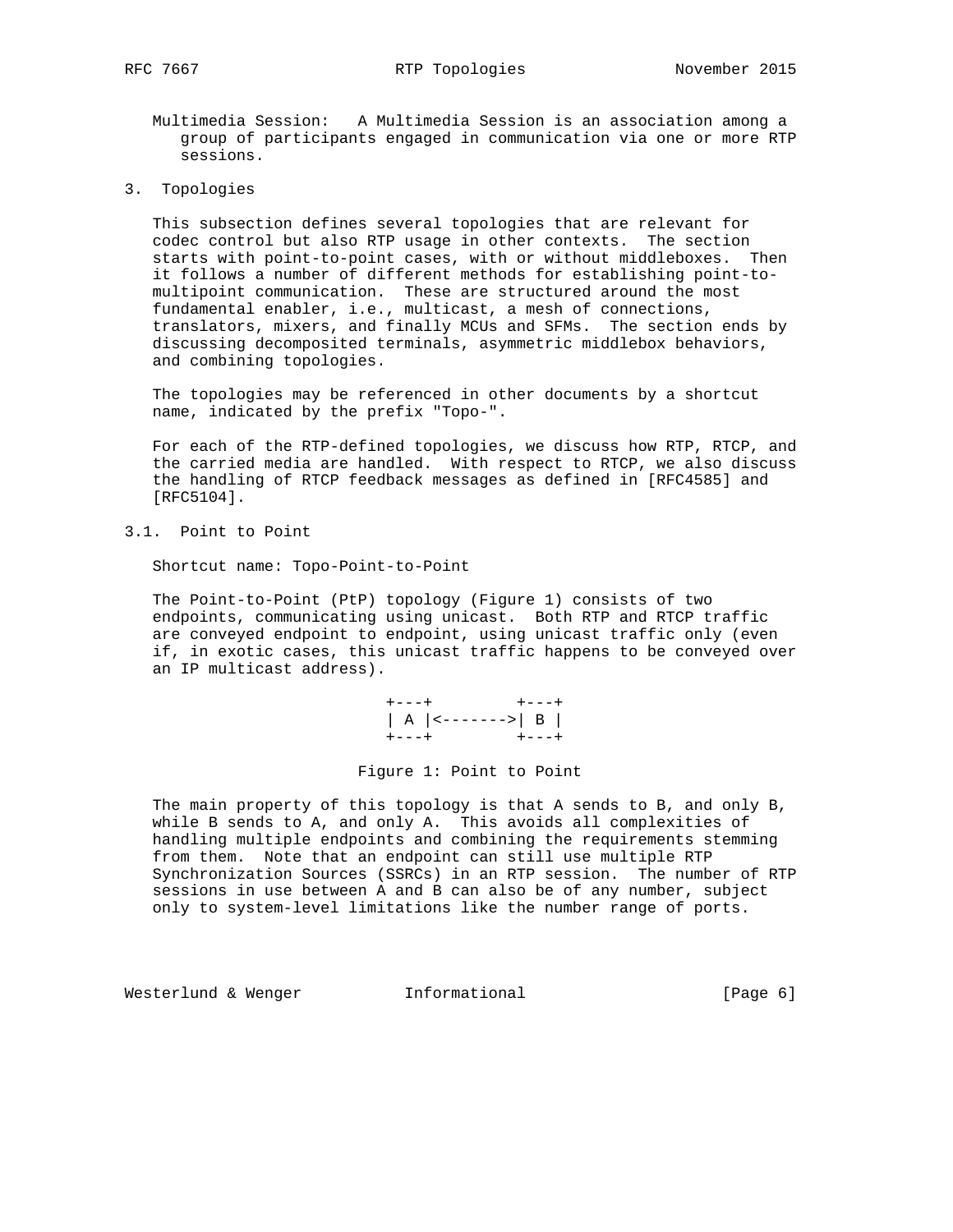RTCP feedback messages for the indicated SSRCs are communicated directly between the endpoints. Therefore, this topology poses minimal (if any) issues for any feedback messages. For RTP sessions that use multiple SSRCs per endpoint, it can be relevant to implement support for cross-reporting suppression as defined in "Sending Multiple Media Streams in a Single RTP Session" [MULTI-STREAM-OPT].

#### 3.2. Point to Point via Middlebox

 This section discusses cases where two endpoints communicate but have one or more middleboxes involved in the RTP session.

3.2.1. Translators

Shortcut name: Topo-PtP-Translator

 Two main categories of translators can be distinguished: Transport Translators and Media Translators. Both translator types share common attributes that separate them from mixers. For each RTP stream that the translator receives, it generates an individual RTP stream in the other domain. A translator keeps the SSRC for an RTP stream across the translation, whereas a mixer can select a single RTP stream from multiple received RTP streams (in cases like audio/ video switching) or send out an RTP stream composed of multiple mixed media received in multiple RTP streams (in cases like audio mixing or video tiling), but always under its own SSRC, possibly using the CSRC field to indicate the source(s) of the content. Mixers are more common in point-to-multipoint cases than in PtP. The reason is that in PtP use cases, the primary focus of a middlebox is enabling interoperability, between otherwise non-interoperable endpoints, such as transcoding to a codec the receiver supports, which can be done by a Media Translator.

 As specified in Section 7.1 of [RFC3550], the SSRC space is common for all participants in the RTP session, independent of on which side of the translator the session resides. Therefore, it is the responsibility of the endpoints (as the RTP session participants) to run SSRC collision detection, and the SSRC is thus a field the translator cannot change. Any Source Description (SDES) information associated with an SSRC or CSRC also needs to be forwarded between the domains for any SSRC/CSRC used in the different domains.

 A translator commonly does not use an SSRC of its own and is not visible as an active participant in the RTP session. One reason to have its own SSRC is when a translator acts as a quality monitor that sends RTCP reports and therefore is required to have an SSRC. Another example is the case when a translator is prepared to use RTCP feedback messages. This may, for example, occur in a translator

Westerlund & Wenger **Informational** [Page 7]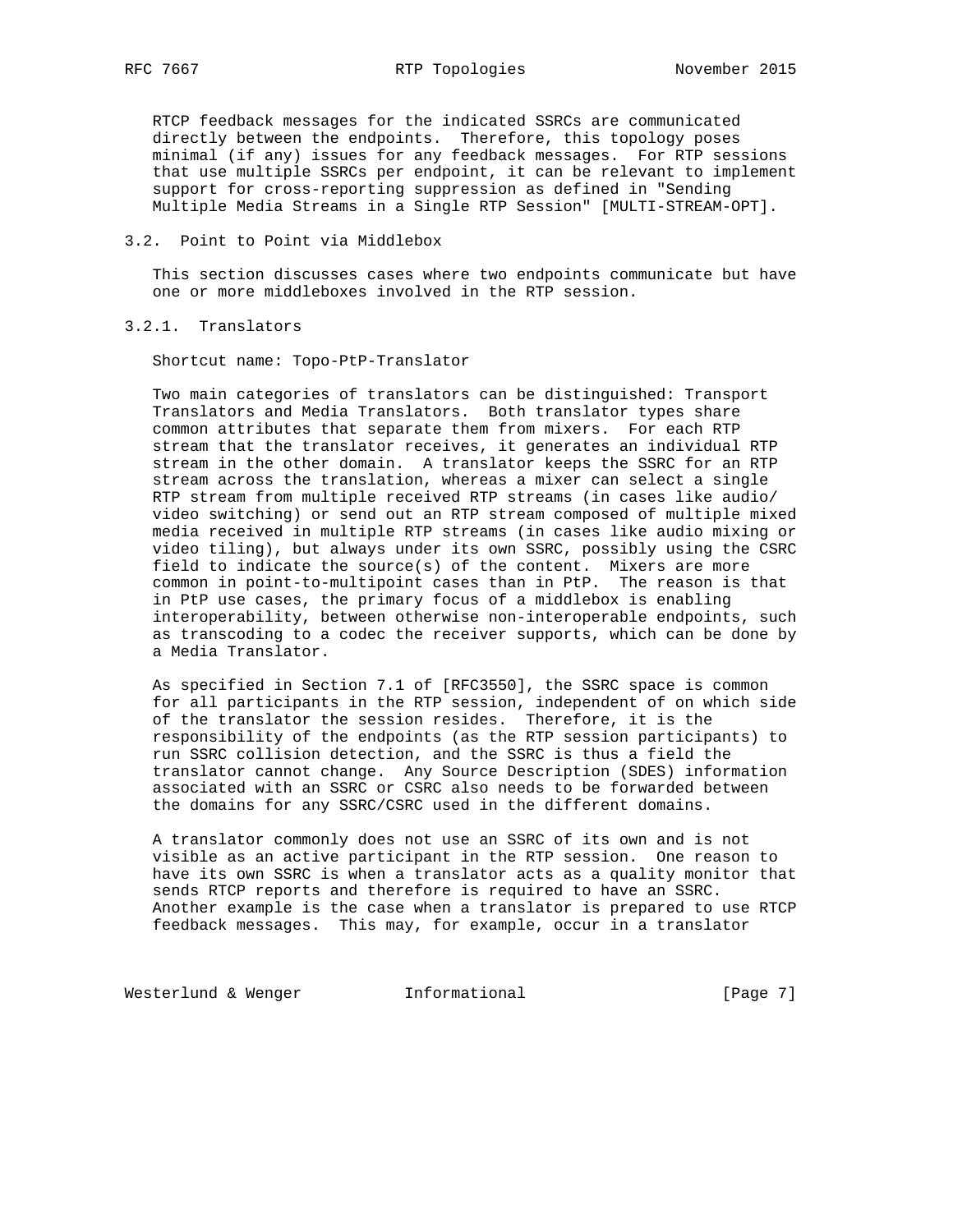configured to detect packet loss of important video packets, and it wants to trigger repair by the media sending endpoint, by sending feedback messages. While such feedback could use the SSRC of the target for the translator (the receiving endpoint), this in turn would require translation of the target RTCP reports to make them consistent. It may be simpler to expose an additional SSRC in the session. The only concern is that endpoints failing to support the full RTP specification may have issues with multiple SSRCs reporting on the RTP streams sent by that endpoint, as this use case may be viewed as exotic by implementers.

 In general, a translator implementation should consider which RTCP feedback messages or codec-control messages it needs to understand in relation to the functionality of the translator itself. This is completely in line with the requirement to also translate RTCP messages between the domains.

# 3.2.1.1. Transport Relay/Anchoring

Shortcut name: Topo-PtP-Relay

 There exist a number of different types of middleboxes that might be inserted between two endpoints on the transport level, e.g., to perform changes on the IP/UDP headers, and are, therefore, basic Transport Translators. These middleboxes come in many variations including NAT [RFC3022] traversal by pinning the media path to a public address domain relay and network topologies where the RTP stream is required to pass a particular point for audit by employing relaying, or preserving privacy by hiding each peer's transport addresses to the other party. Other protocols or functionalities that provide this behavior are Traversal Using Relays around NAT (TURN) [RFC5766] servers, Session Border Gateways, and Media Processing Nodes with media anchoring functionalities.

 +---+ +---+ +---+ | A |<------>| T |<------->| B | +---+ +---+ +---+

#### Figure 2: Point to Point with Translator

 A common element in these functions is that they are normally transparent at the RTP level, i.e., they perform no changes on any RTP or RTCP packet fields and only affect the lower layers. They may affect, however, the path since the RTP and RTCP packets are routed between the endpoints in the RTP session, and thereby they indirectly affect the RTP session. For this reason, one could believe that Transport Translator-type middleboxes do not need to be included in this document. This topology, however, can raise additional

Westerlund & Wenger Thermational Theorem [Page 8]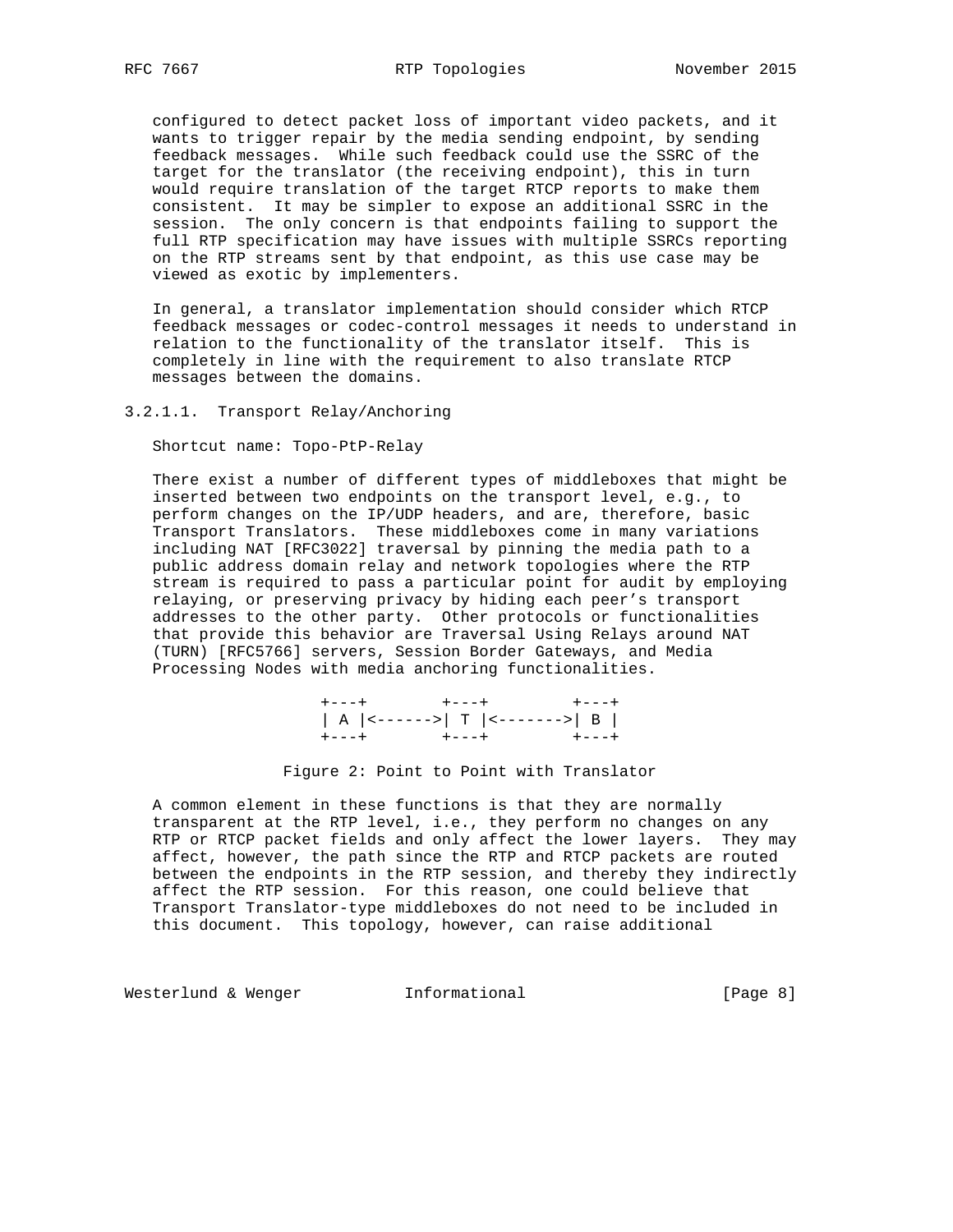requirements in the RTP implementation and its interactions with the signaling solution. Both in signaling and in certain RTCP fields, network addresses other than those of the relay can occur since B has a different network address than the relay (T). Implementations that cannot support this will also not work correctly when endpoints are subject to NAT.

 The Transport Relay implementations also have to take into account security considerations. In particular, source address filtering of incoming packets is usually important in relays, to prevent attackers from injecting traffic into a session, which one peer may, in the absence of adequate security in the relay, think it comes from the other peer.

3.2.1.2. Transport Translator

Shortcut name: Topo-Trn-Translator

 Transport Translators (Topo-Trn-Translator) do not modify the RTP stream itself but are concerned with transport parameters. Transport parameters, in the sense of this section, comprise the transport addresses (to bridge different domains such as unicast to multicast) and the media packetization to allow other transport protocols to be interconnected to a session (in gateways).

 Translators that bridge between different protocol worlds need to be concerned about the mapping of the SSRC/CSRC (Contributing Source) concept to the non-RTP protocol. When designing a translator to a non-RTP-based media transport, an important consideration is how to handle different sources and their identities. This problem space is not discussed henceforth.

 Of the Transport Translators, this memo is primarily interested in those that use RTP on both sides, and this is assumed henceforth.

 The most basic Transport Translators that operate below the RTP level were already discussed in Section 3.2.1.1.

3.2.1.3. Media Translator

Shortcut name: Topo-Media-Translator

 Media Translators (Topo-Media-Translator) modify the media inside the RTP stream. This process is commonly known as transcoding. The modification of the media can be as small as removing parts of the stream, and it can go all the way to a full decoding and re-encoding (down to the sample level or equivalent) utilizing a different media

Westerlund & Wenger **Informational** [Page 9]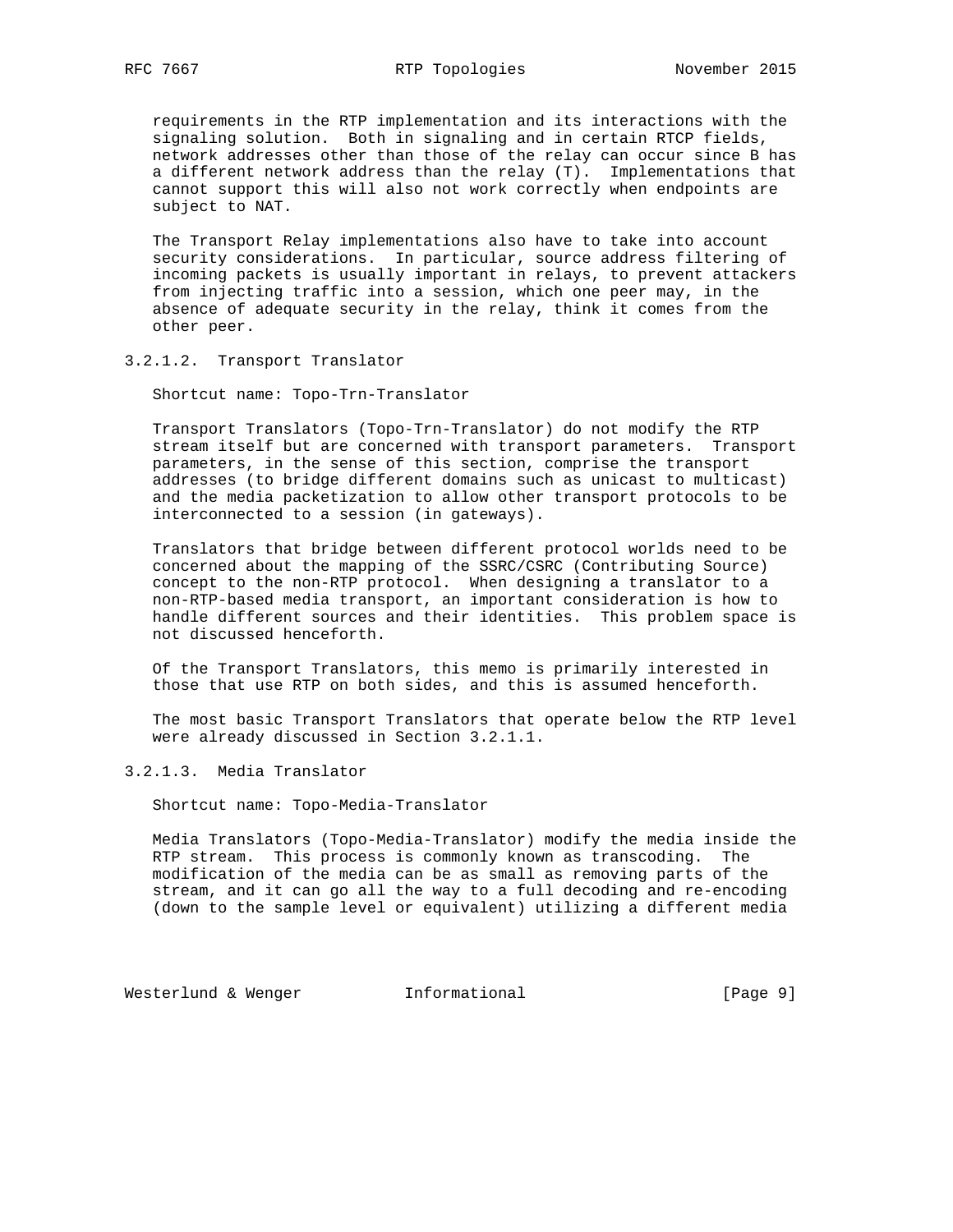codec. Media Translators are commonly used to connect endpoints without a common interoperability point in the media encoding.

 Stand-alone Media Translators are rare. Most commonly, a combination of Transport and Media Translator is used to translate both the media and the transport aspects of the RTP stream carrying the media between two transport domains.

When media translation occurs, the translator's task regarding handling of RTCP traffic becomes substantially more complex. In this case, the translator needs to rewrite endpoint B's RTCP receiver report before forwarding them to endpoint A. The rewriting is needed as the RTP stream received by B is not the same RTP stream as the other participants receive. For example, the number of packets transmitted to B may be lower than what A sends, due to the different media format and data rate. Therefore, if the receiver reports were forwarded without changes, the extended highest sequence number would indicate that B was substantially behind in reception, while it most likely would not be. Therefore, the translator must translate that number to a corresponding sequence number for the stream the translator received. Similar requirements exist for most other fields in the RTCP receiver reports.

 A Media Translator may in some cases act on behalf of the "real" source (the endpoint originally sending the media to the translator) and respond to RTCP feedback messages. This may occur, for example, when a receiving endpoint requests a bandwidth reduction, and the Media Translator has not detected any congestion or other reasons for bandwidth reduction between the sending endpoint and itself. In that case, it is sensible that the Media Translator reacts to codec control messages itself, for example, by transcoding to a lower media rate.

 A variant of translator behavior worth pointing out is the one depicted in Figure 3 of an endpoint A sending an RTP stream containing media (only) to B. On the path, there is a device T that manipulates the RTP streams on A's behalf. One common example is that T adds a second RTP stream containing Forward Error Correction (FEC) information in order to protect A's (non FEC-protected) RTP stream. In this case, T needs to semantically bind the new FEC RTP stream to A's media-carrying RTP stream, for example, by using the same CNAME as A.

Westerlund & Wenger **Informational** [Page 10]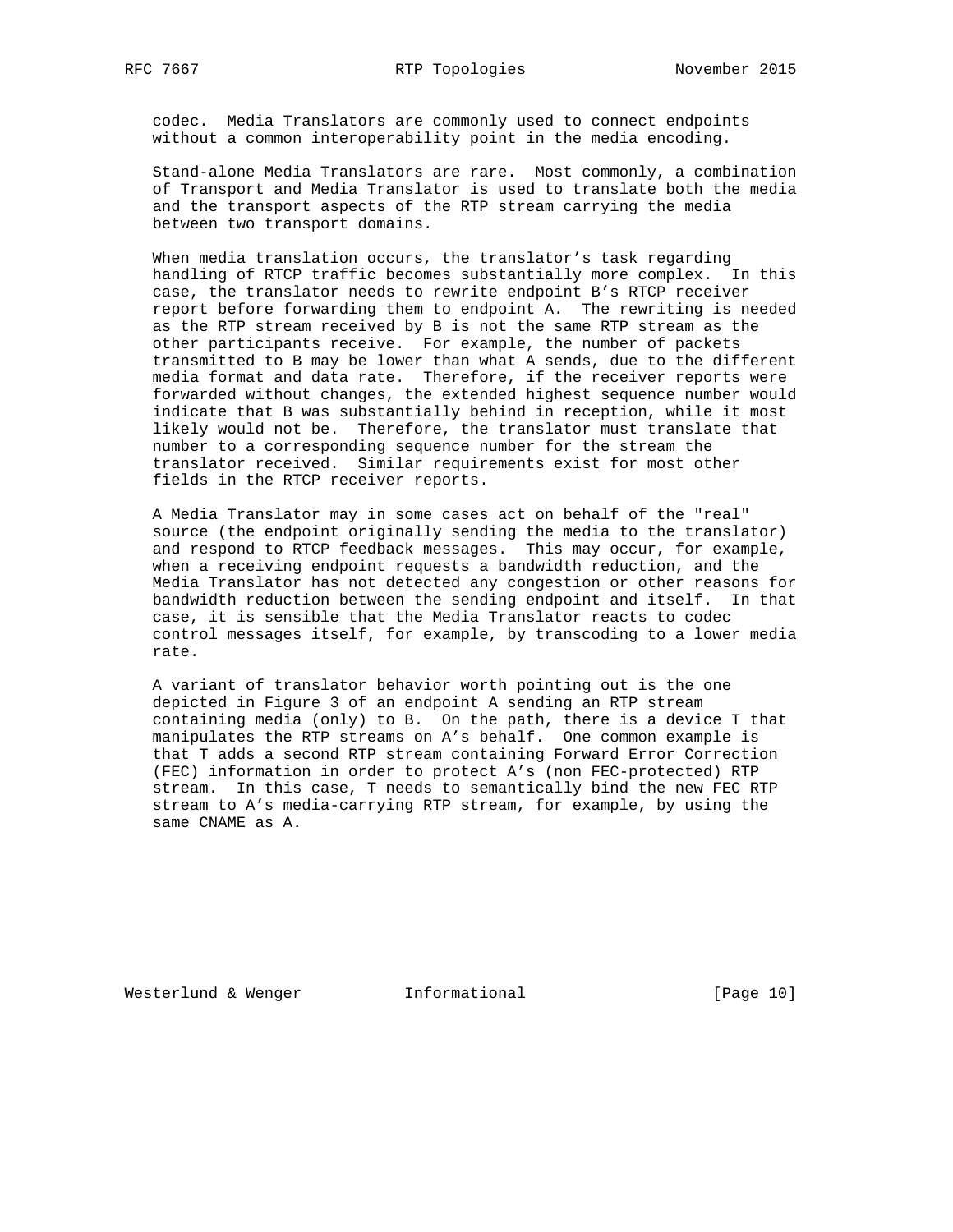| A |  |                                            |  |
|---|--|--------------------------------------------|--|
|   |  | ------>  T  -------->  B  <br>   ---FEC--> |  |
|   |  |                                            |  |

### Figure 3: Media Translator Adding FEC

 There may also be cases where information is added into the original RTP stream, while leaving most or all of the original RTP packets intact (with the exception of certain RTP header fields, such as the sequence number). One example is the injection of metadata into the RTP stream, carried in their own RTP packets.

 Similarly, a Media Translator can sometimes remove information from the RTP stream, while otherwise leaving the remaining RTP packets unchanged (again with the exception of certain RTP header fields).

 Either type of functionality where T manipulates the RTP stream, or adds an accompanying RTP stream, on behalf of A is also covered under the Media Translator definition.

3.2.2. Back-to-Back RTP sessions

Shortcut name: Topo-Back-To-Back

 There exist middleboxes that interconnect two endpoints (A and B) through themselves (MB), but not by being part of a common RTP session. Instead, they establish two different RTP sessions: one between A and the middlebox and another between the middlebox and B. This topology is called Topo-Back-To-Back.

| $ \left\langle \text{-}-\text{Session A}\right\rangle - \left  \text{ -}-\text{Session B}\right $ |                                           |
|---------------------------------------------------------------------------------------------------|-------------------------------------------|
| +------+      +------+      +------+                                                              |                                           |
|                                                                                                   | $  A  $ -------> $MB  $ --------> $  B  $ |
|                                                                                                   |                                           |

Figure 4: Back-to-Back RTP Sessions through Middlebox

 The middlebox acts as an application-level gateway and bridges the two RTP sessions. This bridging can be as basic as forwarding the RTP payloads between the sessions or more complex including media transcoding. The difference of this topology relative to the single RTP session context is the handling of the SSRCs and the other session-related identifiers, such as CNAMEs. With two different RTP sessions, these can be freely changed and it becomes the middlebox's responsibility to maintain the correct relations.

Westerlund & Wenger **Informational Informational** [Page 11]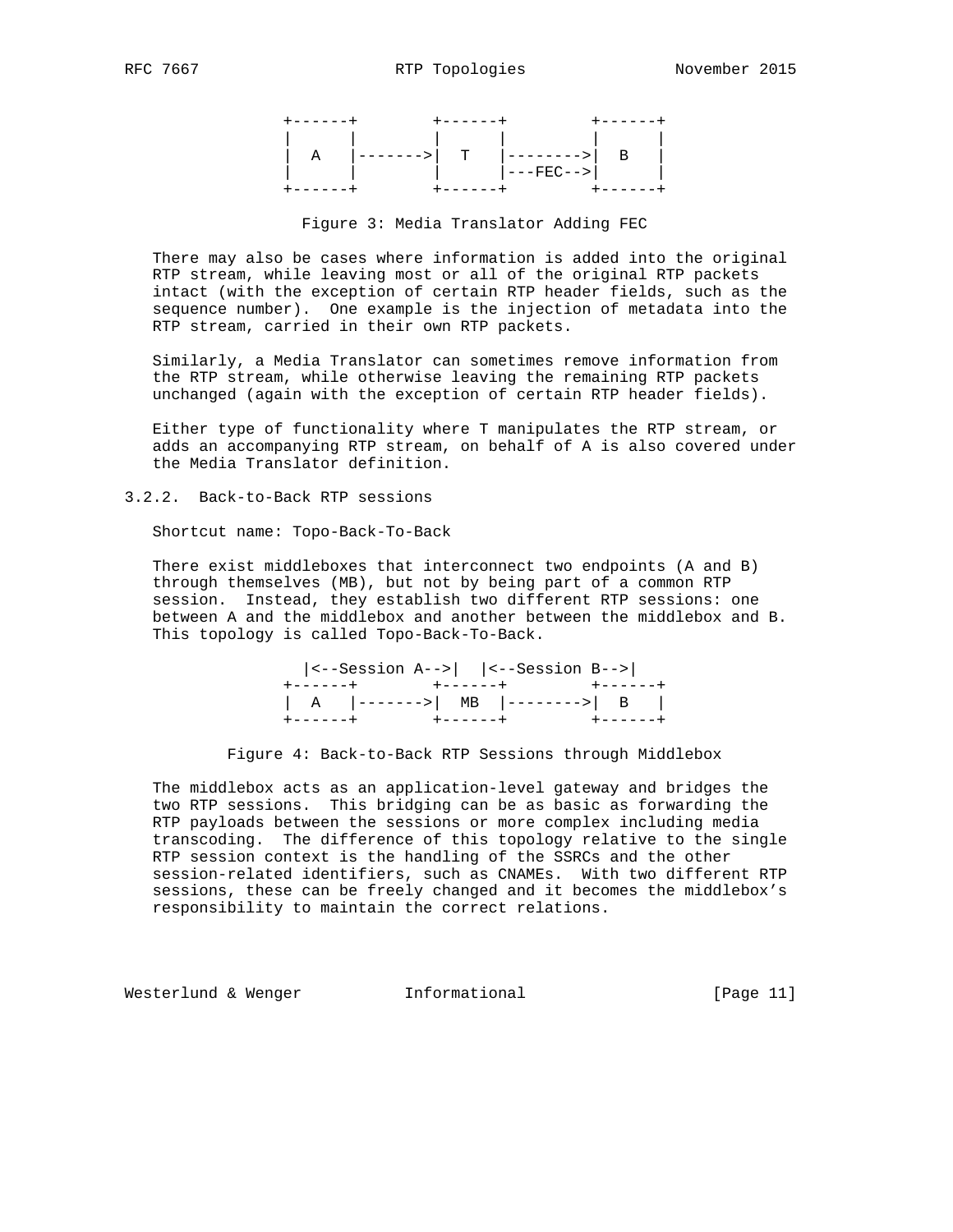The signaling or other above RTP-level functionalities referencing RTP streams may be what is most impacted by using two RTP sessions and changing identifiers. The structure with two RTP sessions also puts a congestion control requirement on the middlebox, because it becomes fully responsible for the media stream it sources into each of the sessions.

 Adherence to congestion control can be solved locally on each of the two segments or by bridging statistics from the receiving endpoint through the middlebox to the sending endpoint. From an implementation point, however, the latter requires dealing with a number of inconsistencies. First, packet loss must be detected for an RTP stream sent from A to the middlebox, and that loss must be reported through a skipped sequence number in the RTP stream from the middlebox to B. This coupling and the resulting inconsistencies are conceptually easier to handle when considering the two RTP streams as belonging to a single RTP session.

3.3. Point to Multipoint Using Multicast

 Multicast is an IP-layer functionality that is available in some networks. Two main flavors can be distinguished: Any-Source Multicast (ASM) [RFC1112] where any multicast group participant can send to the group address and expect the packet to reach all group participants and Source-Specific Multicast (SSM) [RFC3569], where only a particular IP host sends to the multicast group. Each of these models are discussed below in their respective sections.

3.3.1. Any-Source Multicast (ASM)

Shortcut name: Topo-ASM (was Topo-Multicast)





Westerlund & Wenger **Informational** [Page 12]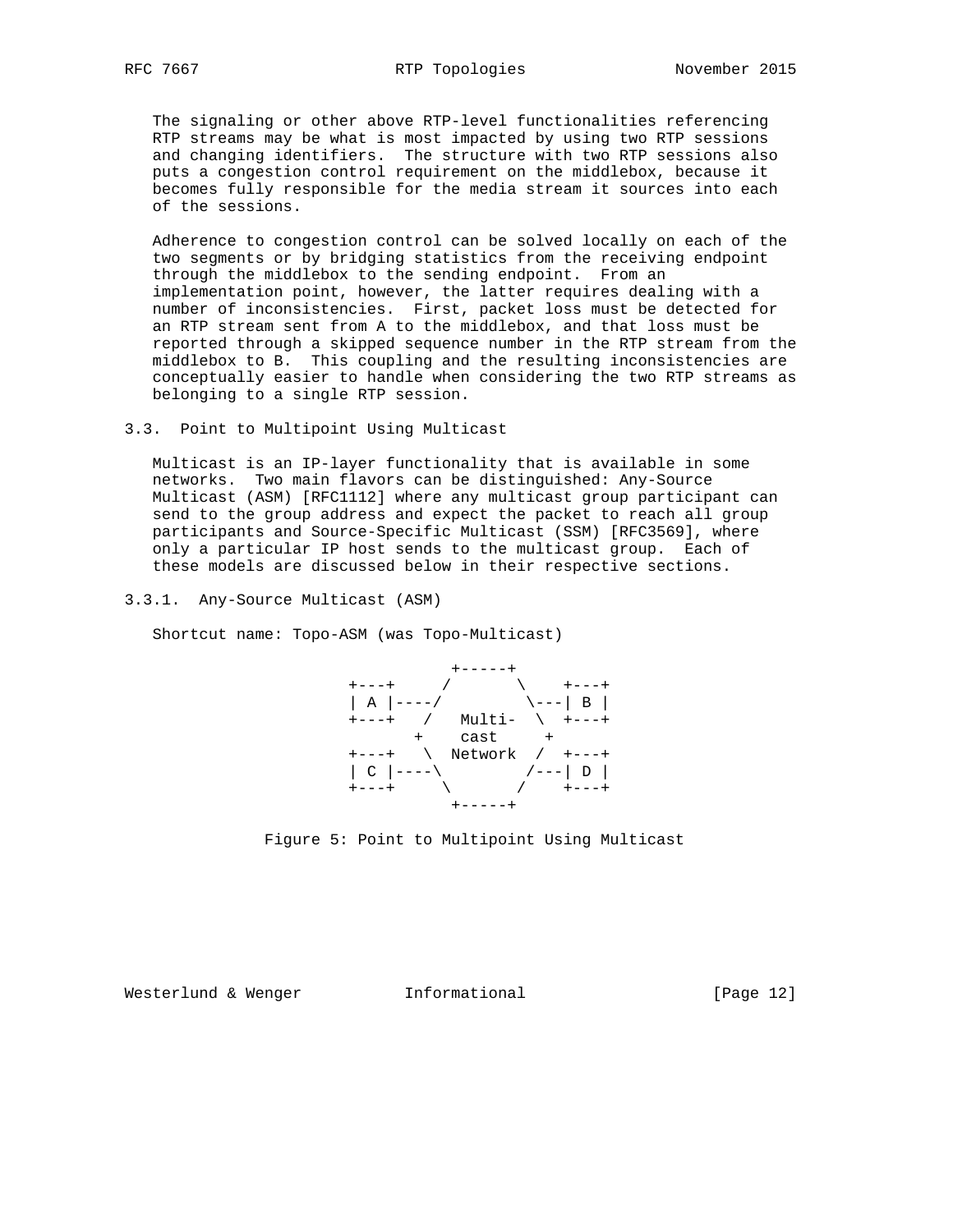RFC 7667 RTP Topologies November 2015

 Point to Multipoint (PtM) is defined here as using a multicast topology as a transmission model, in which traffic from any multicast group participant reaches all the other multicast group participants, except for cases such as:

- o packet loss, or
- o when a multicast group participant does not wish to receive the traffic for a specific multicast group and, therefore, has not subscribed to the IP multicast group in question. This scenario can occur, for example, where a Multimedia Session is distributed using two or more multicast groups, and a multicast group participant is subscribed only to a subset of these sessions.

 In the above context, "traffic" encompasses both RTP and RTCP traffic. The number of multicast group participants can vary between one and many, as RTP and RTCP scale to very large multicast groups (the theoretical limit of the number of participants in a single RTP session is in the range of billions). The above can be realized using ASM.

 For feedback usage, it is useful to define a "small multicast group" as a group where the number of multicast group participants is so low (and other factors such as the connectivity is so good) that it allows the participants to use early or immediate feedback, as defined in AVPF [RFC4585]. Even when the environment would allow for the use of a small multicast group, some applications may still want to use the more limited options for RTCP feedback available to large multicast groups, for example, when there is a likelihood that the threshold of the small multicast group (in terms of multicast group participants) may be exceeded during the lifetime of a session.

 RTCP feedback messages in multicast reach, like media data, every subscriber (subject to packet losses and multicast group subscription). Therefore, the feedback suppression mechanism discussed in [RFC4585] is typically required. Each individual endpoint that is a multicast group participant needs to process every feedback message it receives, not only to determine if it is affected or if the feedback message applies only to some other endpoint but also to derive timing restrictions for the sending of its own feedback messages, if any.

Westerlund & Wenger **Informational** [Page 13]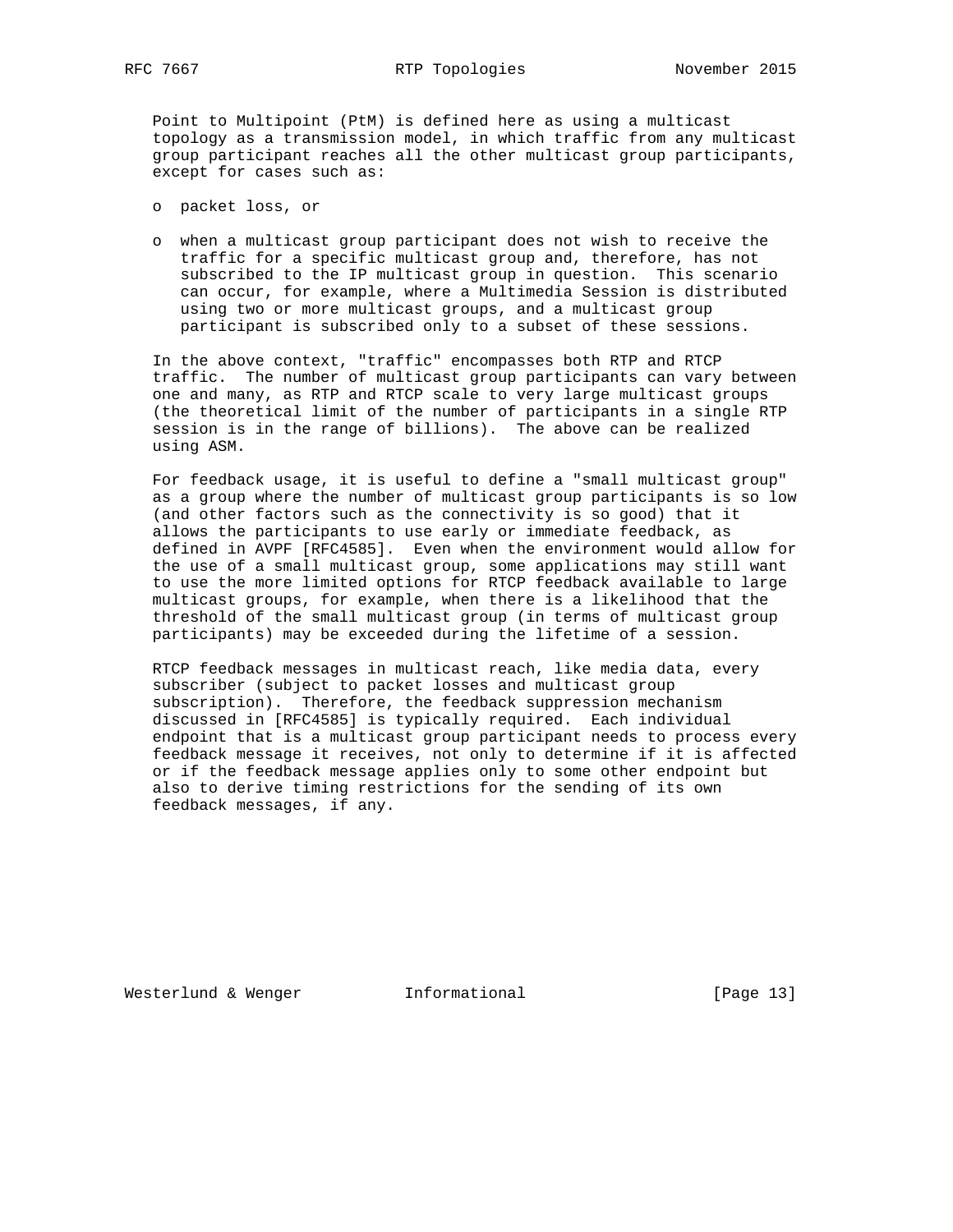3.3.2. Source-Specific Multicast (SSM)

Shortcut name: Topo-SSM

 In Any-Source Multicast, any of the multicast group participants can send to all the other multicast group participants, by sending a packet to the multicast group. In contrast, Source-Specific Multicast [RFC3569][RFC4607] refers to scenarios where only a single source (Distribution Source) can send to the multicast group, creating a topology that looks like the one below:



 FT = Feedback Target Transport from the Feedback Target to the Distribution Source is via unicast or multicast RTCP if they are not co-located.

Figure 6: Point to Multipoint Using Source-Specific Multicast

 In the SSM topology (Figure 6), a number of RTP sending endpoints (RTP sources henceforth) (1 to M) are allowed to send media to the SSM group. These sources send media to a dedicated Distribution Source, which forwards the RTP streams to the multicast group on behalf of the original RTP sources. The RTP streams reach the receiving endpoints (receivers henceforth)  $(R(1)$  to  $R(n))$ . The receivers' RTCP messages cannot be sent to the multicast group, as the SSM multicast group by definition has only a single IP sender. To support RTCP, an RTP extension for SSM [RFC5760] was defined. It uses unicast transmission to send RTCP from each of the receivers to one or more Feedback Targets (FT). The Feedback Targets relay the RTCP unmodified, or provide a summary of the participants' RTCP reports towards the whole group by forwarding the RTCP traffic to the

Westerlund & Wenger **Informational** [Page 14]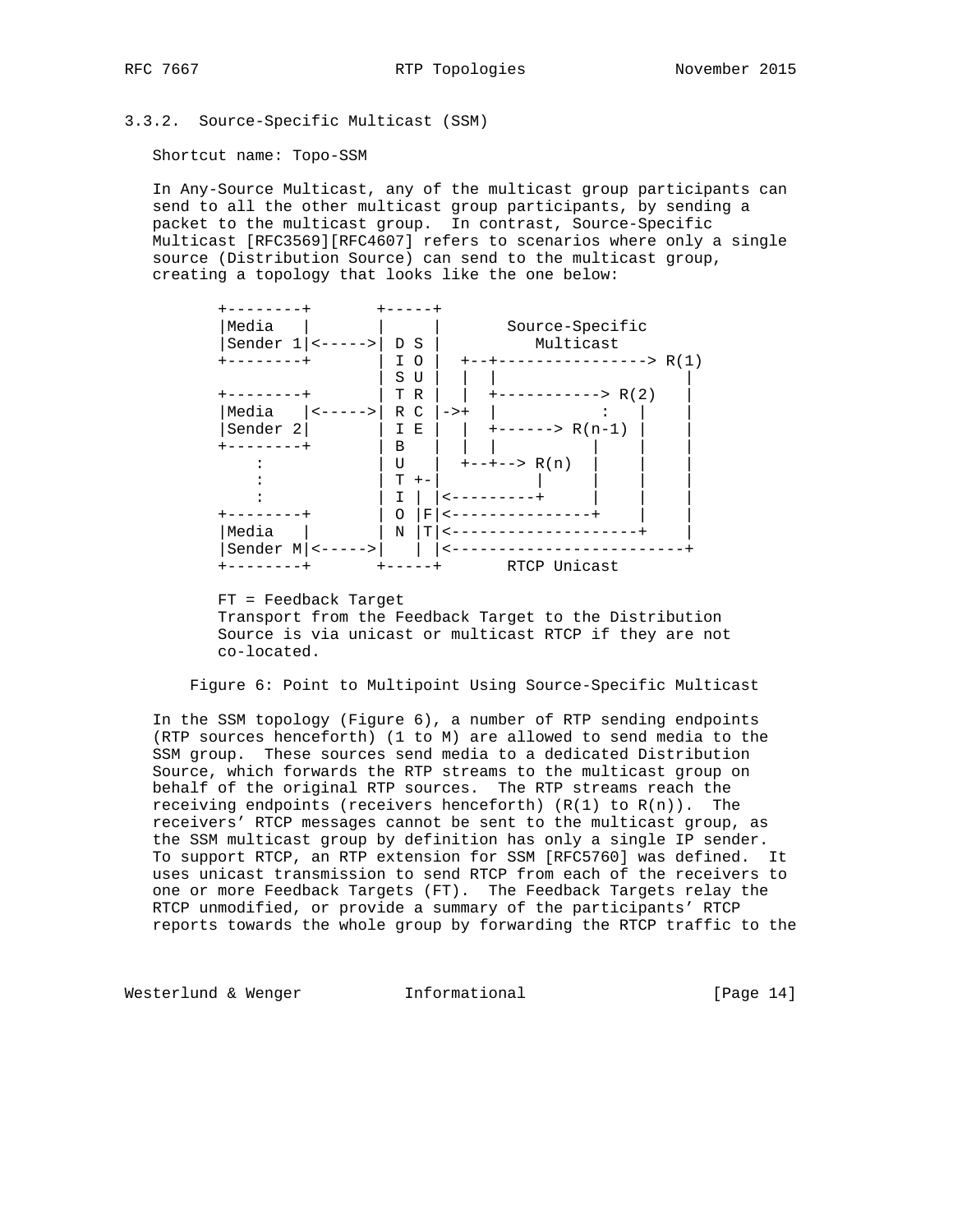Distribution Source. Figure 6 only shows a single Feedback Target integrated in the Distribution Source, but for scalability the FT can be distributed and each instance can have responsibility for subgroups of the receivers. For summary reports, however, there typically must be a single Feedback Target aggregating all the summaries to a common message to the whole receiver group.

 The RTP extension for SSM specifies how feedback (both reception information and specific feedback events) are handled. The more general problems associated with the use of multicast, where everyone receives what the Distribution Source sends, need to be accounted for.

 The aforementioned situation results in common behavior for RTP multicast:

- 1. Multicast applications often use a group of RTP sessions, not one. Each endpoint needs to be a member of most or all of these RTP sessions in order to perform well.
- 2. Within each RTP session, the number of media sinks is likely to be much larger than the number of RTP sources.
- 3. Multicast applications need signaling functions to identify the relationships between RTP sessions.
- 4. Multicast applications need signaling functions to identify the relationships between SSRCs in different RTP sessions.

 All multicast configurations share a signaling requirement: all of the endpoints need to have the same RTP and payload type configuration. Otherwise, endpoint A could, for example, be using payload type 97 to identify the video codec H.264, while endpoint B would identify it as MPEG-2, with unpredictable but almost certainly not visually pleasing results.

 Security solutions for this type of group communication are also challenging. First, the key management and the security protocol must support group communication. Source authentication becomes more difficult and requires specialized solutions. For more discussion on this, please review "Options for Securing RTP Sessions" [RFC7201].

3.3.3. SSM with Local Unicast Resources

Shortcut name: Topo-SSM-RAMS

 "Unicast-Based Rapid Acquisition of Multicast RTP Sessions" [RFC6285] results in additional extensions to SSM topology.

Westerlund & Wenger **Informational Informational** [Page 15]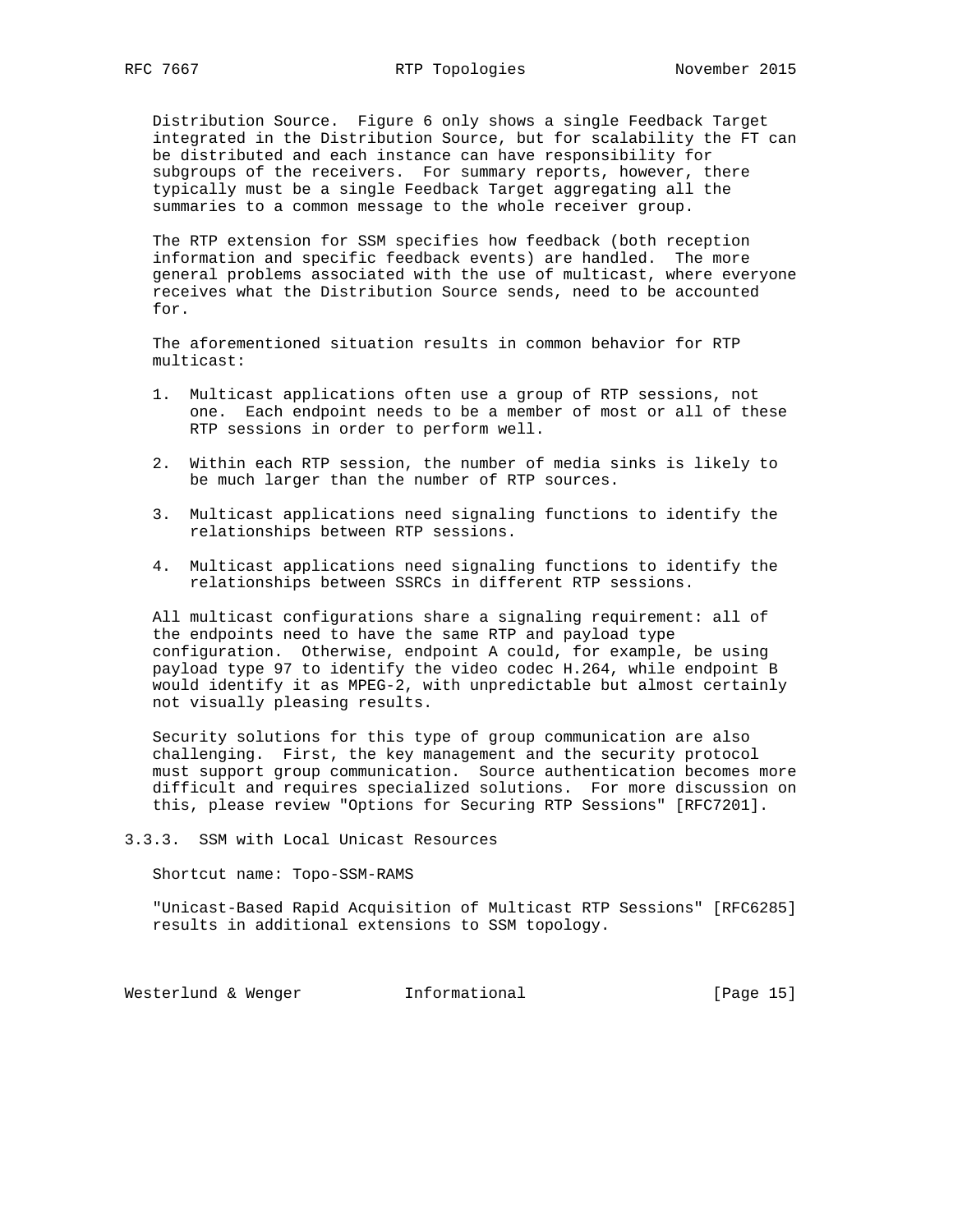----------- -------------- | |------------------------------------>| | | |.-.-.-.-.-.-.-.-.-.-.-.-.-.-.-.-.-.->| | | | | | | Multicast | ---------------- | | | Source | | Retransmission | | | | |-------->| Server (RS) | | |  $| .- .- .- .- \rangle |$  | | | ------------ | | | ----------- | | Feedback | |<.=.=.=.=.| | | | Target (FT)| |<˜˜˜˜˜˜˜˜˜| RTP Receiver | PRIMARY MULTICAST | ------------ | | (RTP\_Rx) | RTP SESSION with UNICAST FEEDBACK | | | | - - - - - - - - - - - |- - - - - - - - |- - - - - |- - - - - - - |- - | | | | UNICAST BURST | ------------ | | | (or RETRANSMISSION) | | Burst/ | |<˜˜˜˜˜˜˜˜>| | RTP SESSION | | Retrans. | | .........>| | | | |Source (BRS)| |<.=.=.=.=>| | | ------------ | | | | | | | ---------------- -------------- -------> Multicast RTP Stream .-.-.-.> Multicast RTCP Stream .=.=.=.> Unicast RTCP Reports ˜˜˜˜˜˜˜> Unicast RTCP Feedback Messages

.......> Unicast RTP Stream

Figure 7: SSM with Local Unicast Resources (RAMS)

 The rapid acquisition extension allows an endpoint joining an SSM multicast session to request media starting with the last sync point (from where media can be decoded without requiring context established by the decoding of prior packets) to be sent at high speed until such time where, after the decoding of these burst delivered media packets, the correct media timing is established, i.e., media packets are received within adequate buffer intervals for this application. This is accomplished by first establishing a unicast PtP RTP session between the Burst/Retransmission Source (BRS) (Figure 7) and the RTP Receiver. The unicast session is used to transmit cached packets from the multicast group at higher then normal speed in order to synchronize the receiver to the ongoing multicast RTP stream. Once the RTP receiver and its decoder have caught up with the multicast session's current delivery, the receiver switches over to receiving directly from the multicast group. In

Westerlund & Wenger **Informational** [Page 16]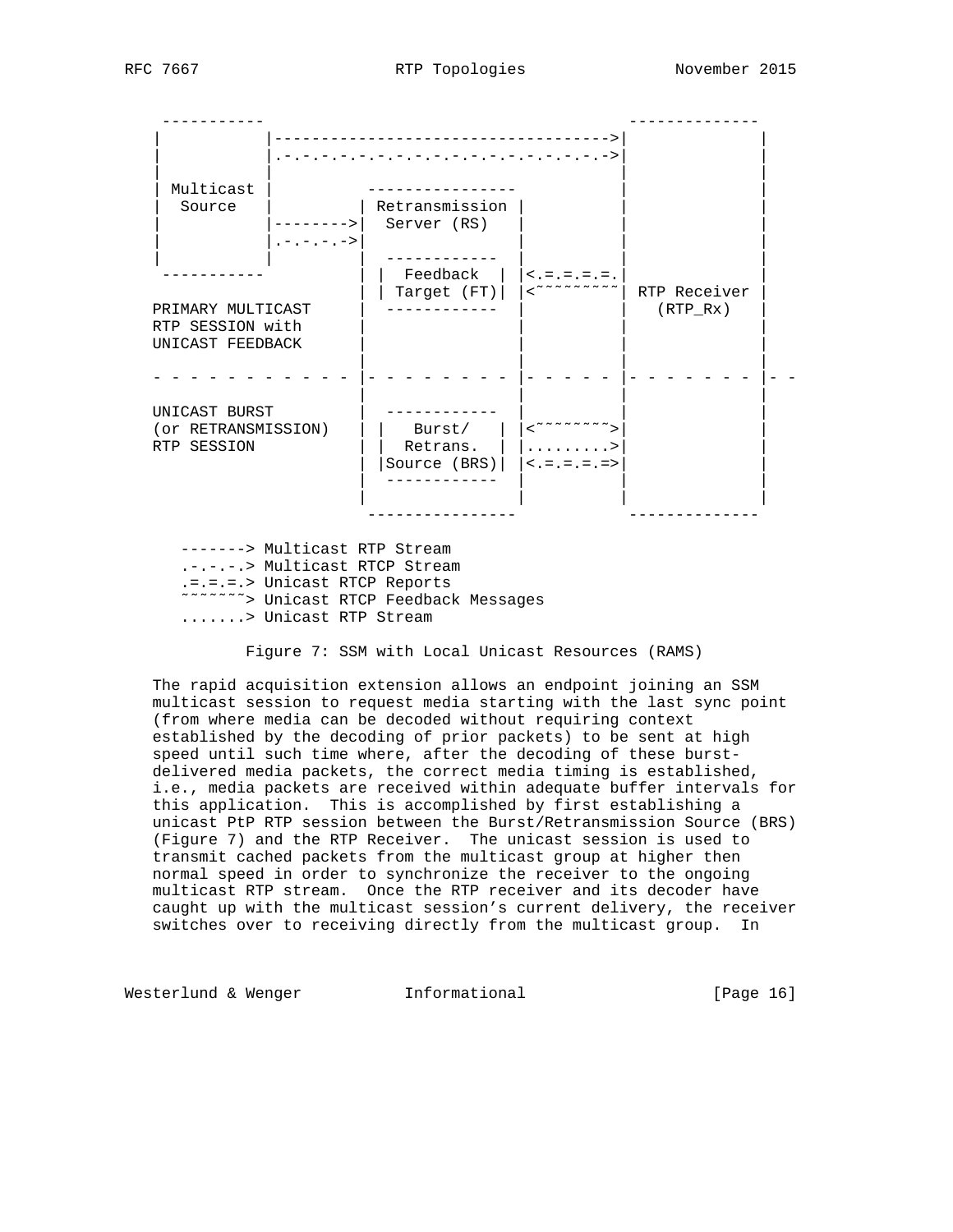many deployed applications, the (still existing) PtP RTP session is used as a repair channel, i.e., for RTP Retransmission traffic of those packets that were not received from the multicast group.

3.4. Point to Multipoint Using Mesh

Shortcut name: Topo-Mesh



Figure 8: Point to Multipoint Using Mesh

 Based on the RTP session definition, it is clearly possible to have a joint RTP session involving three or more endpoints over multiple unicast transport flows, like the joint three-endpoint session depicted above. In this case, A needs to send its RTP streams and RTCP packets to both B and C over their respective transport flows. As long as all endpoints do the same, everyone will have a joint view of the RTP session.

 This topology does not create any additional requirements beyond the need to have multiple transport flows associated with a single RTP session. Note that an endpoint may use a single local port to receive all these transport flows (in which case the sending port, IP address, or SSRC can be used to demultiplex), or it might have separate local reception ports for each of the endpoints.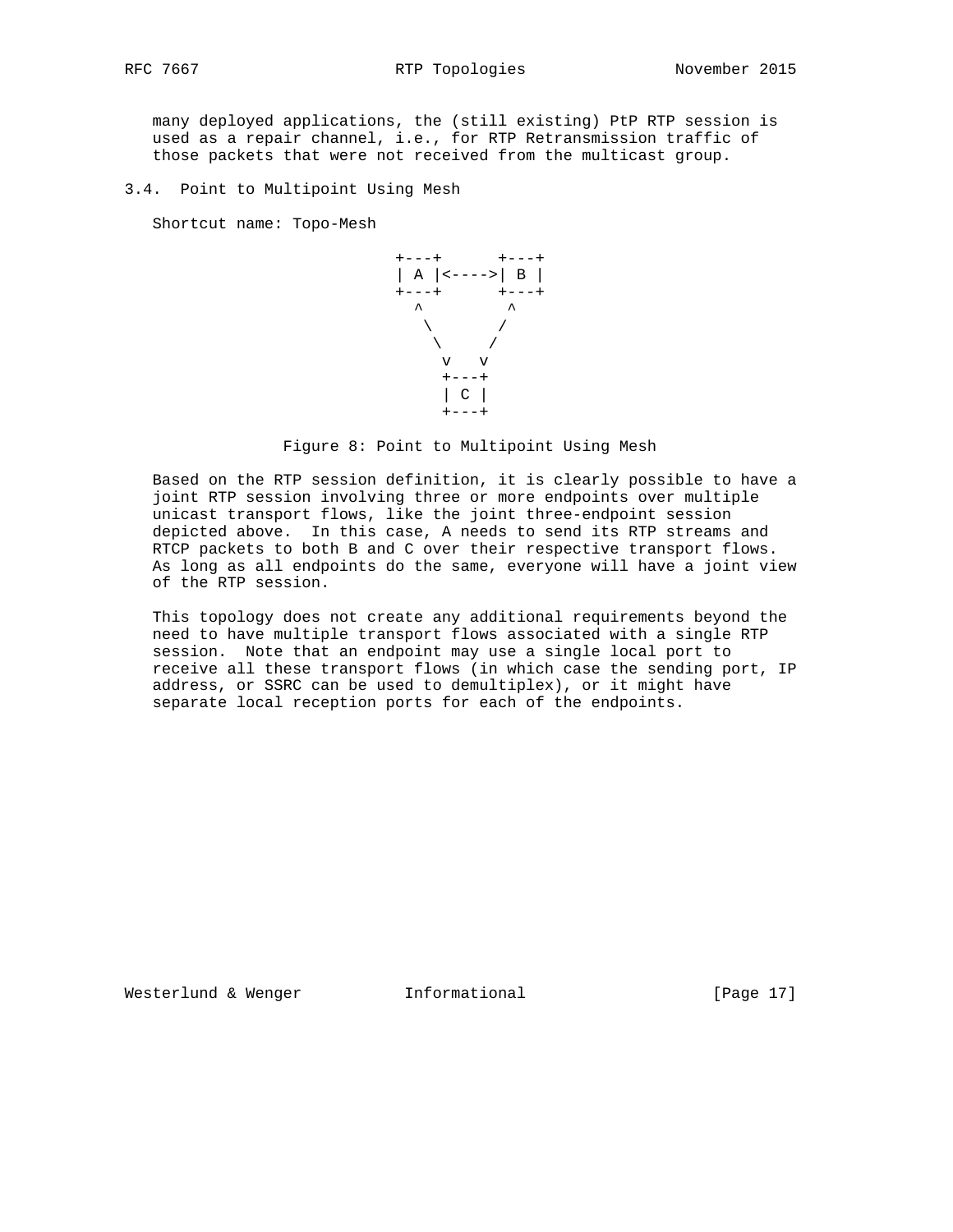

Figure 9: A Multi-Unicast Mesh with a Joint RTP Session

 Figure 9 depicts endpoint A's view of using a common RTP session when establishing the mesh as shown in Figure 8. There is only one RTP session (RTP1) but two transport flows (UDP1 and UDP2). The Media Source (CAM) is encoded and transmitted over the SSRC (AV1) across both transport layers. However, as this is a joint RTP session, the two streams must be the same. Thus, a congestion control adaptation needed for the paths A to B and A to C needs to use the most restricting path's properties.

 An alternative structure for establishing the above topology is to use independent RTP sessions between each pair of peers, i.e., three different RTP sessions. In some scenarios, the same RTP stream may be sent from the transmitting endpoint; however, it also supports local adaptation taking place in one or more of the RTP streams, rendering them non-identical.

Westerlund & Wenger **Informational** [Page 18]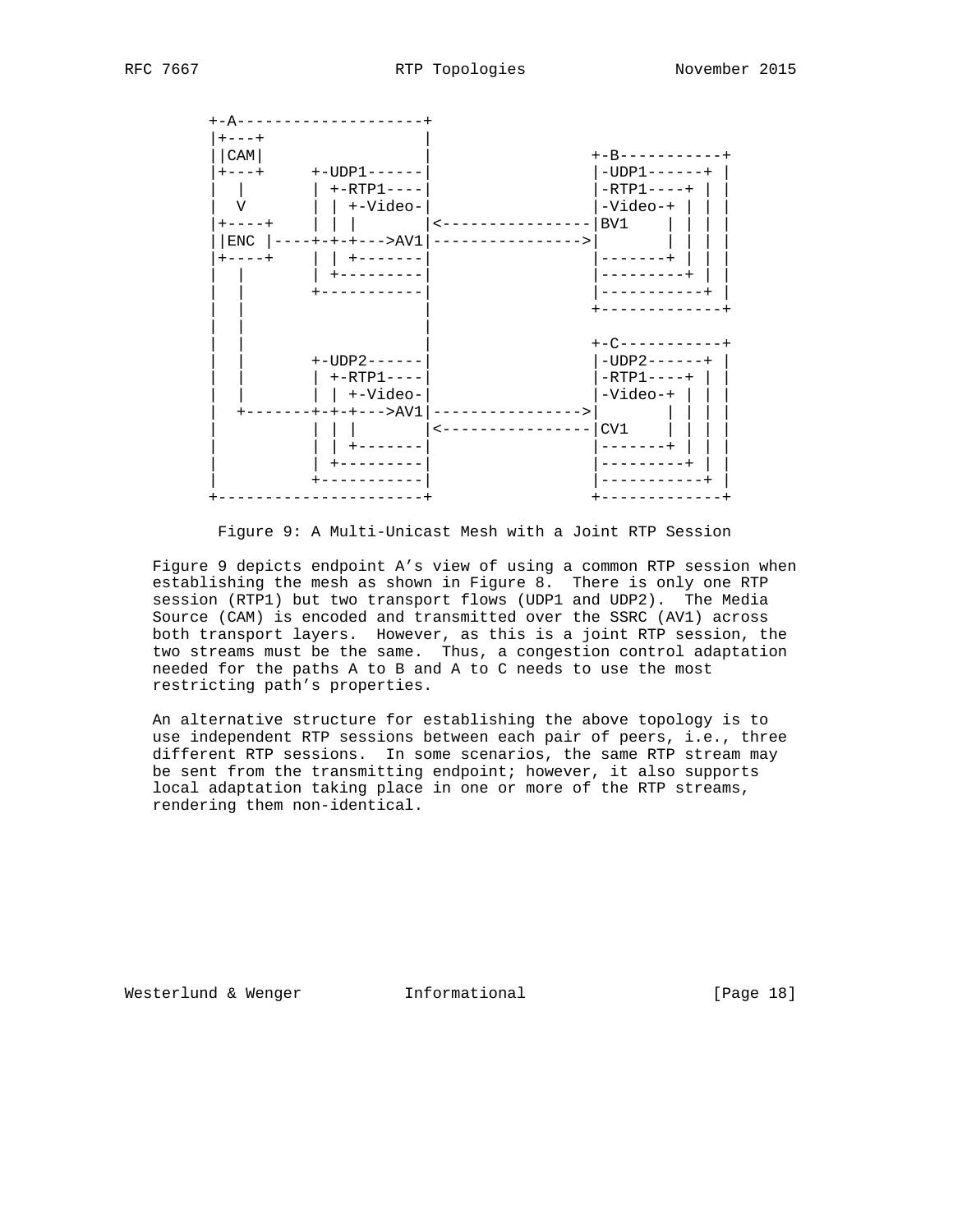

Figure 10: A Multi-Unicast Mesh with an Independent RTP Session

 Let's review the topology when independent RTP sessions are used from A's perspective in Figure 10 by considering both how the media is handled and how the RTP sessions are set up in Figure 10. A's microphone is captured and the audio is fed into two different encoder instances, each with a different independent RTP session, i.e., RTP1 and RTP2, respectively. The SSRCs (AA1 and AA2) in each RTP session are completely independent, and the media bitrate produced by the encoders can also be tuned differently to address any congestion control requirements differing for the paths A to B compared to A to C.

 From a topologies viewpoint, an important difference exists in the behavior around RTCP. First, when a single RTP session spans all three endpoints A, B, and C, and their connecting RTP streams, a common RTCP bandwidth is calculated and used for this single joint session. In contrast, when there are multiple independent RTP sessions, each RTP session has its local RTCP bandwidth allocation.

 Further, when multiple sessions are used, endpoints not directly involved in a session do not have any awareness of the conditions in those sessions. For example, in the case of the three-endpoint

Westerlund & Wenger **Informational** [Page 19]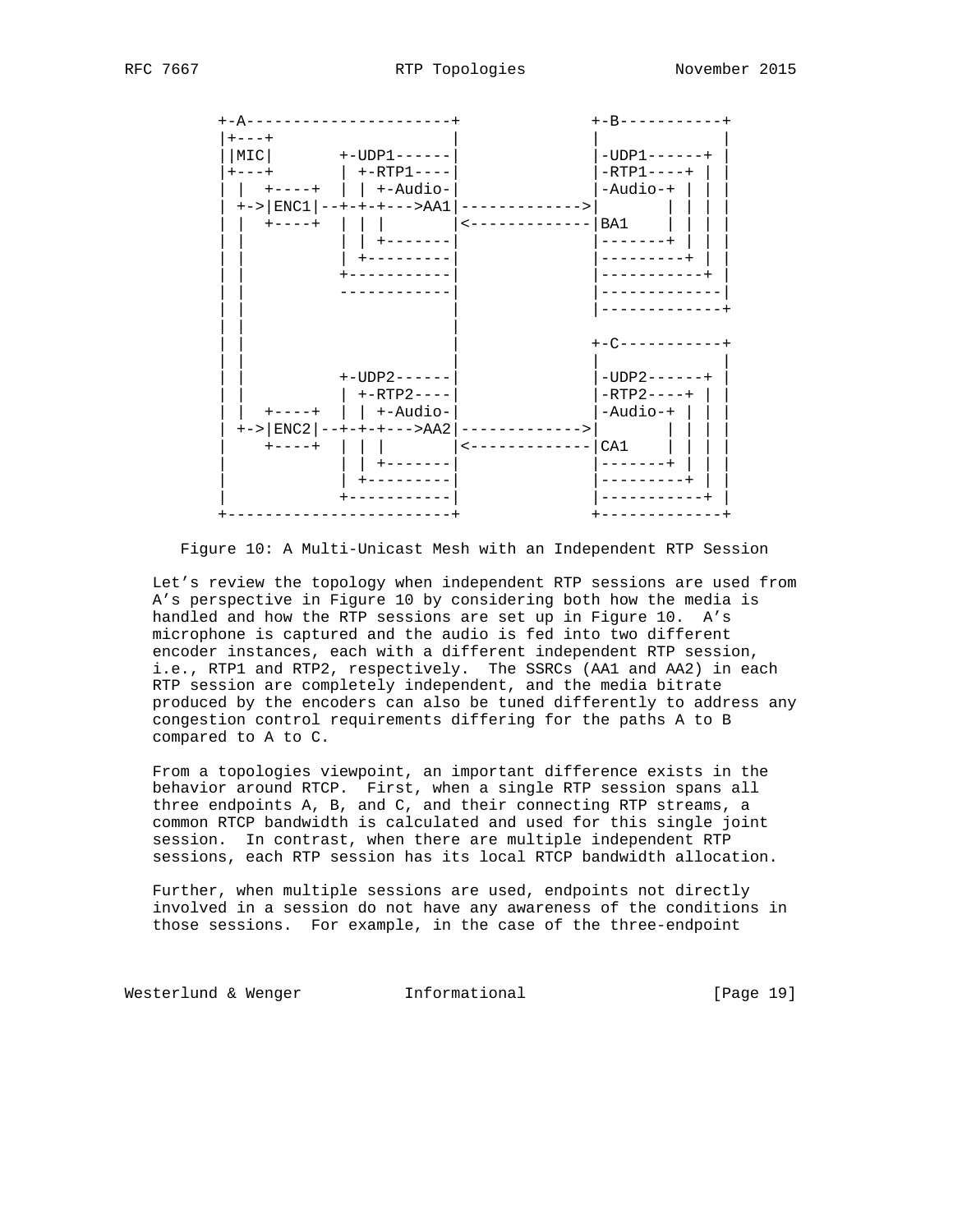configuration in Figure 8, endpoint A has no awareness of the conditions occurring in the session between endpoints B and C (whereas if a single RTP session were used, it would have such awareness).

 Loop detection is also affected. With independent RTP sessions, the SSRC/CSRC cannot be used to determine when an endpoint receives its own media stream, or a mixed media stream including its own media stream (a condition known as a loop). The identification of loops and, in most cases, their avoidance, has to be achieved by other means, for example, through signaling or the use of an RTP external namespace binding SSRC/CSRC among any communicating RTP sessions in the mesh.

3.5. Point to Multipoint Using the RFC 3550 Translator

 This section discusses some additional usages related to point to multipoint of translators compared to the point-to-point cases in Section 3.2.1.

3.5.1. Relay - Transport Translator

Shortcut name: Topo-PtM-Trn-Translator

 This section discusses Transport Translator-only usages to enable multipoint sessions.



Figure 11: Point to Multipoint Using Multicast

 Figure 11 depicts an example of a Transport Translator performing at least IP address translation. It allows the (non-multicast-capable) endpoints B and D to take part in an Any-Source Multicast session involving endpoints A and C, by having the translator forward their unicast traffic to the multicast addresses in use, and vice versa. It must also forward B's traffic to D, and vice versa, to provide both B and D with a complete view of the session.

Westerlund & Wenger **Informational Informational** [Page 20]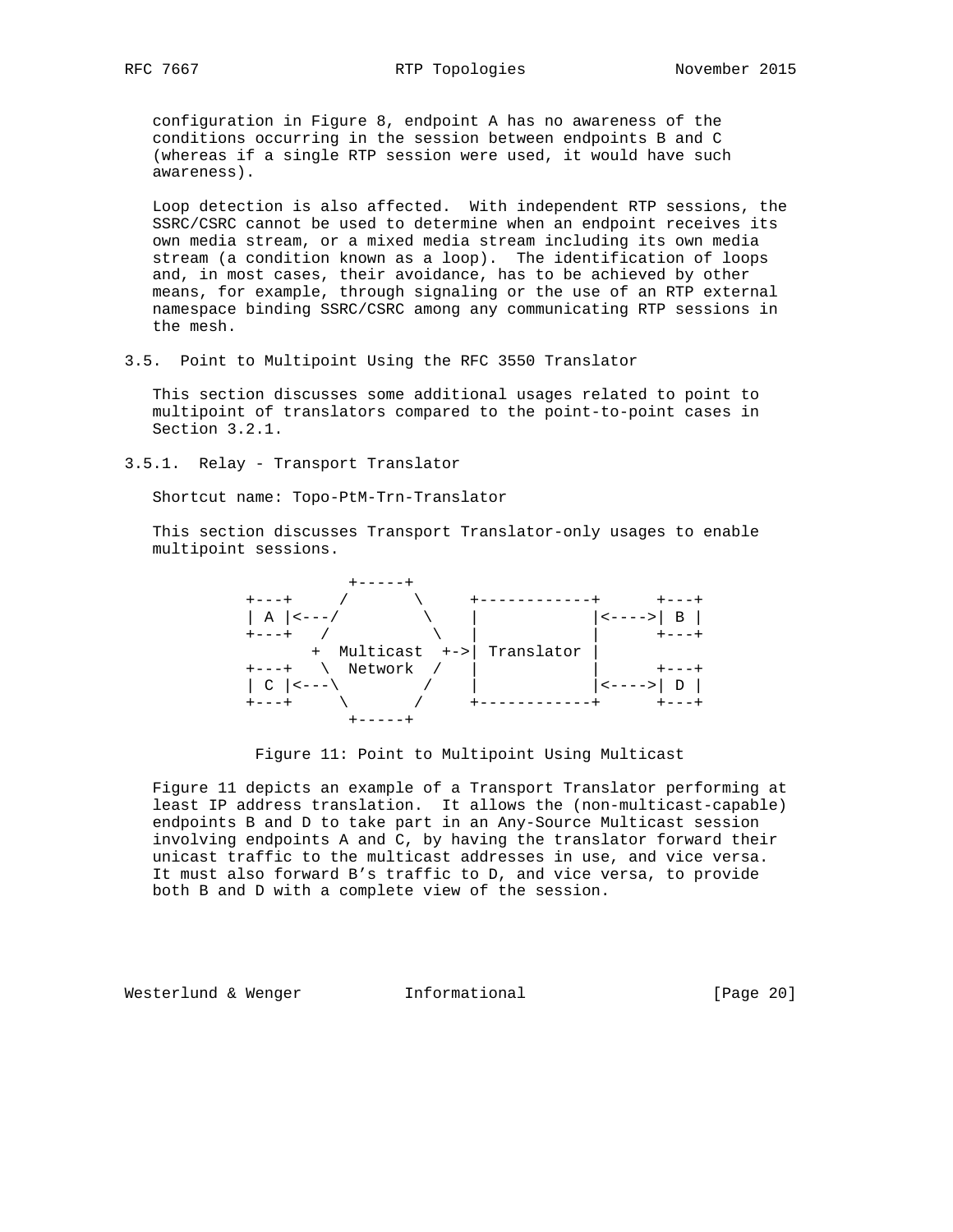

Figure 12: RTP Translator (Relay) with Only Unicast Paths

 Another translator scenario is depicted in Figure 12. The translator in this case connects multiple endpoints through unicast. This can be implemented using a very simple Transport Translator which, in this document, is called a relay. The relay forwards all traffic it receives, both RTP and RTCP, to all other endpoints. In doing so, a multicast network is emulated without relying on a multicast-capable network infrastructure.

 For RTCP feedback, this results in a similar set of considerations to those described in the ASM RTP topology. It also puts some additional signaling requirements onto the session establishment; for example, a common configuration of RTP payload types is required.

 Transport Translators and relays should always consider implementing source address filtering, to prevent attackers from using the listening ports on the translator to inject traffic. The translator can, however, go one step further, especially if explicit SSRC signaling is used, to prevent endpoints from sending SSRCs other than its own (that are, for example, used by other participants in the session). This can improve the security properties of the session, despite the use of group keys that on a cryptographic level allows anyone to impersonate another in the same RTP session.

 A translator that doesn't change the RTP/RTCP packet content can be operated without requiring it to have access to the security contexts used to protect the RTP/RTCP traffic between the participants.

# 3.5.2. Media Translator

 In the context of multipoint communications, a Media Translator is not providing new mechanisms to establish a multipoint session. It is more of an enabler, or facilitator, that ensures a given endpoint or a defined subset of endpoints can participate in the session.

 If endpoint B in Figure 11 were behind a limited network path, the translator may perform media transcoding to allow the traffic received from the other endpoints to reach B without overloading the path. This transcoding can help the other endpoints in the multicast

Westerlund & Wenger **Informational Informational** [Page 21]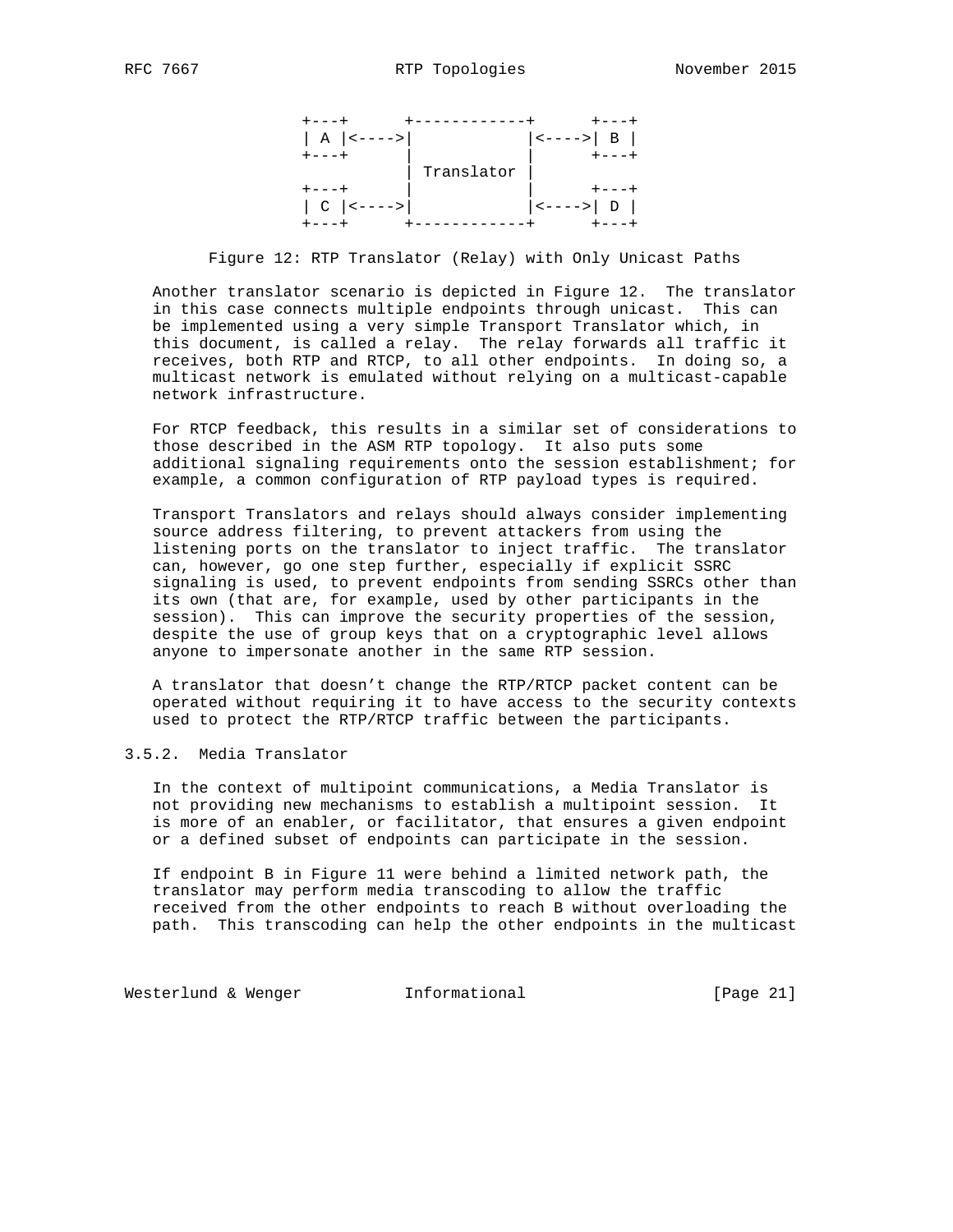part of the session, by not requiring the quality transmitted by A to be lowered to the bitrates that B is actually capable of receiving (and vice versa).

3.6. Point to Multipoint Using the RFC 3550 Mixer Model

Shortcut name: Topo-Mixer

 A mixer is a middlebox that aggregates multiple RTP streams that are part of a session by generating one or more new RTP streams and, in most cases, by manipulating the media data. One common application for a mixer is to allow a participant to receive a session with a reduced amount of resources.



Figure 13: Point to Multipoint Using the RFC 3550 Mixer Model

 A mixer can be viewed as a device terminating the RTP streams received from other endpoints in the same RTP session. Using the media data carried in the received RTP streams, a mixer generates derived RTP streams that are sent to the receiving endpoints.

 The content that the mixer provides is the mixed aggregate of what the mixer receives over the PtP or PtM paths, which are part of the same Communication Session.

 The mixer creates the Media Source and the source RTP stream just like an endpoint, as it mixes the content (often in the uncompressed domain) and then encodes and packetizes it for transmission to a receiving endpoint. The CSRC Count (CC) and CSRC fields in the RTP header can be used to indicate the contributors to the newly generated RTP stream. The SSRCs of the to-be-mixed streams on the mixer input appear as the CSRCs at the mixer output. That output stream uses a unique SSRC that identifies the mixer's stream. The CSRC should be forwarded between the different endpoints to allow for loop detection and identification of sources that are part of the Communication Session. Note that Section 7.1 of RFC 3550 requires

Westerlund & Wenger **Informational Informational** [Page 22]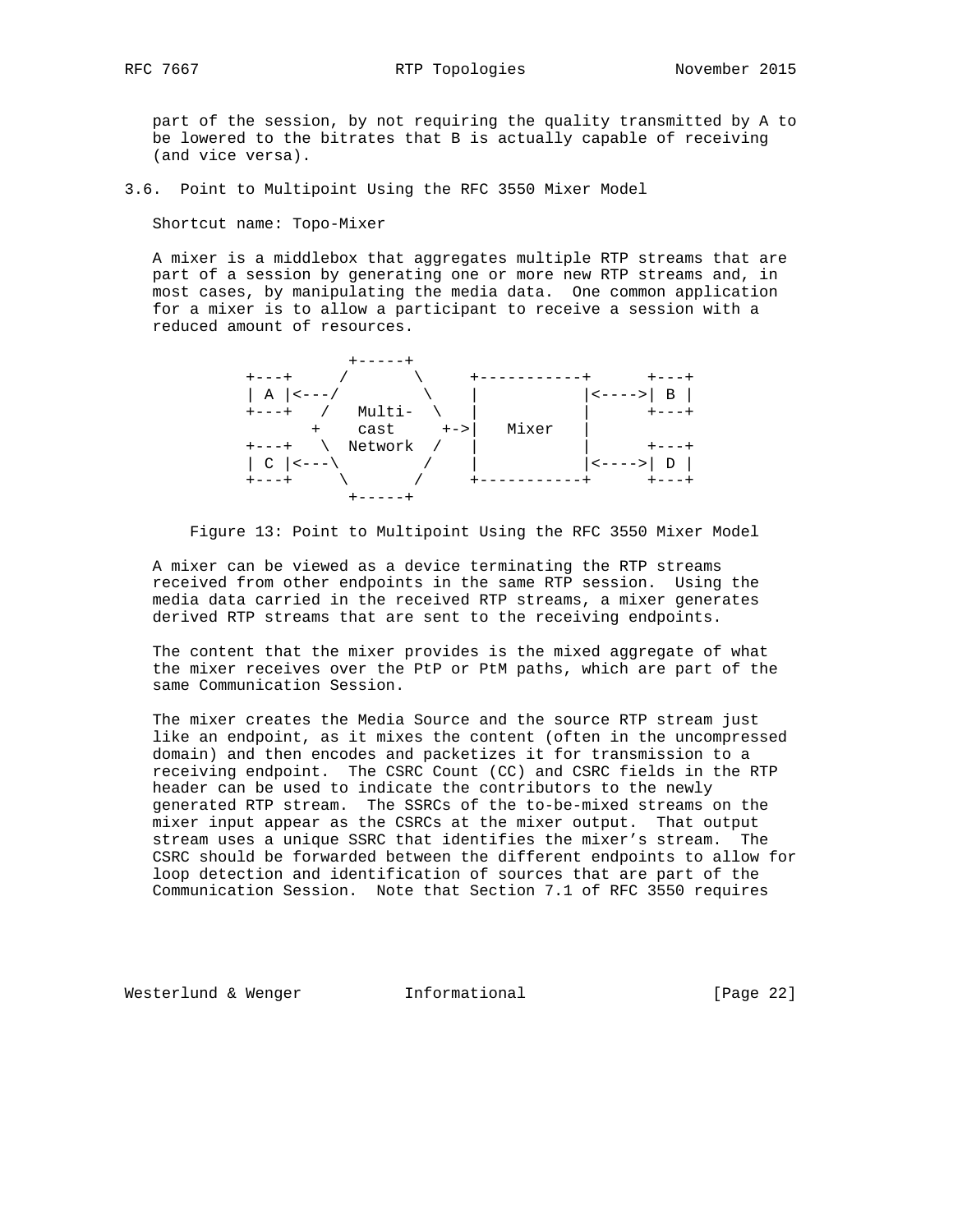the SSRC space to be shared between domains for these reasons. This also implies that any SDES information normally needs to be forwarded across the mixer.

 The mixer is responsible for generating RTCP packets in accordance with its role. It is an RTP receiver and should therefore send RTCP receiver reports for the RTP streams it receives and terminates. In its role as an RTP sender, it should also generate RTCP sender reports for those RTP streams it sends. As specified in Section 7.3 of RFC 3550, a mixer must not forward RTCP unaltered between the two domains.

 The mixer depicted in Figure 13 is involved in three domains that need to be separated: the Any-Source Multicast network (including endpoints A and C), endpoint B, and endpoint D. Assuming all four endpoints in the conference are interested in receiving content from all other endpoints, the mixer produces different mixed RTP streams for B and D, as the one to B may contain content received from D, and vice versa. However, the mixer may only need one SSRC per media type in each domain where it is the receiving entity and transmitter of mixed content.

 In the multicast domain, a mixer still needs to provide a mixed view of the other domains. This makes the mixer simpler to implement and avoids any issues with advanced RTCP handling or loop detection, which would be problematic if the mixer were providing non-symmetric behavior. Please see Section 3.11 for more discussion on this topic. The mixing operation, however, in each domain could potentially be different.

 A mixer is responsible for receiving RTCP feedback messages and handling them appropriately. The definition of "appropriate" depends on the message itself and the context. In some cases, the reception of a codec-control message by the mixer may result in the generation and transmission of RTCP feedback messages by the mixer to the endpoints in the other domain(s). In other cases, a message is handled by the mixer locally and therefore not forwarded to any other domain.

 When replacing the multicast network in Figure 13 (to the left of the mixer) with individual unicast paths as depicted in Figure 14, the mixer model is very similar to the one discussed in Section 3.9 below. Please see the discussion in Section 3.9 about the differences between these two models.

Westerlund & Wenger **Informational** [Page 23]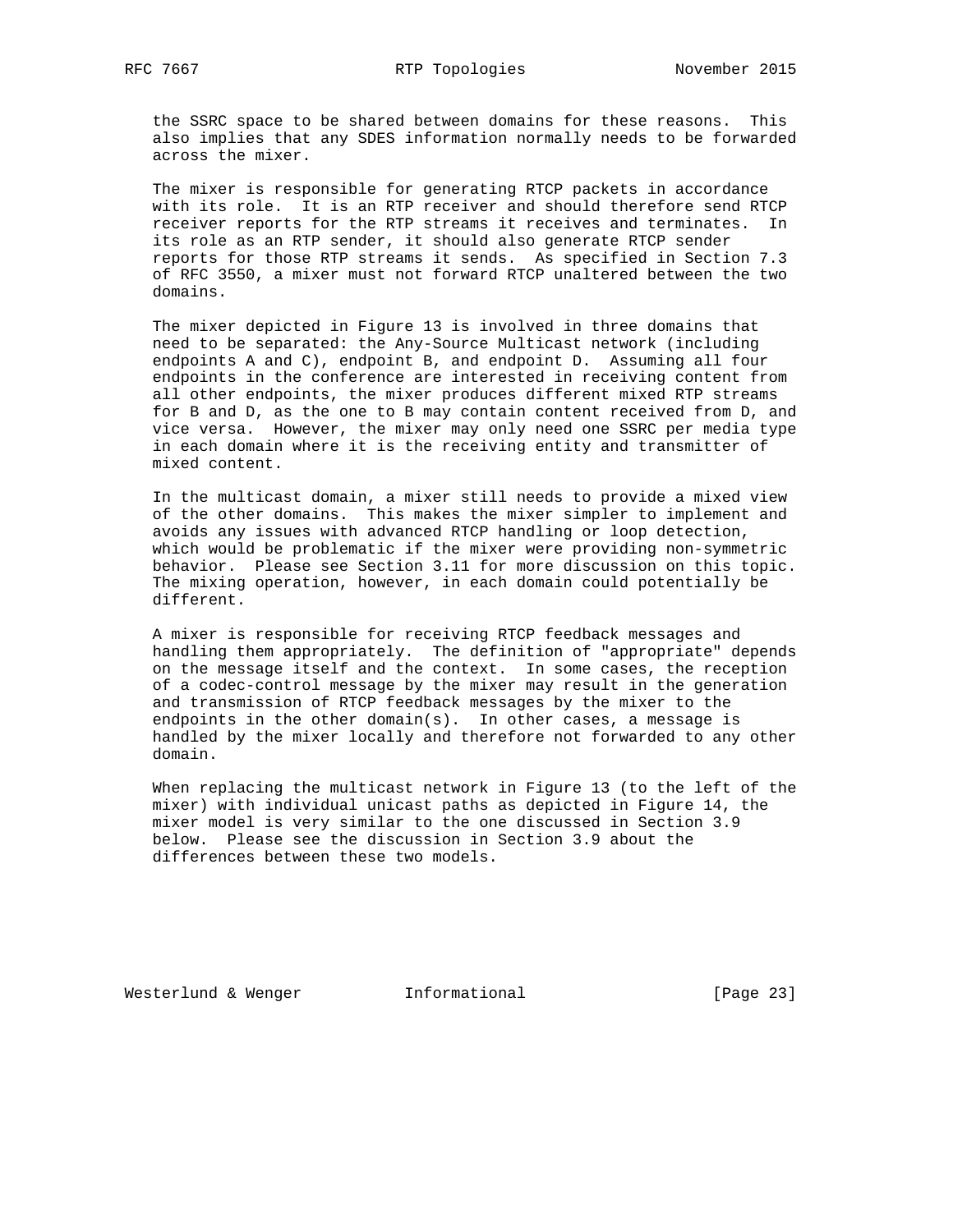

Figure 14: RTP Mixer with Only Unicast Paths

 We now discuss in more detail the different mixing operations that a mixer can perform and how they can affect RTP and RTCP behavior.

### 3.6.1. Media-Mixing Mixer

 The Media-Mixing Mixer is likely the one that most think of when they hear the term "mixer". Its basic mode of operation is that it receives RTP streams from several endpoints and selects the stream(s) to be included in a media-domain mix. The selection can be through static configuration or by dynamic, content-dependent means such as voice activation. The mixer then creates a single outgoing RTP stream from this mix.

 The most commonly deployed Media-Mixing Mixer is probably the audio mixer, used in voice conferencing, where the output consists of a mixture of all the input audio signals; this needs minimal signaling to be successfully set up. From a signal processing viewpoint, audio mixing is relatively straightforward and commonly possible for a reasonable number of endpoints. Assume, for example, that one wants to mix N streams from N different endpoints. The mixer needs to decode those N streams, typically into the sample domain, and then produce N or N+1 mixes. Different mixes are needed so that each endpoint gets a mix of all other sources except its own, as this would result in an echo. When N is lower than the number of all endpoints, one may produce a mix of all N streams for the group that are currently not included in the mix; thus, N+1 mixes. These audio streams are then encoded again, RTP packetized, and sent out. In many cases, audio level normalization, noise suppression, and similar signal processing steps are also required or desirable before the actual mixing process commences.

 In video, the term "mixing" has a different interpretation than audio. It is commonly used to refer to the process of spatially combining contributed video streams, which is also known as "tiling". The reconstructed, appropriately scaled down videos can be spatially arranged in a set of tiles, with each tile containing the video from an endpoint (typically showing a human participant). Tiles can be of different sizes so that, for example, a particularly important

Westerlund & Wenger **Informational** [Page 24]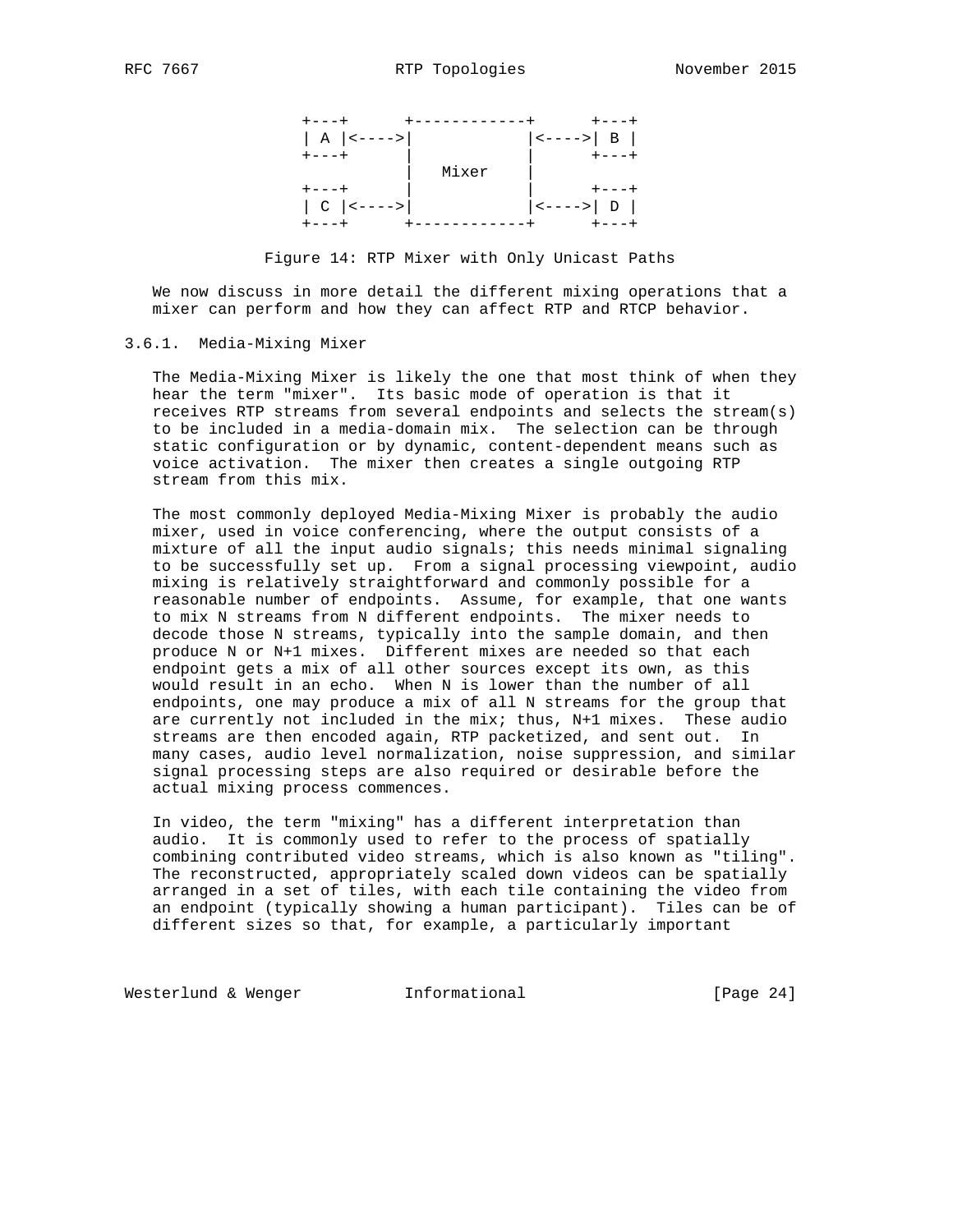participant, or the loudest speaker, is being shown in a larger tile than other participants. A self-view picture can be included in the tiling, which can be either locally produced or feedback from a mixer-received and reconstructed video image. Such remote loopback allows for confidence monitoring, i.e., it enables the participant to see himself/herself in the same quality as other participants see him/her. The tiling normally operates on reconstructed video in the sample domain. The tiled image is encoded, packetized, and sent by the mixer to the receiving endpoints. It is possible that a middlebox with media mixing duties contains only a single mixer of the aforementioned type, in which case all participants necessarily see the same tiled video, even if it is being sent over different RTP streams. More common, however, are mixing arrangements where an individual mixer is available for each outgoing port of the middlebox, allowing individual compositions for each receiving endpoint (a feature commonly referred to as personalized layout).

 One problem with media mixing is that it consumes both large amounts of media processing resources (for the decoding and mixing process in the uncompressed domain) and encoding resources (for the encoding of the mixed signal). Another problem is the quality degradation created by decoding and re-encoding the media, which is the result of the lossy nature of the most commonly used media codecs. A third problem is the latency introduced by the media mixing, which can be substantial and annoyingly noticeable in case of video, or in case of audio if that mixed audio is lip-synchronized with high-latency video. The advantage of media mixing is that it is straightforward for the endpoints to handle the single media stream (which includes the mixed aggregate of many sources), as they don't need to handle multiple decodings, local mixing, and composition. In fact, mixers were introduced in pre-RTP times so that legacy, single stream receiving endpoints (that, in some protocol environments, actually didn't need to be aware of the multipoint nature of the conference) could successfully participate in what a user would recognize as a multiparty video conference.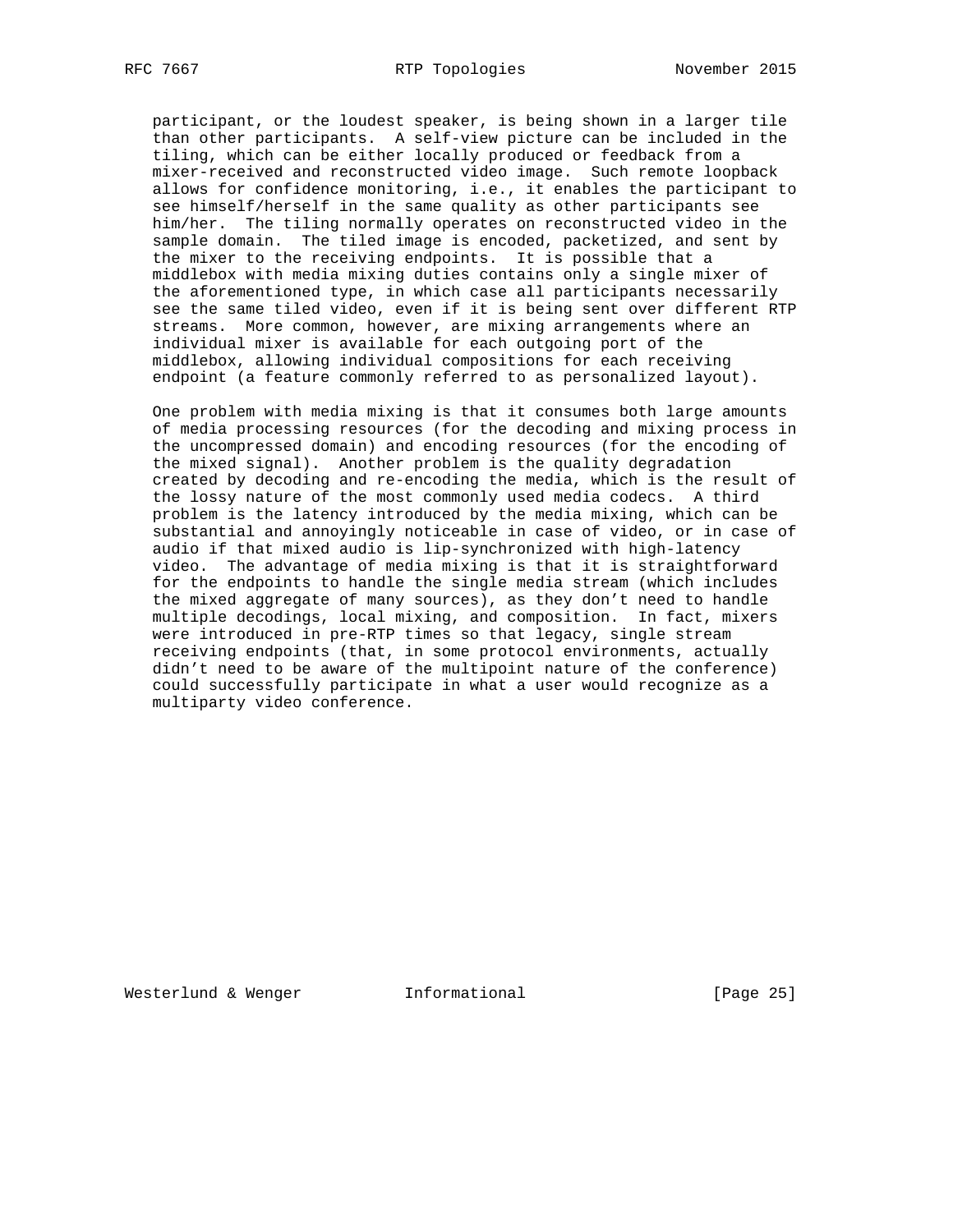| +-A---------+     | +-MIXER-----                                                            |               |
|-------------------|-------------------------------------------------------------------------|---------------|
| $+ - RTP1 - - -$  | -RTP1------+                                                            | $+ - - - - +$ |
| +-Audio-          | $-Audiv---+$   +---+                                                    |               |
| AA1 I             | --------> ---------+-+- DEC ->                                          |               |
|                   | <--------- MA1 <----+   +---+                                           |               |
|                   |                                                                         |               |
|                   | $(BAI+CA1)$ $\vert \vert +---+$                                         |               |
|                   | ---------+ +-   ENC   <-                                                | $B+C$         |
|                   | -----------+ +---+                                                      |               |
|                   |                                                                         |               |
|                   |                                                                         | M             |
| +-B---------+     |                                                                         | Е             |
| $+ - RTP2 - - -$  | $-$ RTP2 - - - - - - +                                                  | D             |
| +-Audio-          | $-Audiv---+$ +---+                                                      | Ι             |
|                   | BA1   --------->   ---------+-+-   DEC   ->                             | $\mathbf{A}$  |
|                   | $\leftarrow$ - - - - - - - - -   MA2 $\leftarrow$ - - - - +   + - - - + |               |
|                   | $(AAI+CA1)$ $\vert \setminus \vert$ +---+                               |               |
| . - - - - - - - - | $------+++- $ ENC   <-                                                  | $A+C$         |
| -------           | $----------++$ +---+                                                    |               |
|                   |                                                                         | M             |
| +-C--------+      |                                                                         | I             |
| $+ - RTP3 - - -$  | $-$ RTP3 - - - - - - +                                                  | х             |
| +-Audio-          | $-Audiv---+$   $+---+$                                                  | Е             |
|                   |                                                                         | R             |
|                   | CA1 $ $ ---------> $ $ ---------+-+- $ DEC $ ->                         |               |
|                   | <--------- MA3 <----+   +---+                                           |               |
|                   | $(AA1+BA1) $ +---+                                                      |               |
|                   | $------+++- $ ENC   <-  A+B                                             |               |
|                   |                                                                         |               |
|                   |                                                                         |               |

## Figure 15: Session and SSRC Details for Media Mixer

 From an RTP perspective, media mixing can be a very simple process, as can be seen in Figure 15. The mixer presents one SSRC towards the receiving endpoint, e.g., MA1 to Peer A, where the associated stream is the media mix of the other endpoints. As each peer, in this example, receives a different version of a mix from the mixer, there is no actual relation between the different RTP sessions in terms of actual media or transport-level information. There are, however, common relationships between RTP1-RTP3, namely SSRC space and identity information. When A receives the MA1 stream, which is a combination of BA1 and CA1 streams, the mixer may include CSRC information in the MA1 stream to identify the Contributing Sources BA1 and CA1, allowing the receiver to identify the Contributing Sources even if this were not possible through the media itself or through other signaling means.

 The CSRC has, in turn, utility in RTP extensions, like the RTP header extension for Mixer-to-Client Audio Level Indication [RFC6465]. If

Westerlund & Wenger **Informational** [Page 26]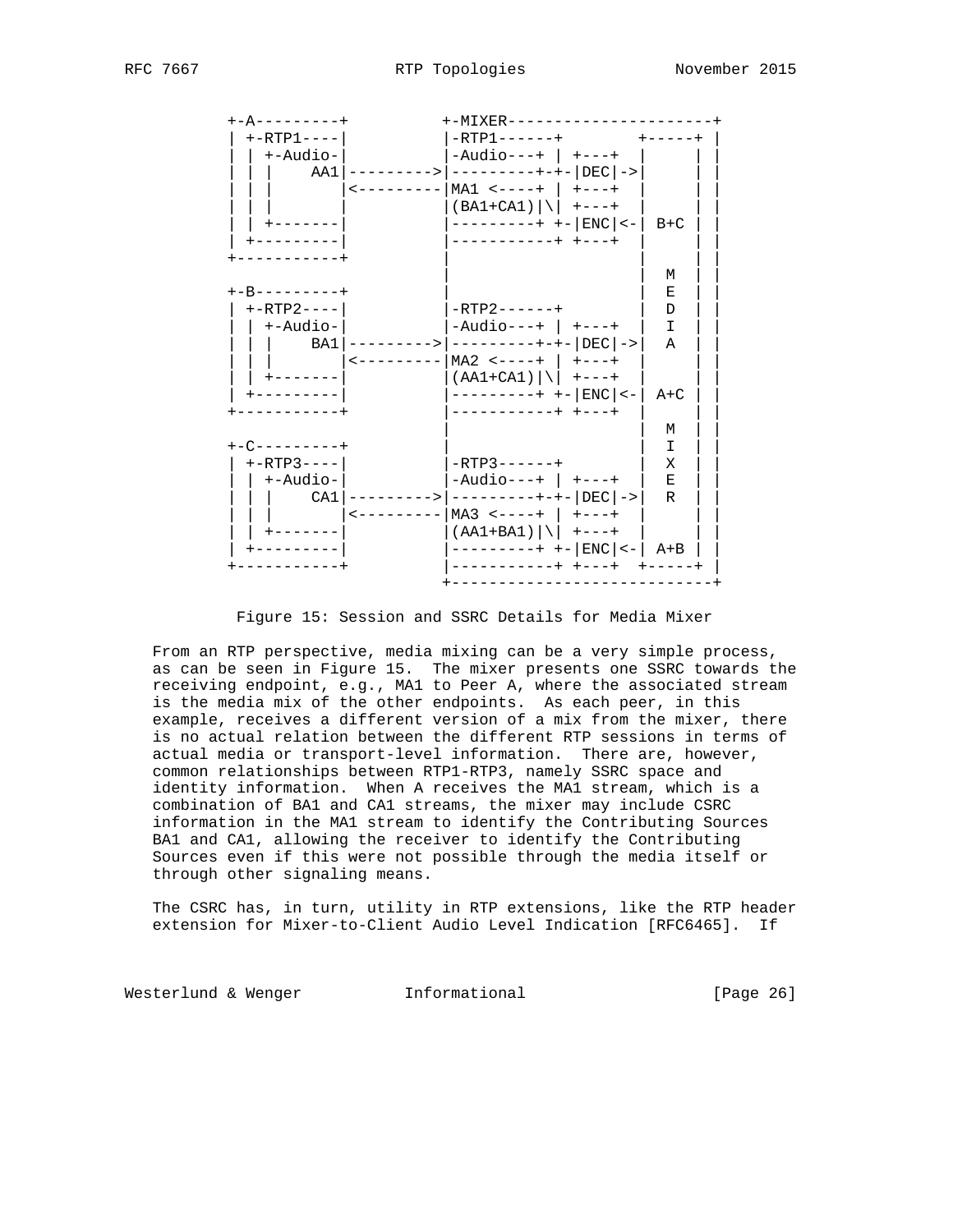the SSRCs from the endpoint to mixer paths are used as CSRCs in another RTP session, then RTP1, RTP2, and RTP3 become one joint session as they have a common SSRC space. At this stage, the mixer also needs to consider which RTCP information it needs to expose in the different paths. In the above scenario, a mixer would normally expose nothing more than the SDES information and RTCP BYE for a CSRC leaving the session. The main goal would be to enable the correct binding against the application logic and other information sources. This also enables loop detection in the RTP session.

## 3.6.2. Media-Switching Mixer

 Media-Switching Mixers are used in limited functionality scenarios where no, or only very limited, concurrent presentation of multiple sources is required by the application and also in more complex multi-stream usages with receiver mixing or tiling, including combined with simulcast and/or scalability between source and mixer. An RTP mixer based on media switching avoids the media decoding and encoding operations in the mixer, as it conceptually forwards the encoded media stream as it was being sent to the mixer. It does not avoid, however, the decryption and re-encryption cycle as it rewrites RTP headers. Forwarding media (in contrast to reconstructing-mixing encoding media) reduces the amount of computational resources needed in the mixer and increases the media quality (both in terms of fidelity and reduced latency).

 A Media-Switching Mixer maintains a pool of SSRCs representing conceptual or functional RTP streams that the mixer can produce. These RTP streams are created by selecting media from one of the RTP streams received by the mixer and forwarded to the peer using the mixer's own SSRCs. The mixer can switch between available sources if that is required by the concept for the source, like the currently active speaker. Note that the mixer, in most cases, still needs to perform a certain amount of media processing, as many media formats do not allow to "tune into" the stream at arbitrary points in their bitstream.

 To achieve a coherent RTP stream from the mixer's SSRC, the mixer needs to rewrite the incoming RTP packet's header. First, the SSRC field must be set to the value of the mixer's SSRC. Second, the sequence number must be the next in the sequence of outgoing packets it sent. Third, the RTP timestamp value needs to be adjusted using an offset that changes each time one switches the Media Source. Finally, depending on the negotiation of the RTP payload type, the value representing this particular RTP payload configuration may have to be changed if the different endpoint-to-mixer paths have not arrived on the same numbering for a given configuration. This also

Westerlund & Wenger **Informational** [Page 27]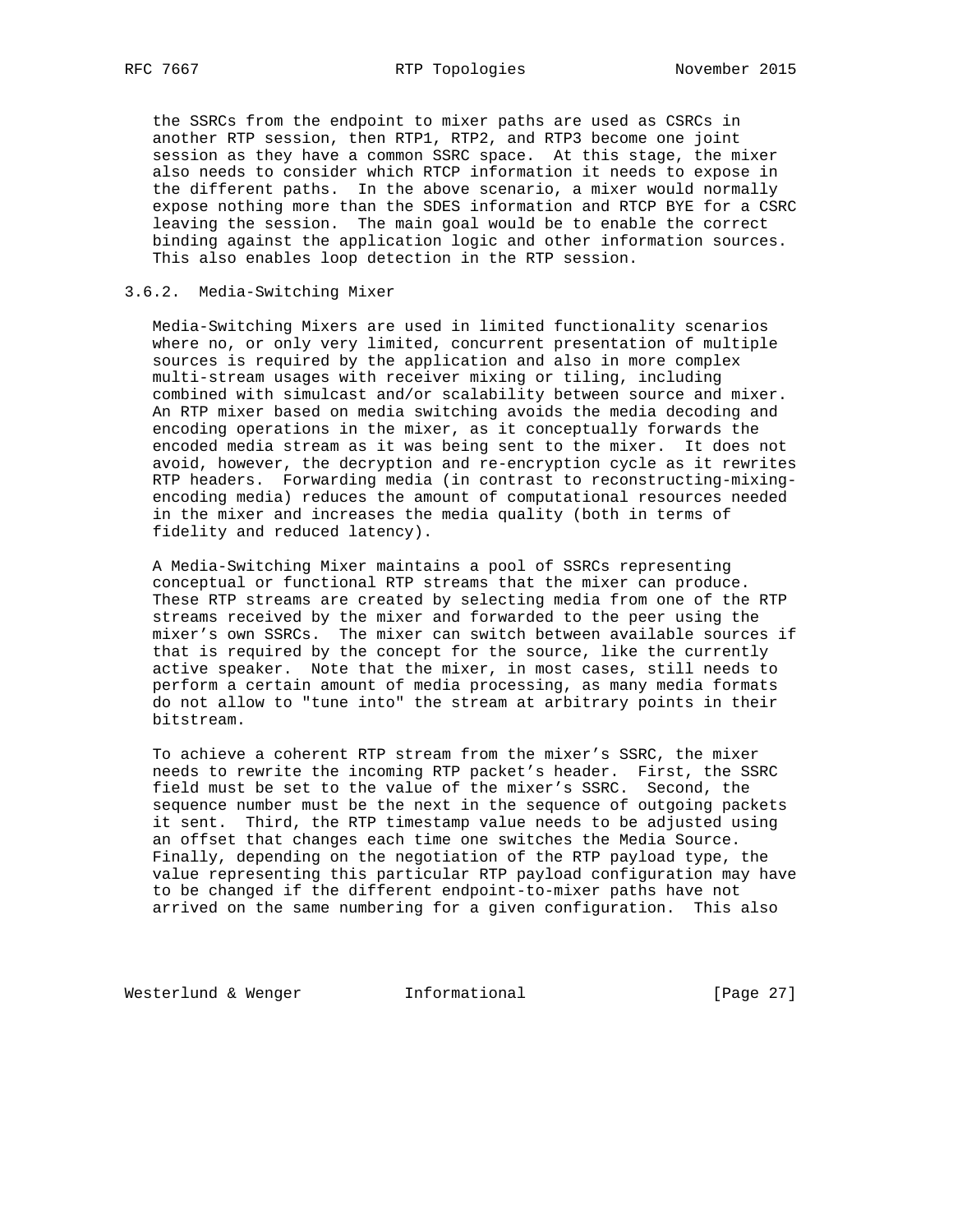requires that the different endpoints support a common set of codecs, otherwise media transcoding for codec compatibility would still be required.

 We now consider the operation of a Media-Switching Mixer that supports a video conference with six participating endpoints (A-F) where the two most recent speakers in the conference are shown to each receiving endpoint. Thus, the mixer has two SSRCs sending video to each peer, and each peer is capable of locally handling two video streams simultaneously.



Figure 16: Media-Switching RTP Mixer

Westerlund & Wenger **Informational** [Page 28]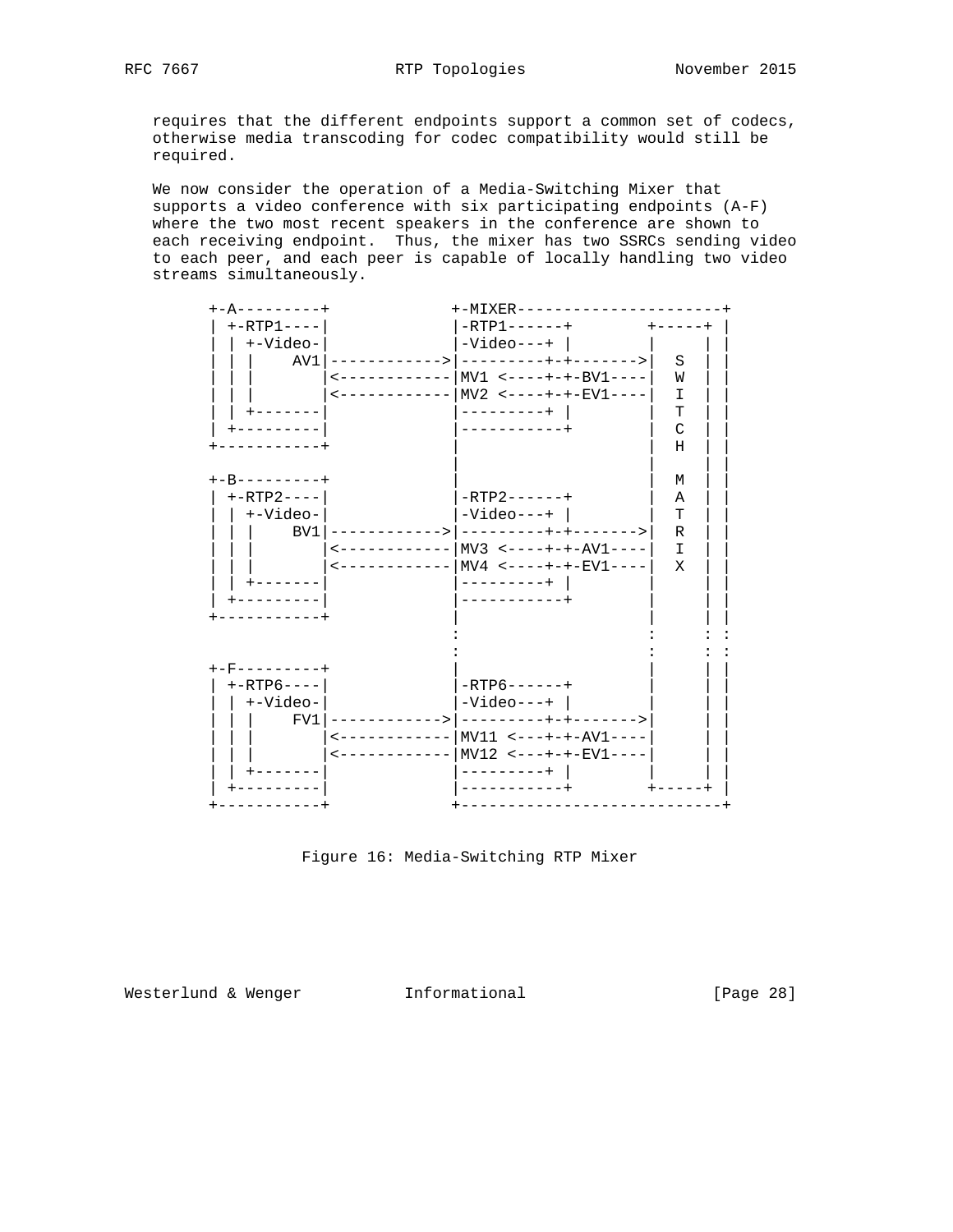The Media-Switching Mixer can, similarly to the Media-Mixing Mixer, reduce the bitrate required for media transmission towards the different peers by selecting and forwarding only a subset of RTP streams it receives from the sending endpoints. In case the mixer receives simulcast transmissions or a scalable encoding of the Media Source, the mixer has more degrees of freedom to select streams or subsets of streams to forward to a receiving endpoint, both based on transport or endpoint restrictions as well as application logic.

 To ensure that a media receiver in an endpoint can correctly decode the media in the RTP stream after a switch, a codec that uses temporal prediction needs to start its decoding from independent refresh points, or points in the bitstream offering similar functionality (like "dirty refresh points"). For some codecs, for example, frame-based speech and audio codecs, this is easily achieved by starting the decoding at RTP packet boundaries, as each packet boundary provides a refresh point (assuming proper packetization on the encoder side). For other codecs, particularly in video, refresh points are less common in the bitstream or may not be present at all without an explicit request to the respective encoder. The Full Intra Request [RFC5104] RTCP codec control message has been defined for this purpose.

 In this type of mixer, one could consider fully terminating the RTP sessions between the different endpoint and mixer paths. The same arguments and considerations as discussed in Section 3.9 need to be taken into consideration and apply here.

### 3.7. Selective Forwarding Middlebox

 Another method for handling media in the RTP mixer is to "project", or make available, all potential RTP sources (SSRCs) into a per endpoint, independent RTP session. The middlebox can select which of the potential sources that are currently actively transmitting media will be sent to each of the endpoints. This is similar to the Media- Switching Mixer but has some important differences in RTP details.

Westerlund & Wenger **Informational** [Page 29]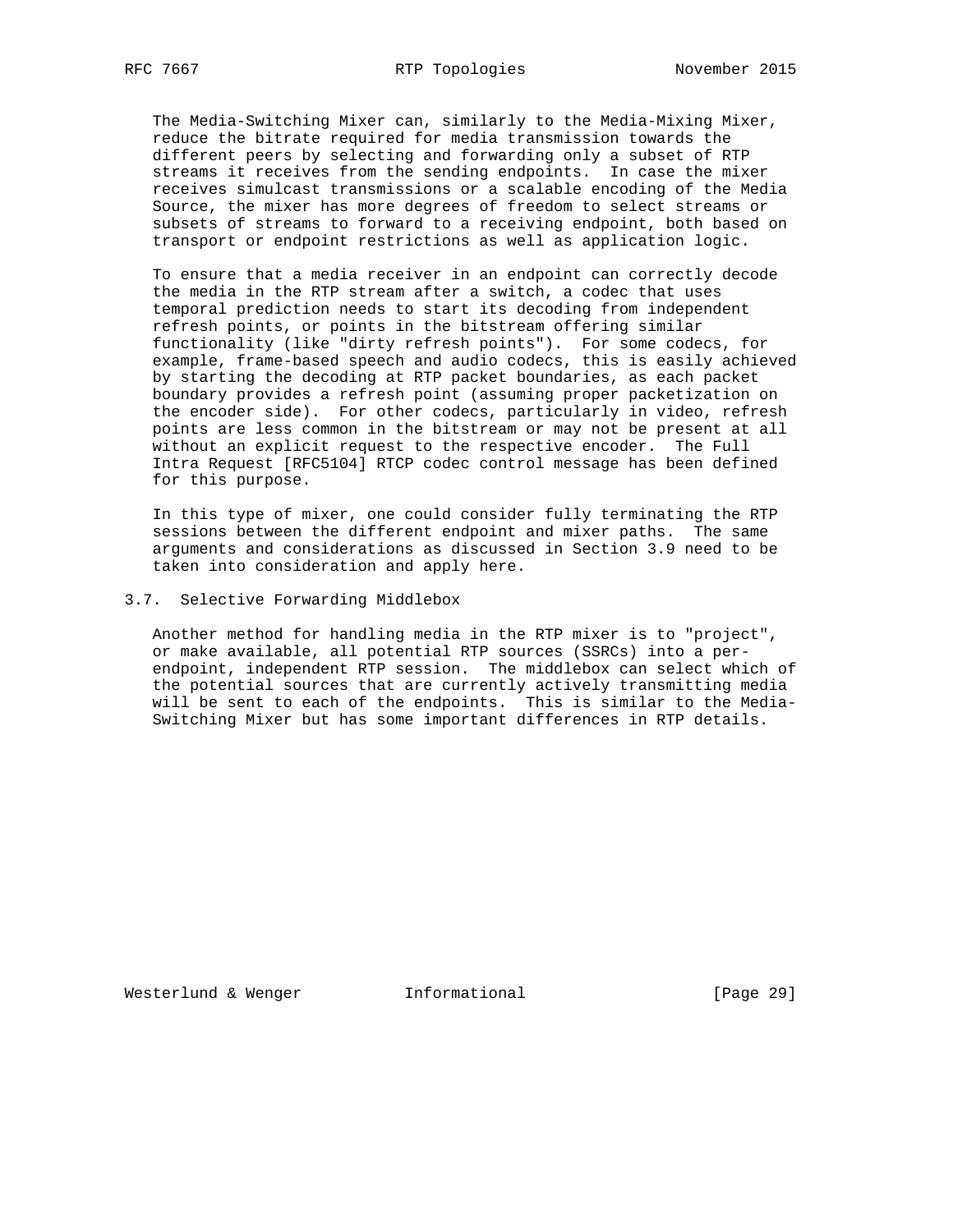

Figure 17: Selective Forwarding Middlebox

 In the six endpoint conference depicted above (in Figure 17), one can see that endpoint A is aware of five incoming SSRCs, BV1-FV1. If this middlebox intends to have a similar behavior as in Section 3.6.2 where the mixer provides the endpoints with the two latest speaking endpoints, then only two out of these five SSRCs need concurrently transmit media to A. As the middlebox selects the source in the different RTP sessions that transmit media to the endpoints, each RTP stream requires the rewriting of certain RTP header fields when being projected from one session into another. In particular, the sequence

Westerlund & Wenger **Informational Informational** [Page 30]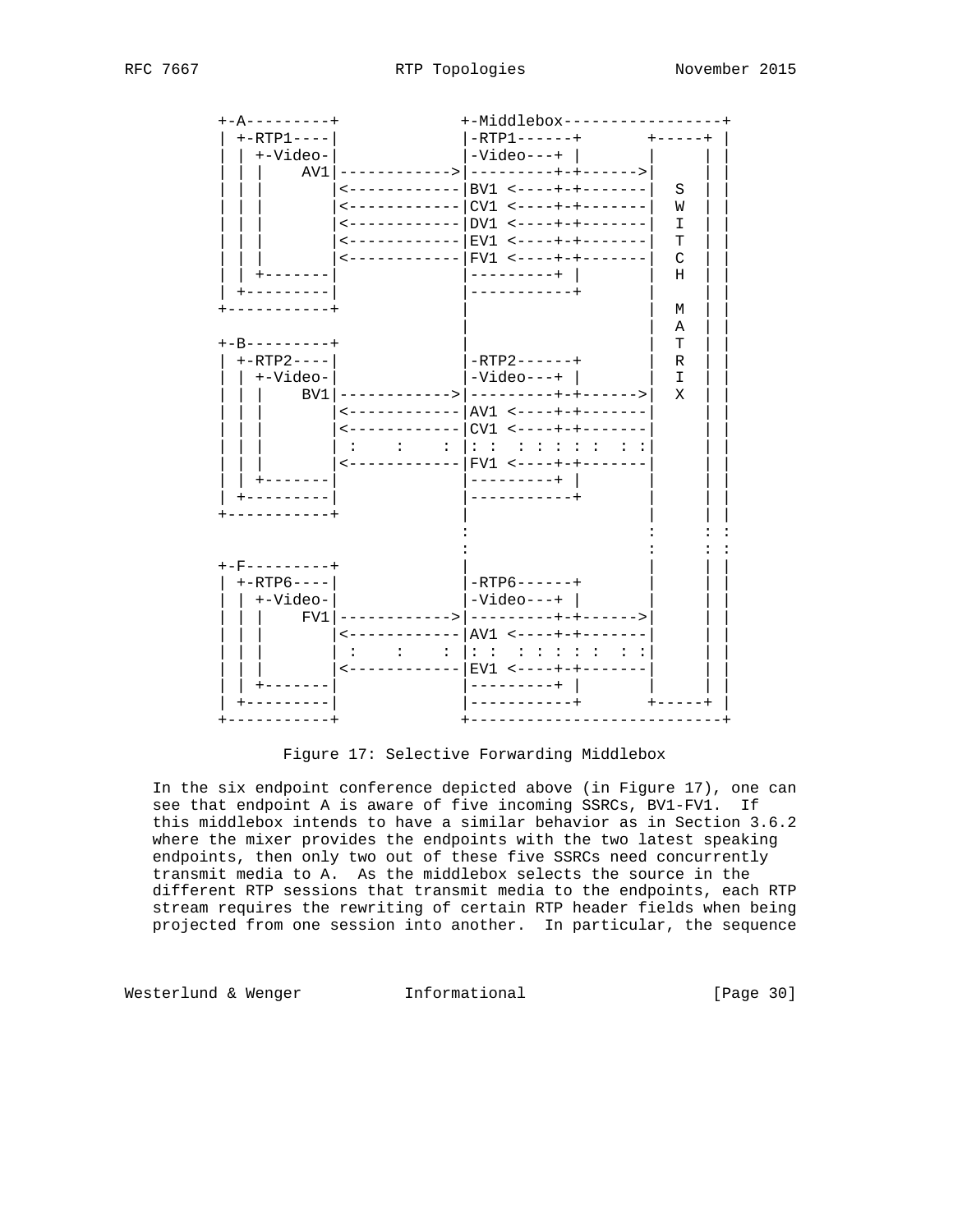number needs to be consecutively incremented based on the packet actually being transmitted in each RTP session. Therefore, the RTP sequence number offset will change each time a source is turned on in an RTP session. The timestamp (possibly offset) stays the same.

 The RTP sessions can be considered independent, resulting in that the SSRC numbers used can also be handled independently. This simplifies the SSRC collision detection and avoidance but requires tools such as remapping tables between the RTP sessions. Using independent RTP sessions is not required, as it is possible for the switching behavior to also perform with a common SSRC space. However, in this case, collision detection and handling becomes a different problem. It is up to the implementation to use a single common SSRC space or separate ones.

 Using separate SSRC spaces has some implications. For example, the RTP stream that is being sent by endpoint B to the middlebox (BV1) may use an SSRC value of 12345678. When that RTP stream is sent to endpoint F by the middlebox, it can use any SSRC value, e.g., 87654321. As a result, each endpoint may have a different view of the application usage of a particular SSRC. Any RTP-level identity information, such as SDES items, also needs to update the SSRC referenced, if the included SDES items are intended to be global. Thus, the application must not use SSRC as references to RTP streams when communicating with other peers directly. This also affects loop detection, which will fail to work as there is no common namespace and identities across the different legs in the Communication Session on the RTP level. Instead, this responsibility falls onto higher layers.

 The middlebox is also responsible for receiving any RTCP codec control requests coming from an endpoint and deciding if it can act on the request locally or needs to translate the request into the RTP session/transport leg that contains the Media Source. Both endpoints and the middlebox need to implement conference-related codec control functionalities to provide a good experience. Commonly used are Full Intra Request to request from the Media Source that switching points be provided between the sources and Temporary Maximum Media Bitrate Request (TMMBR) to enable the middlebox to aggregate congestion control responses towards the Media Source so to enable it to adjust its bitrate (obviously, only in case the limitation is not in the source to middlebox link).

 The Selective Forwarding Middlebox has been introduced in recently developed videoconferencing systems in conjunction with, and to capitalize on, scalable video coding as well as simulcasting. An example of scalable video coding is Annex G of H.264, but other codecs, including H.264 AVC and VP8, also exhibit scalability, albeit

Westerlund & Wenger **Informational** [Page 31]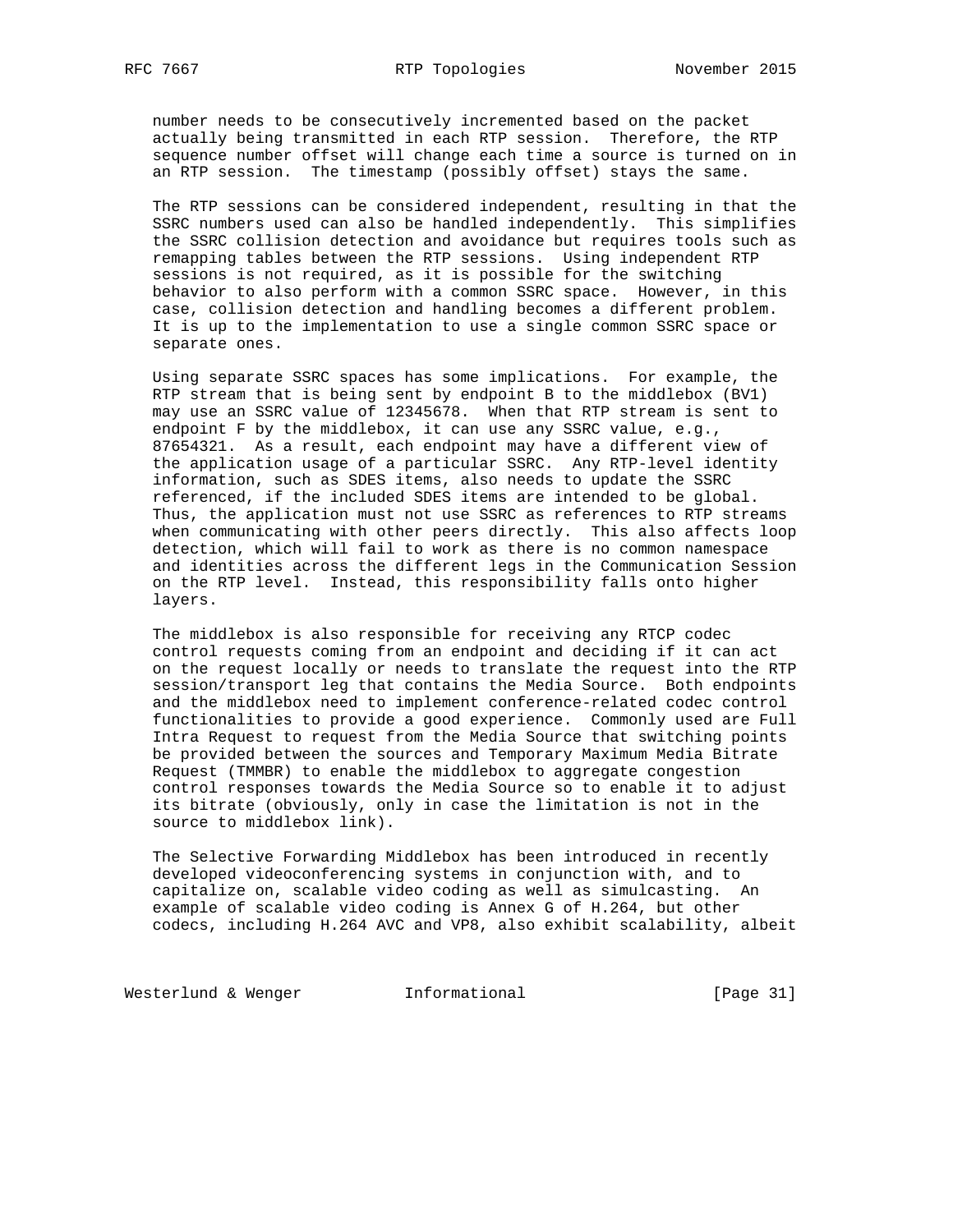only in the temporal dimension. In both scalable coding and simulcast cases, the video signal is represented by a set of two or more bitstreams, providing a corresponding number of distinct fidelity points. The middlebox selects which parts of a scalable bitstream (or which bitstream, in the case of simulcasting) to forward to each of the receiving endpoints. The decision may be driven by a number of factors, such as available bitrate, desired layout, etc. Contrary to transcoding MCUs, SFMs have extremely low delay and provide features that are typically associated with high end systems (personalized layout, error localization) without any signal processing at the middlebox. They are also capable of scaling to a large number of concurrent users, and--due to their very low delay--can also be cascaded.

 This version of the middlebox also puts different requirements on the endpoint when it comes to decoder instances and handling of the RTP streams providing media. As each projected SSRC can, at any time, provide media, the endpoint either needs to be able to handle as many decoder instances as the middlebox received, or have efficient switching of decoder contexts in a more limited set of actual decoder instances to cope with the switches. The application also gets more responsibility to update how the media provided is to be presented to the user.

 Note that this topology could potentially be seen as a Media Translator that includes an on/off logic as part of its media translation. The topology has the property that all SSRCs present in the session are visible to an endpoint. It also has mixer aspects, as the streams it provides are not basically translated versions, but instead they have conceptual property assigned to them and can be both turned on/off as well as fully or partially delivered. Thus, this topology appears to be some hybrid between the translator and mixer model.

 The differences between a Selective Forwarding Middlebox and a Switching-Media Mixer (Section 3.6.2) are minor, and they share most properties. The above requirement on having a large number of decoding instances or requiring efficient switching of decoder contexts, are one point of difference. The other is how the identification is performed, where the mixer uses CSRC to provide information on what is included in a particular RTP stream that represents a particular concept. Selective forwarding gets the source information through the SSRC and instead uses other mechanisms to indicate the streams intended usage, if needed.

Westerlund & Wenger **Informational** [Page 32]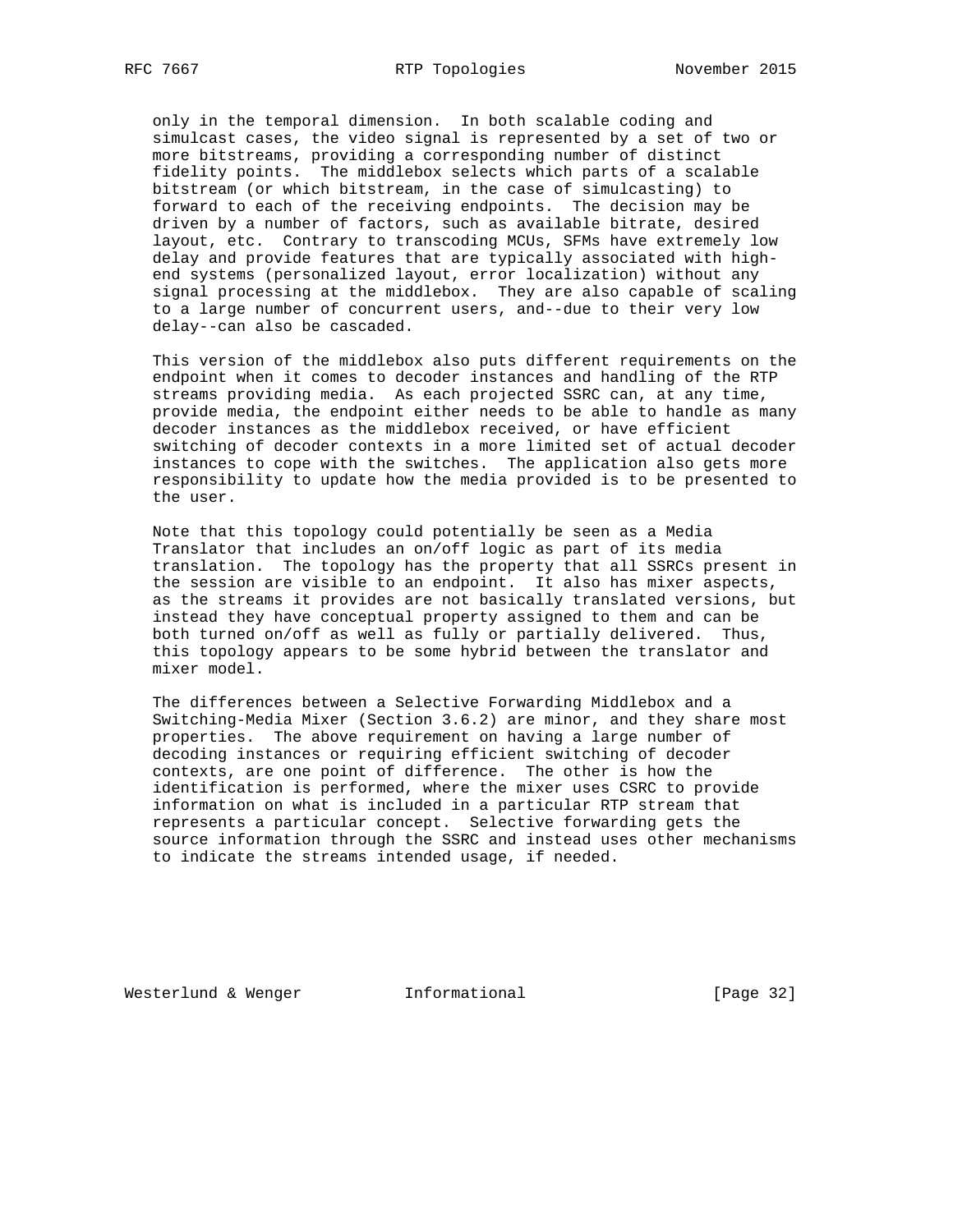# 3.8. Point to Multipoint Using Video-Switching MCUs

Shortcut name: Topo-Video-switch-MCU

| Α      | Multipoint | B |
|--------|------------|---|
|        | Control    |   |
|        | Unit       |   |
|        | (MCU)      |   |
| $\cap$ |            | D |
|        |            |   |

Figure 18: Point to Multipoint Using a Video-Switching MCU

 This PtM topology was popular in early implementations of multipoint videoconferencing systems due to its simplicity, and the corresponding middlebox design has been known as a "video-switching MCU". The more complex RTCP-terminating MCUs, discussed in the next section, became the norm, however, when technology allowed implementations at acceptable costs.

 A video-switching MCU forwards to a participant a single media stream, selected from the available streams. The criteria for selection are often based on voice activity in the audio-visual conference, but other conference management mechanisms (like presentation mode or explicit floor control) are known to exist as well.

 The video-switching MCU may also perform media translation to modify the content in bitrate, encoding, or resolution. However, it still may indicate the original sender of the content through the SSRC. In this case, the values of the CC and CSRC fields are retained.

 If not terminating RTP, the RTCP sender reports are forwarded for the currently selected sender. All RTCP receiver reports are freely forwarded between the endpoints. In addition, the MCU may also originate RTCP control traffic in order to control the session and/or report on status from its viewpoint.

 The video-switching MCU has most of the attributes of a translator. However, its stream selection is a mixing behavior. This behavior has some RTP and RTCP issues associated with it. The suppression of all but one RTP stream results in most participants seeing only a subset of the sent RTP streams at any given time, often a single RTP stream per conference. Therefore, RTCP receiver reports only report on these RTP streams. Consequently, the endpoints emitting RTP streams that are not currently forwarded receive a view of the session that indicates their RTP streams disappear somewhere en

Westerlund & Wenger **Informational** [Page 33]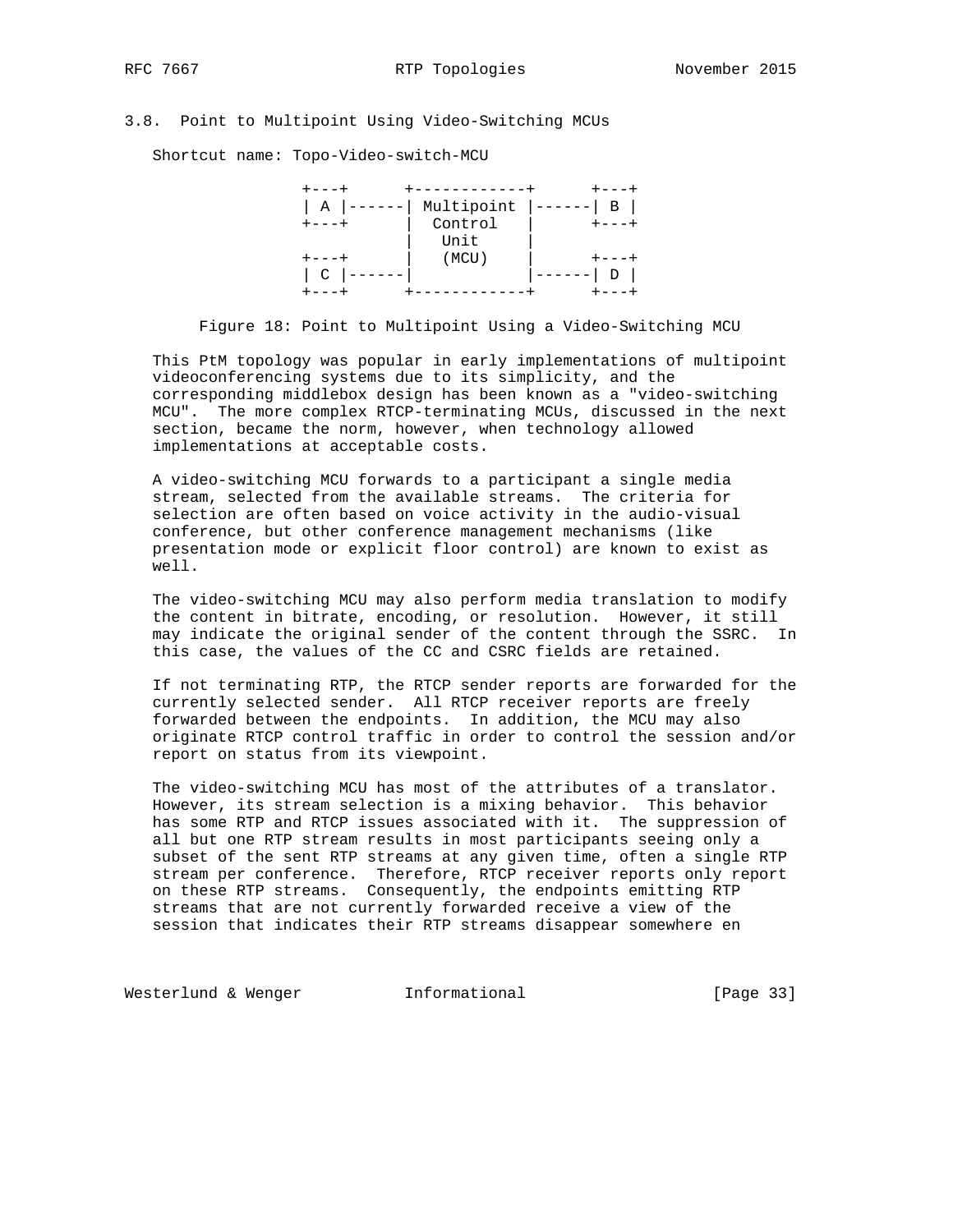route. This makes the use of RTCP for congestion control, or any type of quality reporting, very problematic.

 To avoid the aforementioned issues, the MCU needs to implement two features. First, it needs to act as a mixer (see Section 3.6) and forward the selected RTP stream under its own SSRC and with the appropriate CSRC values. Second, the MCU needs to modify the RTCP RRs it forwards between the domains. As a result, it is recommended that one implement a centralized video-switching conference using a mixer according to RFC 3550, instead of the shortcut implementation described here.

3.9. Point to Multipoint Using RTCP-Terminating MCU

Shortcut name: Topo-RTCP-terminating-MCU

|            | -----------                                  |           |
|------------|----------------------------------------------|-----------|
|            | A $ $ <---->   Multipoint $ $ <---->   B $ $ |           |
|            | Control                                      |           |
|            | Unit                                         |           |
|            | (MCU)                                        |           |
| $ C <--->$ |                                              | <---->  D |
|            |                                              |           |

Figure 19: Point to Multipoint Using Content Modifying MCUs

 In this PtM scenario, each endpoint runs an RTP point-to-point session between itself and the MCU. This is a very commonly deployed topology in multipoint video conferencing. The content that the MCU provides to each participant is either:

- a. a selection of the content received from the other endpoints or
- b. the mixed aggregate of what the MCU receives from the other PtP paths, which are part of the same Communication Session.

 In case (a), the MCU may modify the content in terms of bitrate, encoding format, or resolution. No explicit RTP mechanism is used to establish the relationship between the original RTP stream of the media being sent and the RTP stream the MCU sends. In other words, the outgoing RTP streams typically use a different SSRC, and may well use a different payload type (PT), even if this different PT happens to be mapped to the same media type. This is a result of the individually negotiated RTP session for each endpoint.

 In case (b), the MCU is the Media Source and generates the Source RTP Stream as it mixes the received content and then encodes and packetizes it for transmission to an endpoint. According to RTP

Westerlund & Wenger **Informational Informational** [Page 34]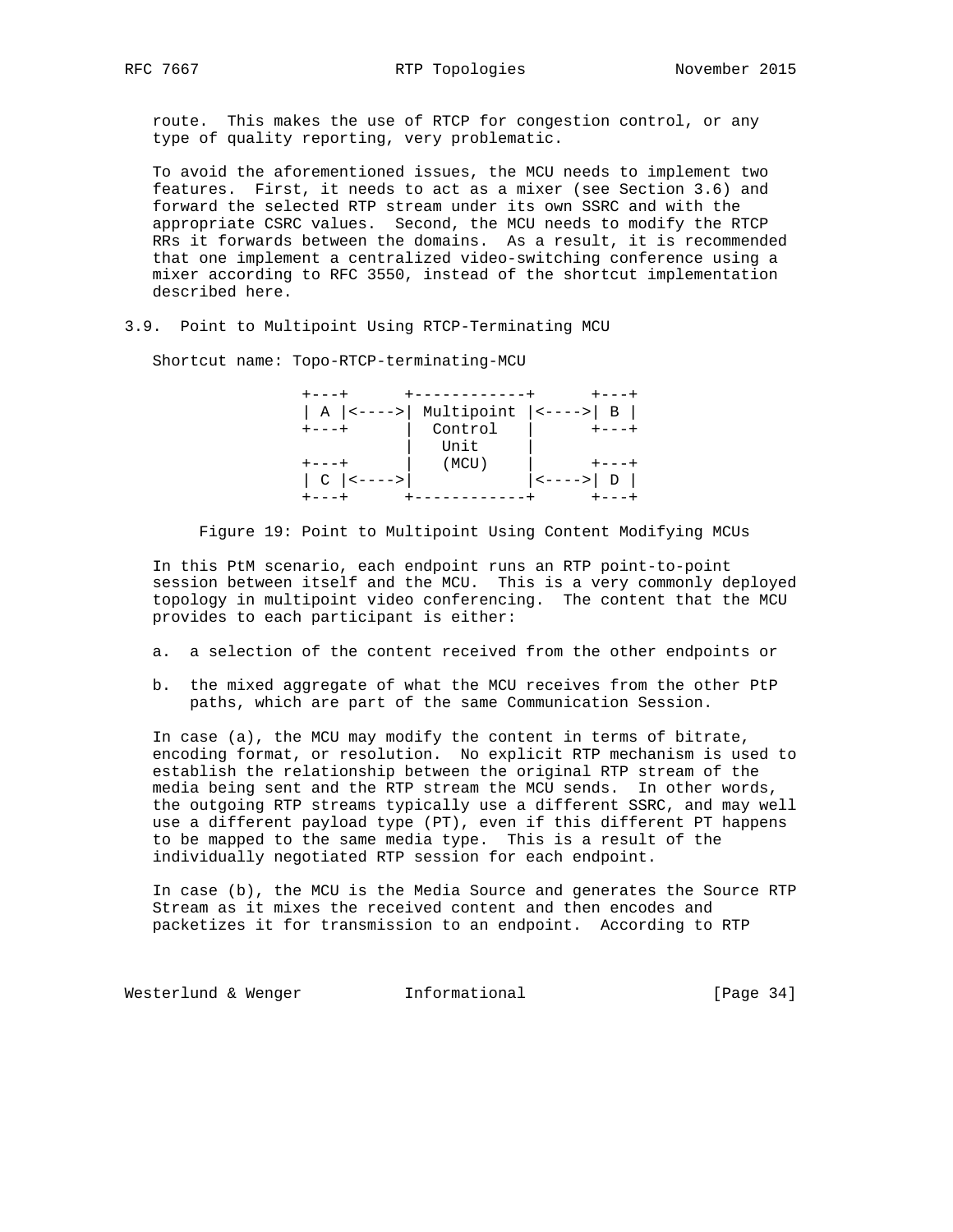[RFC3550], the SSRC of the contributors are to be signaled using the CSRC/CC mechanism. In practice, today, most deployed MCUs do not implement this feature. Instead, the identification of the endpoints whose content is included in the mixer's output is not indicated through any explicit RTP mechanism. That is, most deployed MCUs set the CC field in the RTP header to zero, thereby indicating no available CSRC information, even if they could identify the original sending endpoints as suggested in RTP.

 The main feature that sets this topology apart from what RFC 3550 describes is the breaking of the common RTP session across the centralized device, such as the MCU. This results in the loss of explicit RTP-level indication of all participants. If one were using the mechanisms available in RTP and RTCP to signal this explicitly, the topology would follow the approach of an RTP mixer. The lack of explicit indication has at least the following potential problems:

- 1. Loop detection cannot be performed on the RTP level. When carelessly connecting two misconfigured MCUs, a loop could be generated.
- 2. There is no information about active media senders available in the RTP packet. As this information is missing, receivers cannot use it. It also deprives the client of information related to currently active senders in a machine-usable way, thus preventing clients from indicating currently active speakers in user interfaces, etc.

 Note that many/most deployed MCUs (and video conferencing endpoints) rely on signaling-layer mechanisms for the identification of the Contributing Sources, for example, a SIP conferencing package [RFC4575]. This alleviates, to some extent, the aforementioned issues resulting from ignoring RTP's CSRC mechanism.

3.10. Split Component Terminal

Shortcut name: Topo-Split-Terminal

 In some applications, for example, in some telepresence systems, terminals may not be integrated into a single functional unit but composed of more than one subunits. For example, a telepresence room terminal employing multiple cameras and monitors may consist of multiple video conferencing subunits, each capable of handling a single camera and monitor. Another example would be a video conferencing terminal in which audio is handled by one subunit, and video by another. Each of these subunits uses its own physical network interface (for example: Ethernet jack) and network address.

Westerlund & Wenger **Informational** [Page 35]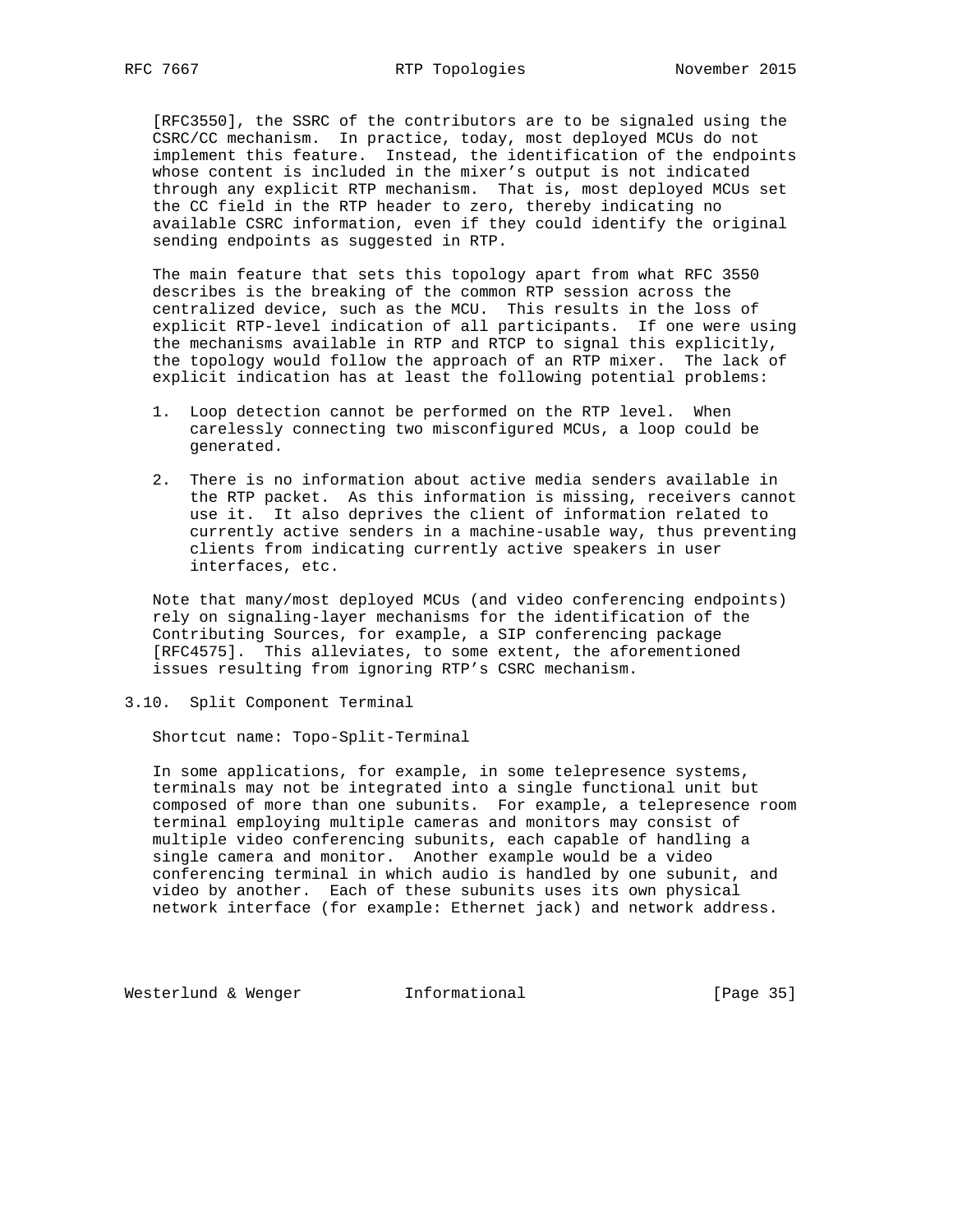The various (media processing) subunits need (logically and physically) to be interconnected by control functionality, but their media plane functionality may be split. These types of terminals are referred to as split component terminals. Historically, the earliest split component terminals were perhaps the independent audio and video conference software tools used over the MBONE in the late 1990s.

 An example for such a split component terminal is depicted in Figure 20. Within split component terminal A, at least audio and video subunits are addressed by their own network addresses. In some of these systems, the control stack subunit may also have its own network address.

 From an RTP viewpoint, each of the subunits terminates RTP and acts as an endpoint in the sense that each subunit includes its own, independent RTP stack. However, as the subunits are semantically part of the same terminal, it is appropriate that this semantic relationship is expressed in RTCP protocol elements, namely in the CNAME.



Figure 20: Split Component Terminal

 It is further sensible that the subunits share a common clock from which RTP and RTCP clocks are derived, to facilitate synchronization and avoid clock drift.

 To indicate that audio and video Source Streams generated by different subunits share a common clock, and can be synchronized, the RTP streams generated from those Source Streams need to include the same CNAME in their RTCP SDES packets. The use of a common CNAME for RTP flows carried in different transport-layer flows is entirely normal for RTP and RTCP senders, and fully compliant RTP endpoints, middleboxes, and other tools should have no problem with this.

Westerlund & Wenger **Informational** [Page 36]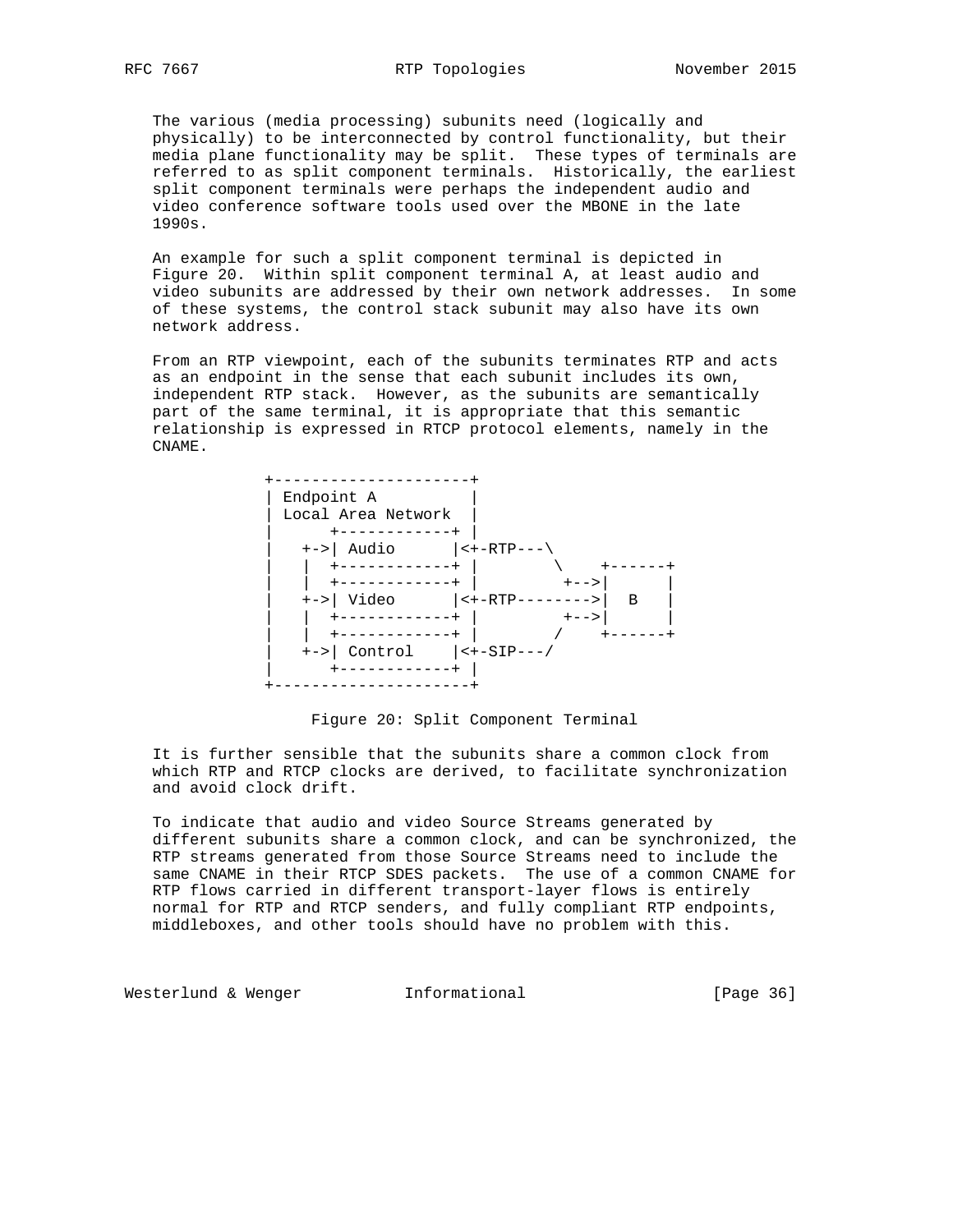However, outside of the split component terminal scenario (and perhaps a multihomed endpoint scenario, which is not further discussed herein), the use of a common CNAME in RTP streams sent from separate endpoints (as opposed to a common CNAME for RTP streams sent on different transport-layer flows between two endpoints) is rare. It has been reported that at least some third-party tools like some network monitors do not handle gracefully endpoints that use a common CNAME across multiple transport-layer flows: they report an error condition in which two separate endpoints are using the same CNAME. Depending on the sophistication of the support staff, such erroneous reports can lead to support issues.

 The aforementioned support issue can sometimes be avoided if each of the subunits of a split component terminal is configured to use a different CNAME, with the synchronization between the RTP streams being indicated by some non-RTP signaling channel rather than using a common CNAME sent in RTCP. This complicates the signaling, especially in cases where there are multiple SSRCs in use with complex synchronization requirements, as is the same in many current telepresence systems. Unless one uses RTCP terminating topologies such as Topo-RTCP-terminating-MCU, sessions involving more than one video subunit with a common CNAME are close to unavoidable.

 The different RTP streams comprising a split terminal system can form a single RTP session or they can form multiple RTP sessions, depending on the visibility of their SSRC values in RTCP reports. If the receiver of the RTP streams sent by the split terminal sends reports relating to all of the RTP flows (i.e., to each SSRC) in each RTCP report, then a single RTP session is formed. Alternatively, if the receiver of the RTP streams sent by the split terminal does not send cross-reports in RTCP, then the audio and video form separate RTP sessions.

 For example, in Figure 20, B will send RTCP reports to each of the subunits of A. If the RTCP packets that B sends to the audio subunit of A include reports on the reception quality of the video as well as the audio, and similarly if the RTCP packets that B sends to the video subunit of A include reports on the reception quality of the audio as well as video, then a single RTP session is formed. However, if the RTCP packets B sends to the audio subunit of A only report on the received audio, and the RTCP packets B sends to the video subunit of A only report on the received video, then there are two separate RTP sessions.

 Forming a single RTP session across the RTP streams sent by the different subunits of a split terminal gives each subunit visibility into reception quality of RTP streams sent by the other subunits.

Westerlund & Wenger **Informational Informational** [Page 37]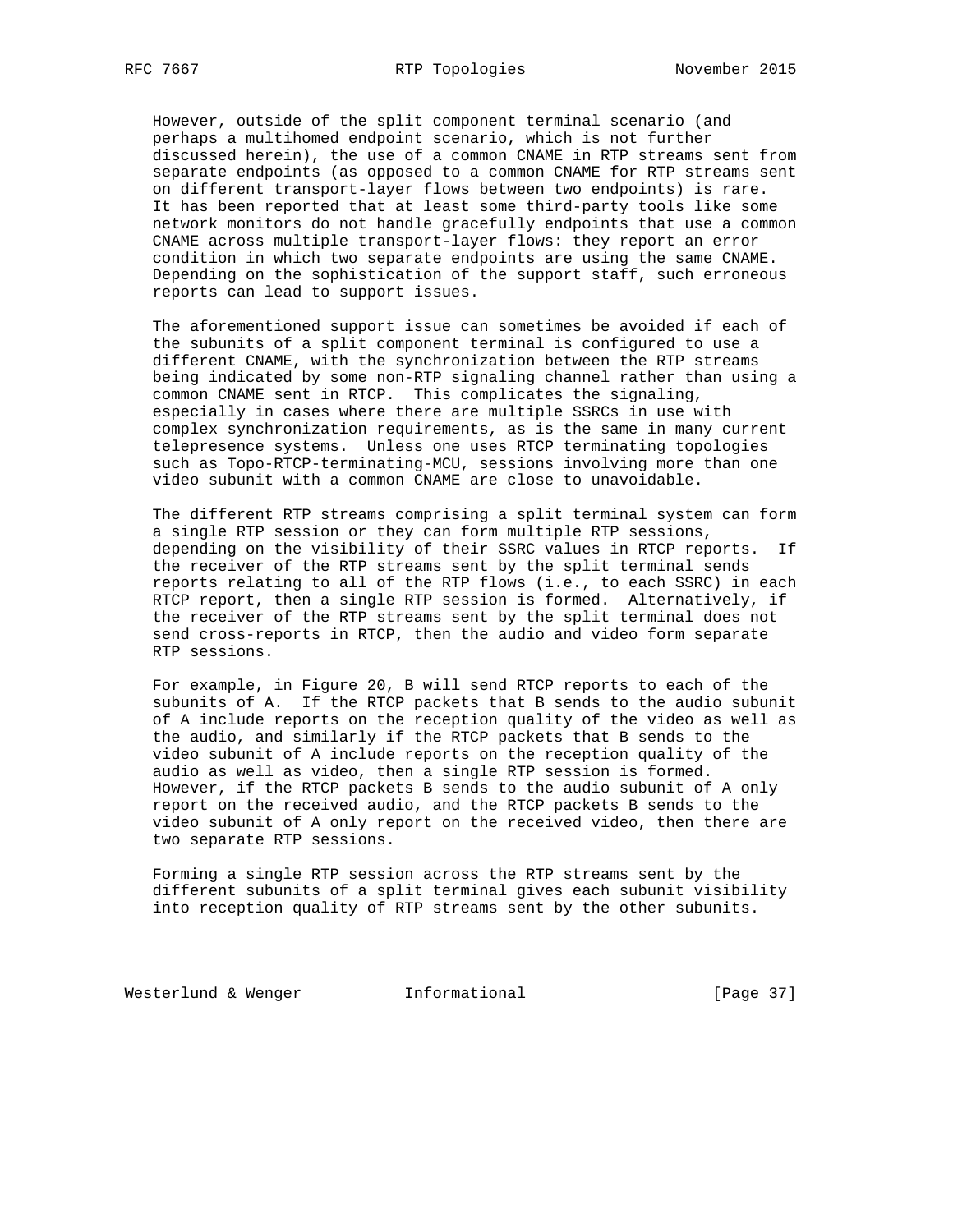This information can help diagnose reception quality problems, but at the cost of increased RTCP bandwidth use.

 RTP streams sent by the subunits of a split terminal need to use the same CNAME in their RTCP packets if they are to be synchronized, irrespective of whether a single RTP session is formed or not.

### 3.11. Non-symmetric Mixer/Translators

Shortcut name: Topo-Asymmetric

 It is theoretically possible to construct an MCU that is a mixer in one direction and a translator in another. The main reason to consider this would be to allow topologies similar to Figure 13, where the mixer does not need to mix in the direction from B or D towards the multicast domains with A and C. Instead, the RTP streams from B and D are forwarded without changes. Avoiding this mixing would save media processing resources that perform the mixing in cases where it isn't needed. However, there would still be a need to mix B's media towards D. Only in the direction B -> multicast domain or D -> multicast domain would it be possible to work as a translator. In all other directions, it would function as a mixer.

 The mixer/translator would still need to process and change the RTCP before forwarding it in the directions of B or D to the multicast domain. One issue is that A and C do not know about the mixed-media stream the mixer sends to either B or D. Therefore, any reports related to these streams must be removed. Also, receiver reports related to A's and C's RTP streams would be missing. To avoid A and C thinking that B and D aren't receiving A and C at all, the mixer needs to insert locally generated reports reflecting the situation for the streams from A and C into B's and D's sender reports. In the opposite direction, the receiver reports from A and C about B's and D's streams also need to be aggregated into the mixer's receiver reports sent to B and D. Since B and D only have the mixer as source for the stream, all RTCP from A and C must be suppressed by the mixer.

 This topology is so problematic, and it is so easy to get the RTCP processing wrong, that it is not recommended for implementation.

## 3.12. Combining Topologies

 Topologies can be combined and linked to each other using mixers or translators. However, care must be taken in handling the SSRC/CSRC space. A mixer does not forward RTCP from sources in other domains, but instead generates its own RTCP packets for each domain it mixes into, including the necessary SDES information for both the CSRCs and

Westerlund & Wenger **Informational** [Page 38]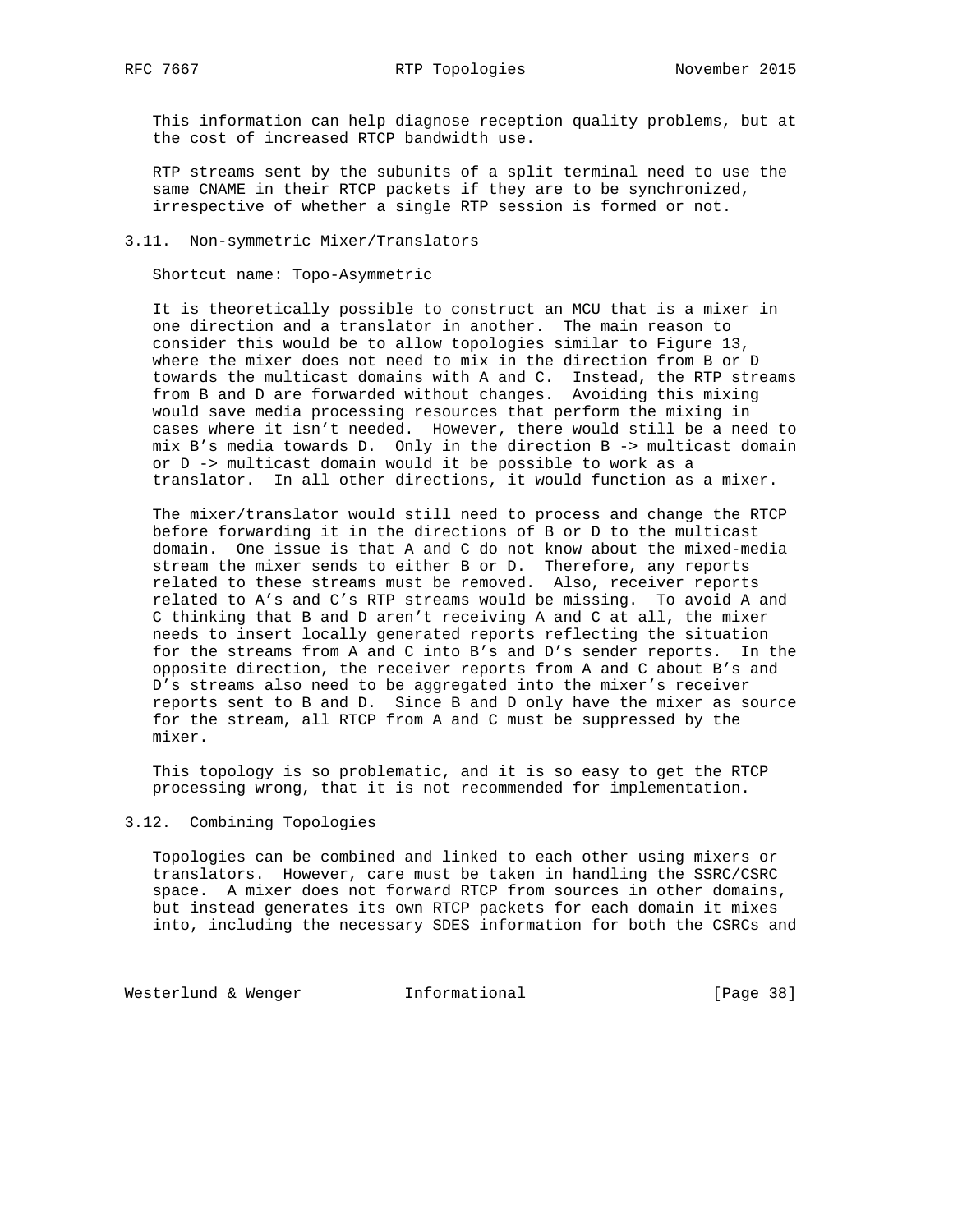the SSRCs. Thus, in a mixed domain, the only SSRCs seen will be the ones present in the domain, while there can be CSRCs from all the domains connected together with a combination of mixers and translators. The combined SSRC and CSRC space is common over any translator or mixer. It is important to facilitate loop detection, something that is likely to be even more important in combined topologies due to the mixed behavior between the domains. Any hybrid, like the Topo-Video-switch-MCU or Topo-Asymmetric, requires considerable thought on how RTCP is dealt with.

4. Topology Properties

 The topologies discussed in Section 3 have different properties. This section describes these properties. Note that, even if a certain property is supported within a particular topology concept, the necessary functionality may be optional to implement.

### 4.1. All-to-All Media Transmission

 To recapitulate, multicast, and in particular ASM, provides the functionality that everyone may send to, or receive from, everyone else within the session. SSM can provide a similar functionality by having anyone intending to participate as a sender to send its media to the SSM Distribution Source. The SSM Distribution Source forwards the media to all receivers subscribed to the multicast group. Mesh, MCUs, mixers, Selective Forwarding Middleboxes (SFMs), and translators may all provide that functionality at least on some basic level. However, there are some differences in which type of reachability they provide.

 The topologies that come closest to emulating Any-Source IP Multicast, with all-to-all transmission capabilities, are the Transport Translator function called "relay" in Section 3.5, as well as the Mesh with joint RTP sessions (Section 3.4). Media Translators, Mesh with independent RTP Sessions, mixers, SFUs, and the MCU variants do not provide a fully meshed forwarding on the transport level; instead, they only allow limited forwarding of content from the other session participants.

 The "all-to-all media transmission" requires that any media transmitting endpoint considers the path to the least-capable receiving endpoint. Otherwise, the media transmissions may overload that path. Therefore, a sending endpoint needs to monitor the path from itself to any of the receiving endpoints, to detect the currently least-capable receiver and adapt its sending rate accordingly. As multiple endpoints may send simultaneously, the available resources may vary. RTCP's receiver reports help perform this monitoring, at least on a medium time scale.

Westerlund & Wenger **Informational** [Page 39]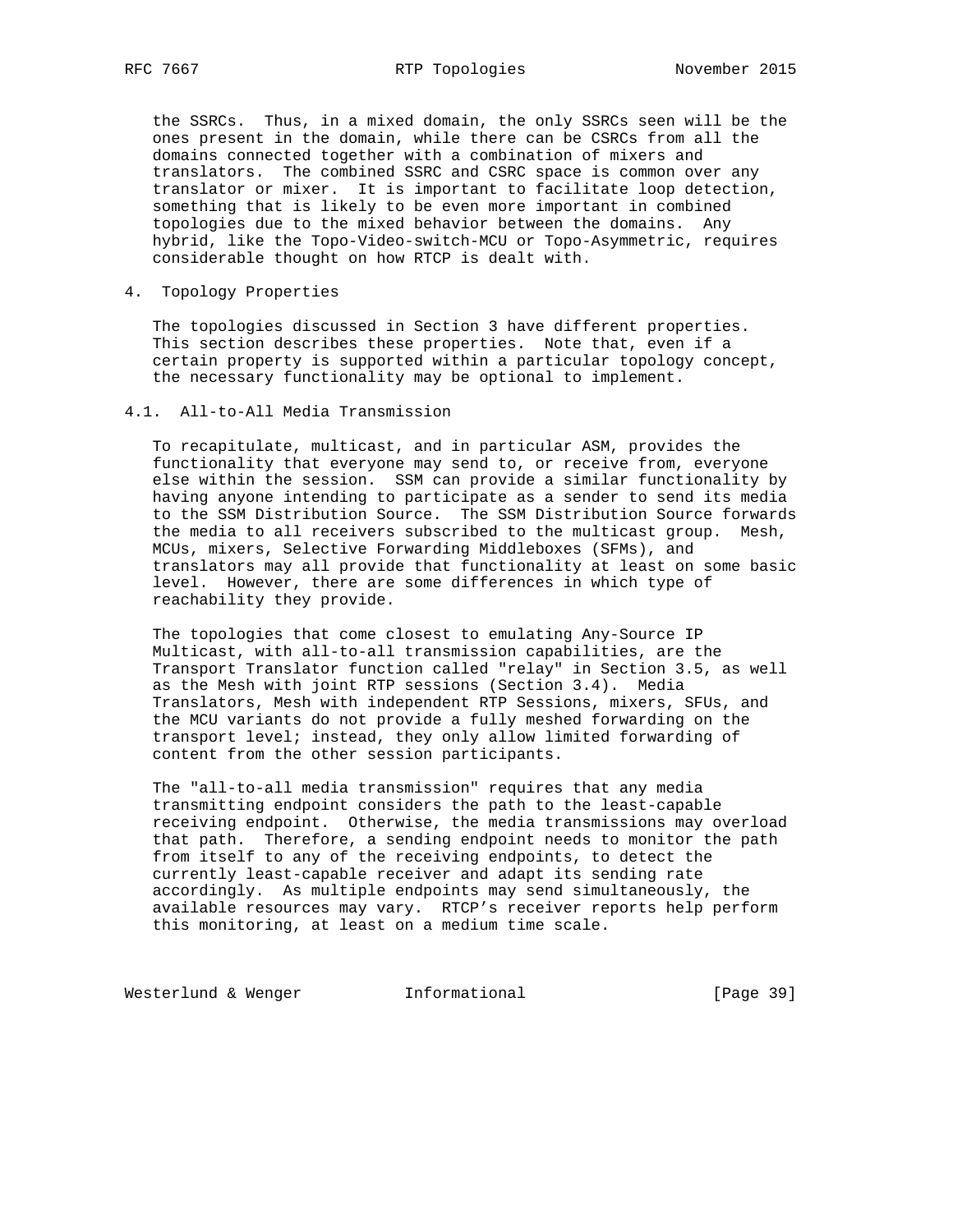The resource consumption for performing all-to-all transmission varies depending on the topology. Both ASM and SSM have the benefit that only one copy of each packet traverses a particular link. Using a relay causes the transmission of one copy of a packet per endpoint-to-relay path and packet transmitted. However, in most cases, the links carrying the multiple copies will be the ones close to the relay (which can be assumed to be part of the network infrastructure with good connectivity to the backbone) rather than the endpoints (which may be behind slower access links). The Mesh topologies causes N-1 streams of transmitted packets to traverse the first-hop link from the endpoint, in a mesh with N endpoints. How long the different paths are common is highly situation dependent.

 The transmission of RTCP by design adapts to any changes in the number of participants due to the transmission algorithm, defined in the RTP specification [RFC3550], and the extensions in AVPF [RFC4585] (when applicable). That way, the resources utilized for RTCP stay within the bounds configured for the session.

#### 4.2. Transport or Media Interoperability

 All translators, mixers, RTCP-terminating MCUs, and Mesh with individual RTP sessions allow changing the media encoding or the transport to other properties of the other domain, thereby providing extended interoperability in cases where the endpoints lack a common set of media codecs and/or transport protocols. Selective Forwarding Middleboxes can adopt the transport and (at least) selectively forward the encoded streams that match a receiving endpoint's capability. It requires an additional translator to change the media encoding if the encoded streams do not match the receiving endpoint's capabilities.

### 4.3. Per-Domain Bitrate Adaptation

 Endpoints are often connected to each other with a heterogeneous set of paths. This makes congestion control in a Point-to-Multipoint set problematic. In the ASM, SSM, Mesh with common RTP session, and Transport Relay scenarios, each individual sending endpoint has to adapt to the receiving endpoint behind the least-capable path, yielding suboptimal quality for the endpoints behind the more capable paths. This is no longer an issue when Media Translators, mixers, SFMs, or MCUs are involved, as each endpoint only needs to adapt to the slowest path within its own domain. The translator, mixer, SFM, or MCU topologies all require their respective outgoing RTP streams to adjust the bitrate, packet rate, etc., to adapt to the least capable path in each of the other domains. That way one can avoid lowering the quality to the least-capable endpoint in all the domains at the cost (complexity, delay, equipment) of the mixer, SFM, or

Westerlund & Wenger **Informational** [Page 40]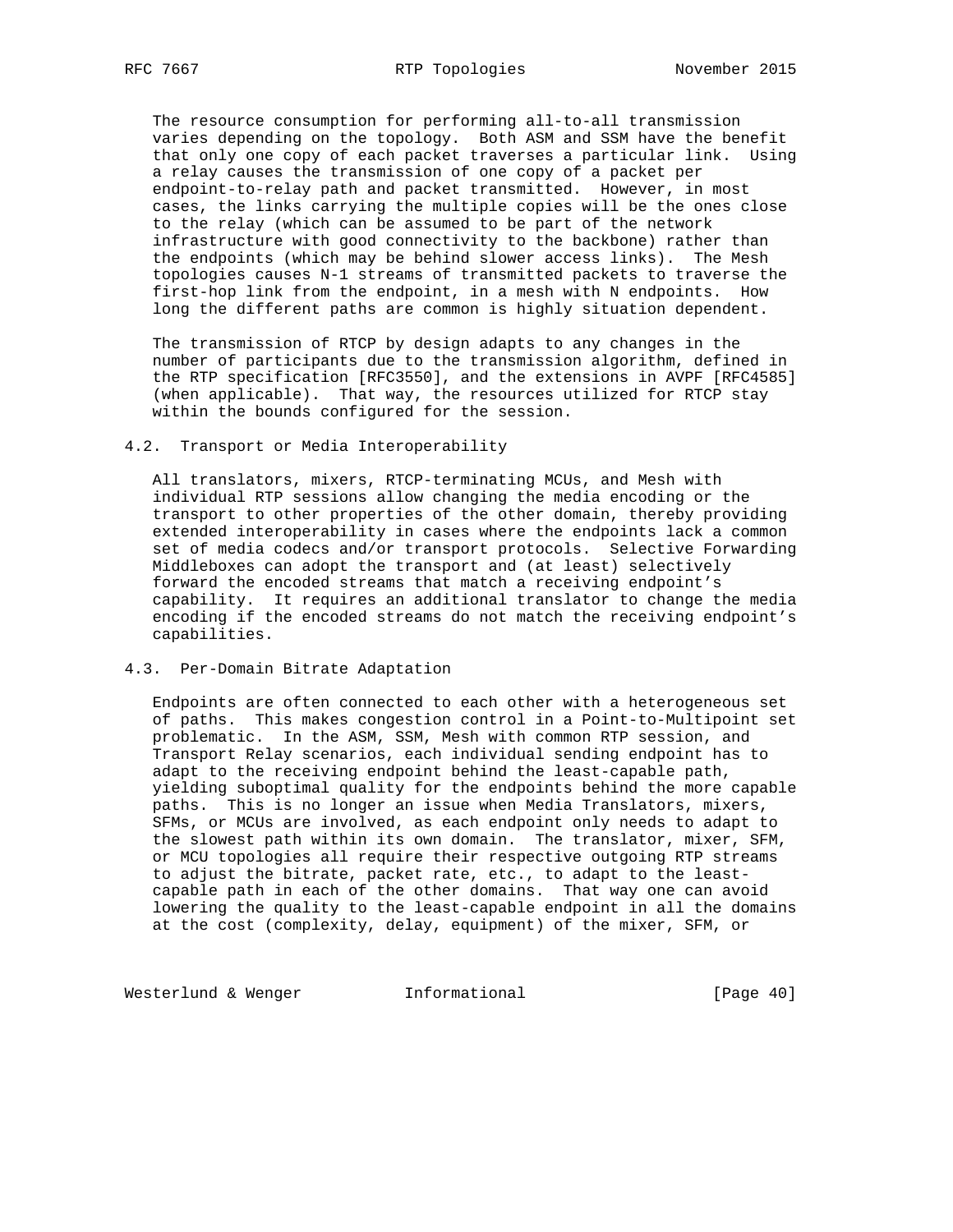translator, and potentially the media sender (multicast/layered encoding and sending the different representations).

## 4.4. Aggregation of Media

 In the all-to-all media property mentioned above and provided by ASM, SSM, Mesh with common RTP session, and relay, all simultaneous media transmissions share the available bitrate. For endpoints with limited reception capabilities, this may result in a situation where even a minimal, acceptable media quality cannot be accomplished, because multiple RTP streams need to share the same resources. One solution to this problem is to use a mixer, or MCU, to aggregate the multiple RTP streams into a single one, where the single RTP stream takes up less resources in terms of bitrate. This aggregation can be performed according to different methods. Mixing or selection are two common methods. Selection is almost always possible and easy to implement. Mixing requires resources in the mixer and may be relatively easy and not impair the quality too badly (audio) or quite difficult (video tiling, which is not only computationally complex but also reduces the pixel count per stream, with corresponding loss in perceptual quality).

### 4.5. View of All Session Participants

 The RTP protocol includes functionality to identify the session participants through the use of the SSRC and CSRC fields. In addition, it is capable of carrying some further identity information about these participants using the RTCP SDES. In topologies that provide a full all-to-all functionality, i.e., ASM, Mesh with common RTP session, and relay, a compliant RTP implementation offers the functionality directly as specified in RTP. In topologies that do not offer all-to-all communication, it is necessary that RTCP is handled correctly in domain bridging functions. RTP includes explicit specification text for translators and mixers, and for SFMs the required functionality can be derived from that text. However, the MCU described in Section 3.8 cannot offer the full functionality for session participant identification through RTP means. The topologies that create independent RTP sessions per endpoint or pair of endpoints, like a Back-to-Back RTP session, MESH with independent RTP sessions, and the RTCP terminating MCU (Section 3.9), with an exception of SFM, do not support RTP-based identification of session participants. In all those cases, other non-RTP-based mechanisms need to be implemented if such knowledge is required or desirable. When it comes to SFM, the SSRC namespace is not necessarily joint. Instead, identification will require knowledge of SSRC/CSRC mappings that the SFM performed; see Section 3.7.

Westerlund & Wenger **Informational** [Page 41]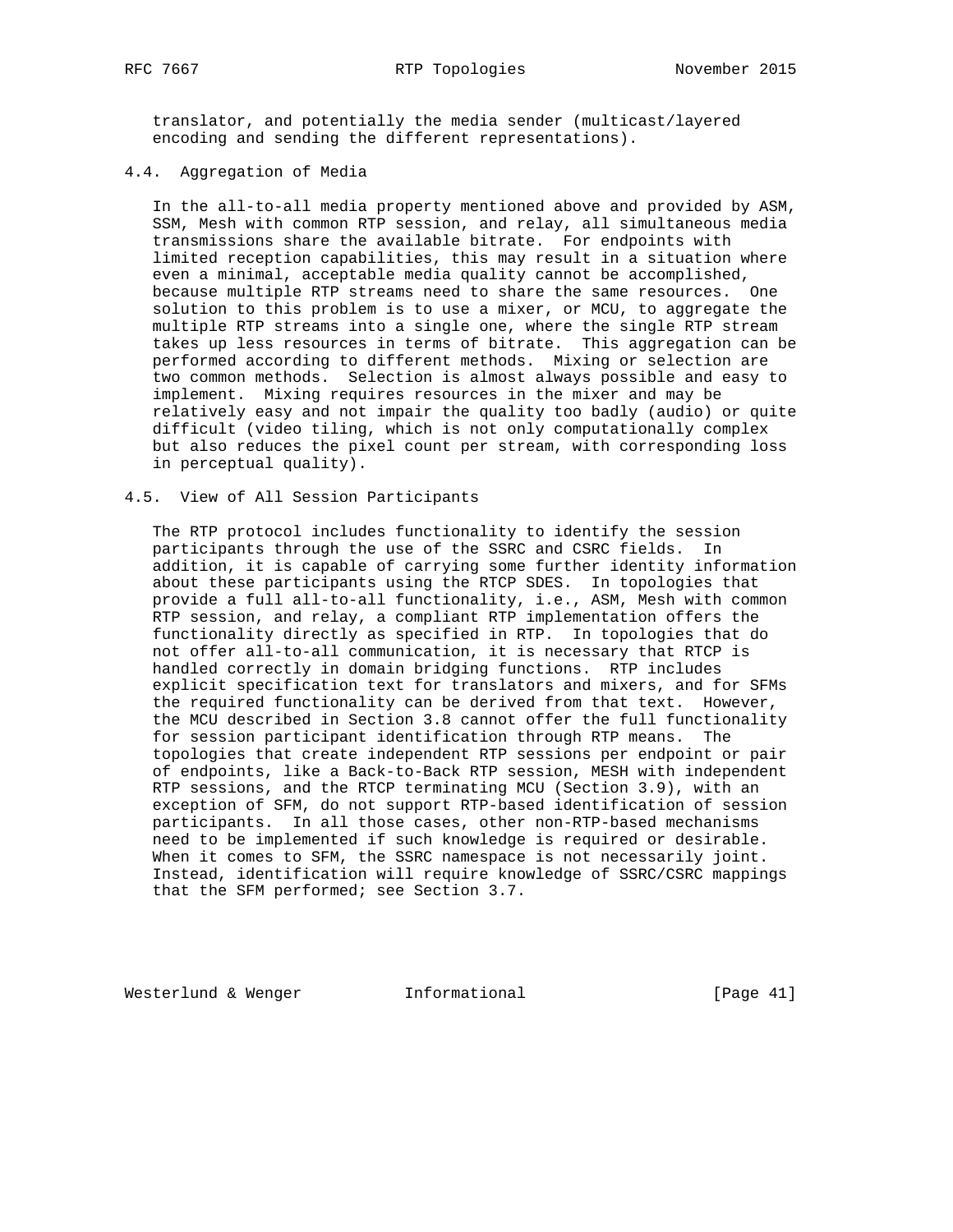## 4.6. Loop Detection

 In complex topologies with multiple interconnected domains, it is possible to unintentionally form media loops. RTP and RTCP support detecting such loops, as long as the SSRC and CSRC identities are maintained and correctly set in forwarded packets. Loop detection will work in ASM, SSM, Mesh with joint RTP session, and relay. It is likely that loop detection works for the video-switching MCU, Section 3.8, at least as long as it forwards the RTCP between the endpoints. However, the Back-to-Back RTP sessions, Mesh with independent RTP sessions, and SFMs will definitely break the loop detection mechanism.

#### 4.7. Consistency between Header Extensions and RTCP

 Some RTP header extensions have relevance not only end to end but also hop to hop, meaning at least some of the middleboxes in the path are aware of their potential presence through signaling, intercept and interpret such header extensions, and potentially also rewrite or generate them. Modern header extensions generally follow "A General Mechanism for RTP Header Extensions" [RFC5285], which allows for all of the above. Examples for such header extensions include the Media ID (MID) in [SDP-BUNDLE]. At the time of writing, there was also a proposal for how to include some SDES into an RTP header extension [RTCP-SDES].

 When such header extensions are in use, any middlebox that understands it must ensure consistency between the extensions it sees and/or generates and the RTCP it receives and generates. For example, the MID of the bundle is sent in an RTP header extension and also in an RTCP SDES message. This apparent redundancy was introduced as unaware middleboxes may choose to discard RTP header extensions. Obviously, inconsistency between the MID sent in the RTP header extension and in the RTCP SDES message could lead to undesirable results, and, therefore, consistency is needed. Middleboxes unaware of the nature of a header extension, as specified in [RFC5285], are free to forward or discard header extensions.

## 5. Comparison of Topologies

 The table below attempts to summarize the properties of the different topologies. The legend to the topology abbreviations are: Topo-Point-to-Point (PtP), Topo-ASM (ASM), Topo-SSM (SSM), Topo-Trn- Translator (TT), Topo-Media-Translator (including Transport Translator) (MT), Topo-Mesh with joint session (MJS), Topo-Mesh with individual sessions (MIS), Topo-Mixer (Mix), Topo-Asymmetric (ASY), Topo-Video-switch-MCU (VSM), Topo-RTCP-terminating-MCU (RTM), and Selective Forwarding Middlebox (SFM). In the table below, Y

Westerlund & Wenger **Informational** [Page 42]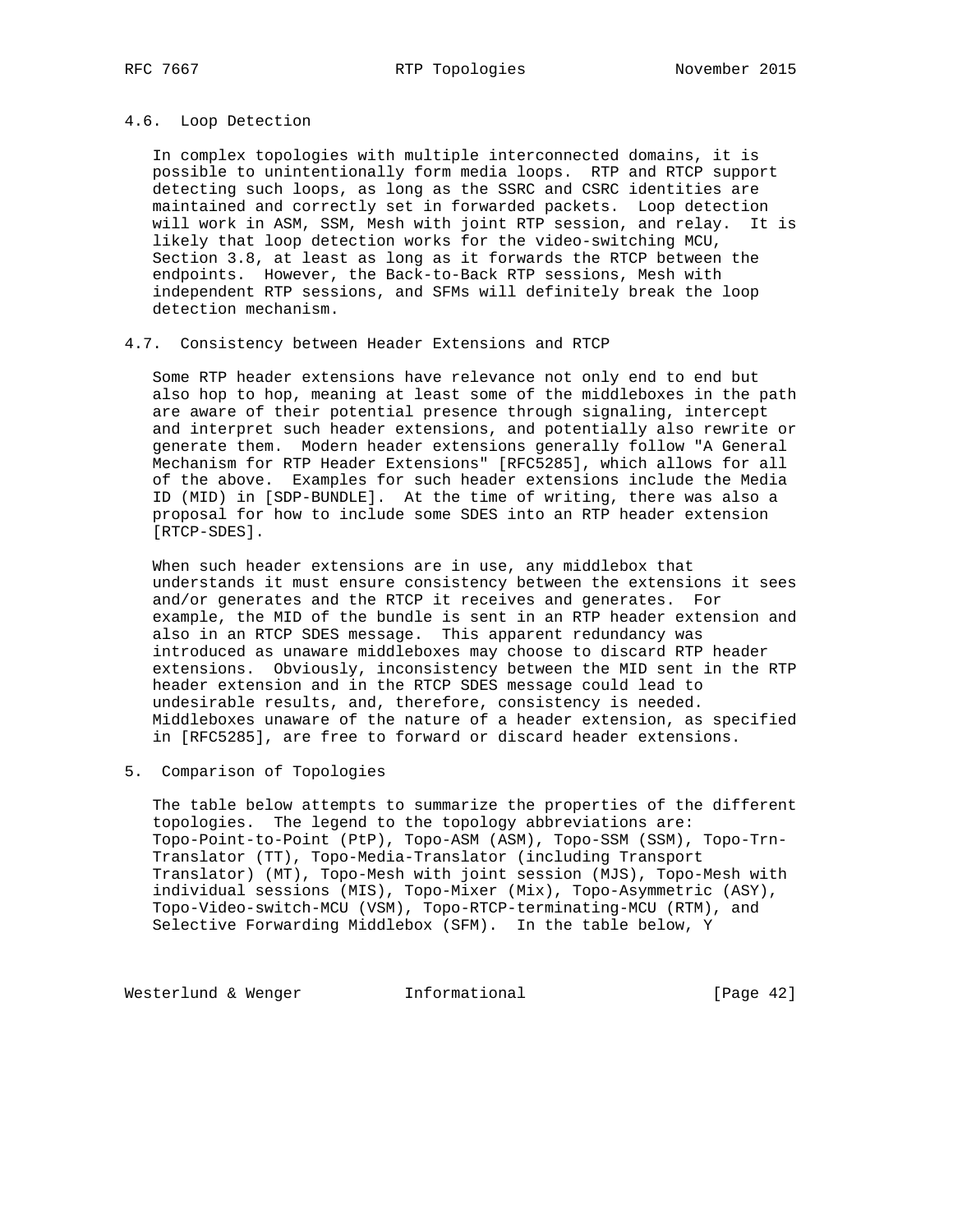indicates Yes or full support, N indicates No support, (Y) indicates partial support, and N/A indicates not applicable.

| Property                    | Pt P        |   | ASM SSM TT MT MJS MIS Mix ASY VSM RTM SFM |             |             |                 |     |     |     |              |   |   |
|-----------------------------|-------------|---|-------------------------------------------|-------------|-------------|-----------------|-----|-----|-----|--------------|---|---|
| All-to-All Media            |             |   |                                           |             | $\mathbf Y$ | $Y \rightarrow$ | (Y) | (Y) |     | (Y) (Y)      |   |   |
| Interoperability            | N/A         | N | N                                         | Y           | Y           | Y               | Y   |     |     |              |   |   |
| Per-Domain Adaptation N/A N |             |   | $\mathbb N$                               | N Y         |             | N               | Y   | Y   | Y   | N            |   |   |
| Aggregation of Media        | $\mathbb N$ | N | N                                         | $\mathbf N$ | N           | N               | N   | Y   | (Y) | $\mathbf{Y}$ |   | N |
| Full Session View           | Y           | Y | Υ                                         |             | Y           | Y               | N   | Y   |     | (Y)          |   | Y |
| Loop Detection              |             |   |                                           |             |             |                 | N   | Y   |     |              | N | N |

 Please note that the Media Translator also includes the Transport Translator functionality.

### 6. Security Considerations

 The use of mixers, SFMs, and translators has impact on security and the security functions used. The primary issue is that mixers, SFMs, and translators modify packets, thus preventing the use of integrity and source authentication, unless they are trusted devices that take part in the security context, e.g., the device can send Secure Real time Transport Protocol (SRTP) and Secure Real-time Transport Control Protocol (SRTCP) [RFC3711] packets to endpoints in the Communication Session. If encryption is employed, the Media Translator, SFM, and mixer need to be able to decrypt the media to perform its function. A Transport Translator may be used without access to the encrypted payload in cases where it translates parts that are not included in the encryption and integrity protection, for example, IP address and UDP port numbers in a media stream using SRTP [RFC3711]. However, in general, the translator, SFM, or mixer needs to be part of the signaling context and get the necessary security associations (e.g., SRTP crypto contexts) established with its RTP session participants.

 Including the mixer, SFM, and translator in the security context allows the entity, if subverted or misbehaving, to perform a number of very serious attacks as it has full access. It can perform all the attacks possible (see RFC 3550 and any applicable profiles) as if the media session were not protected at all, while giving the impression to the human session participants that they are protected.

 Transport Translators have no interactions with cryptography that work above the transport layer, such as SRTP, since that sort of translator leaves the RTP header and payload unaltered. Media Translators, on the other hand, have strong interactions with cryptography, since they alter the RTP payload. A Media Translator in a session that uses cryptographic protection needs to perform cryptographic processing to both inbound and outbound packets.

Westerlund & Wenger **Informational Informational** [Page 43]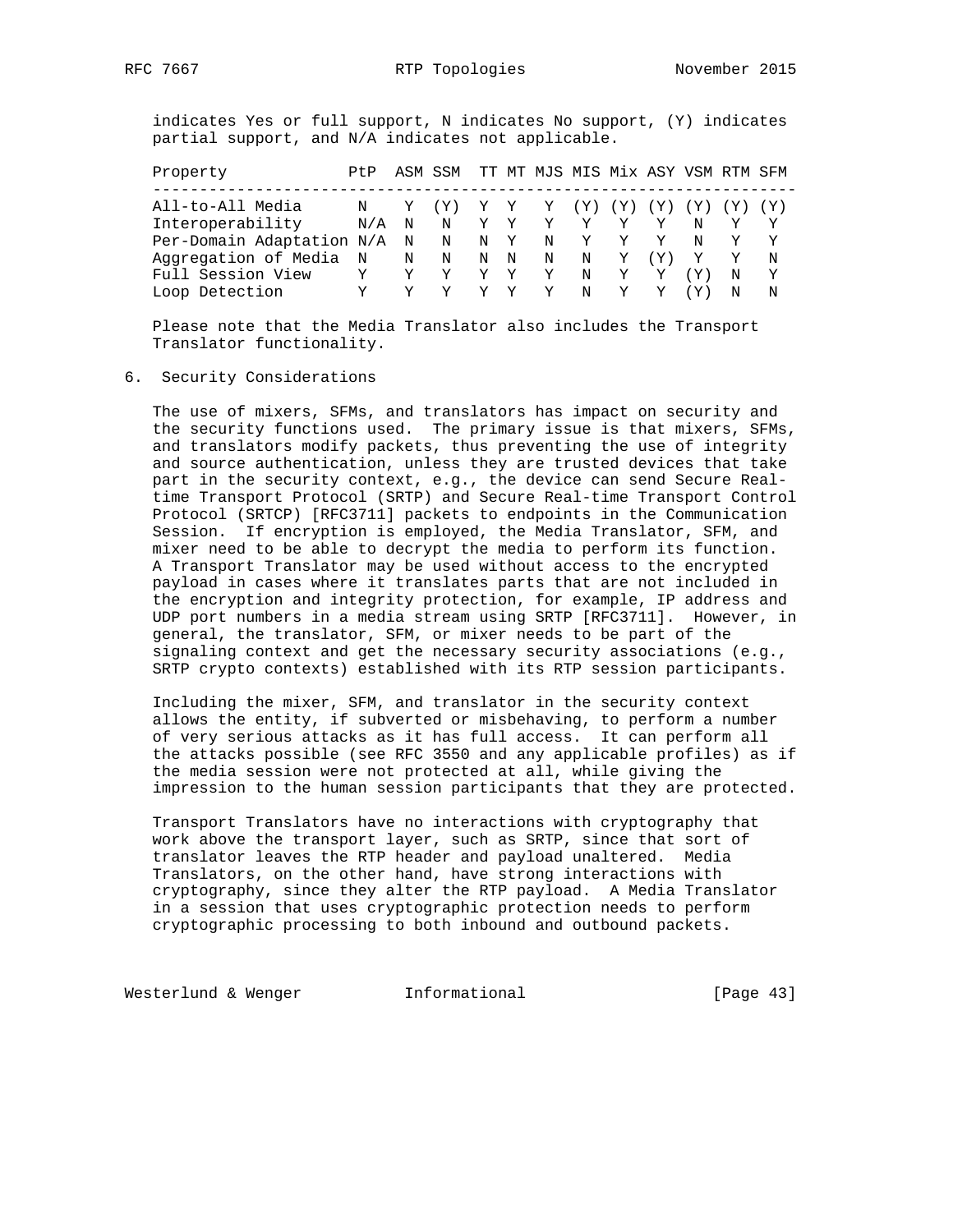A Media Translator may need to use different cryptographic keys for the inbound and outbound processing. For SRTP, different keys are required, because an RFC 3550 Media Translator leaves the SSRC unchanged during its packet processing, and SRTP key sharing is only allowed when distinct SSRCs can be used to protect distinct packet streams.

 When the Media Translator uses different keys to process inbound and outbound packets, each session participant needs to be provided with the appropriate key, depending on whether they are listening to the translator or the original source. (Note that there is an architectural difference between RTP media translation, in which participants can rely on the RTP payload type field of a packet to determine appropriate processing, and cryptographically protected media translation, in which participants must use information that is not carried in the packet.)

 When using security mechanisms with translators, SFMs, and mixers, it is possible that the translator, SFM, or mixer could create different security associations for the different domains they are working in. Doing so has some implications:

 First, it might weaken security if the mixer/translator accepts a weaker algorithm or key in one domain rather than in another. Therefore, care should be taken that appropriately strong security parameters are negotiated in all domains. In many cases, "appropriate" translates to "similar" strength. If a key-management system does allow the negotiation of security parameters resulting in a different strength of the security, then this system should notify the participants in the other domains about this.

 Second, the number of crypto contexts (keys and security-related state) needed (for example, in SRTP [RFC3711]) may vary between mixers, SFMs, and translators. A mixer normally needs to represent only a single SSRC per domain and therefore needs to create only one security association (SRTP crypto context) per domain. In contrast, a translator needs one security association per participant it translates towards, in the opposite domain. Considering Figure 11, the translator needs two security associations towards the multicast domain: one for B and one for D. It may be forced to maintain a set of totally independent security associations between itself and B and D, respectively, so as to avoid two-time pad occurrences. These contexts must also be capable of handling all the sources present in the other domains. Hence, using completely independent security associations (for certain keying mechanisms) may force a translator to handle N\*DM keys and related state, where N is the total number of SSRCs used over all domains and DM is the total number of domains.

Westerlund & Wenger **Informational Informational** [Page 44]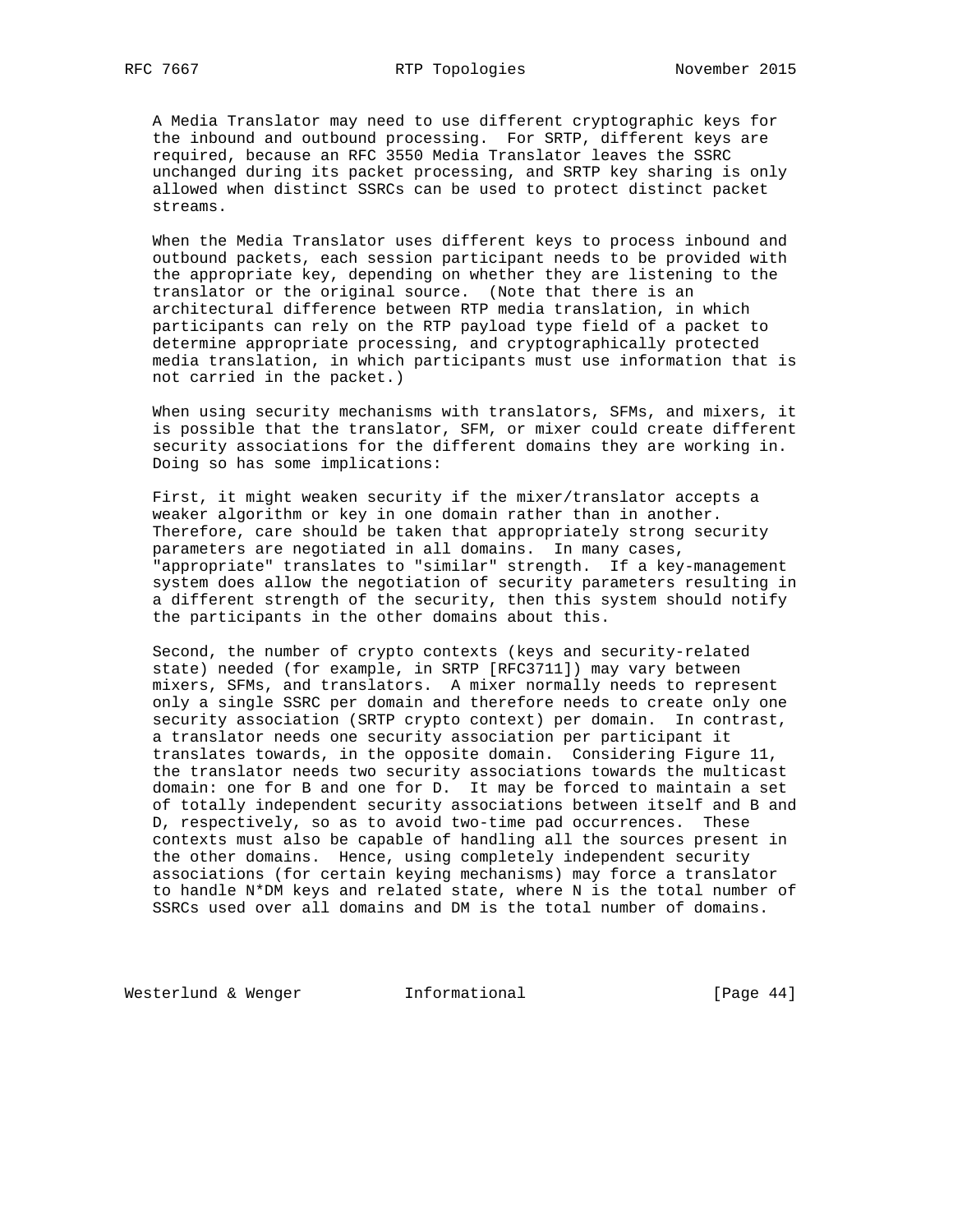The ASM, SSM, Relay, and Mesh (with common RTP session) topologies each have multiple endpoints that require shared knowledge about the different crypto contexts for the endpoints. These multiparty topologies have special requirements on the key management as well as the security functions. Specifically, source authentication in these environments has special requirements.

 There exist a number of different mechanisms to provide keys to the different participants. One example is the choice between group keys and unique keys per SSRC. The appropriate keying model is impacted by the topologies one intends to use. The final security properties are dependent on both the topologies in use and the keying mechanisms' properties and need to be considered by the application. Exactly which mechanisms are used is outside of the scope of this document. Please review RTP Security Options [RFC7201] to get a better understanding of most of the available options.

- 7. References
- 7.1. Normative References
	- [RFC3550] Schulzrinne, H., Casner, S., Frederick, R., and V. Jacobson, "RTP: A Transport Protocol for Real-Time Applications", STD 64, RFC 3550, DOI 10.17487/RFC3550, July 2003, <http://www.rfc-editor.org/info/rfc3550>.
	- [RFC4585] Ott, J., Wenger, S., Sato, N., Burmeister, C., and J. Rey, "Extended RTP Profile for Real-time Transport Control Protocol (RTCP)-Based Feedback (RTP/AVPF)", RFC 4585, DOI 10.17487/RFC4585, July 2006, <http://www.rfc-editor.org/info/rfc4585>.
	- [RFC7656] Lennox, J., Gross, K., Nandakumar, S., Salgueiro, G., and B. Burman, Ed., "A Taxonomy of Grouping Semantics and Mechanisms for Real-Time Transport Protocol (RTP) Sources", RFC 7656, November 2015, <http://www.rfc-editor.org/info/rfc7656>.
- 7.2. Informative References

[MULTI-STREAM-OPT]

 Lennox, J., Westerlund, M., Wu, W., and C. Perkins, "Sending Multiple Media Streams in a Single RTP Session: Grouping RTCP Reception Statistics and Other Feedback", Work in Progress, draft-ietf-avtcore-rtp-multi-stream optimisation-08, October 2015.

Westerlund & Wenger **Informational** [Page 45]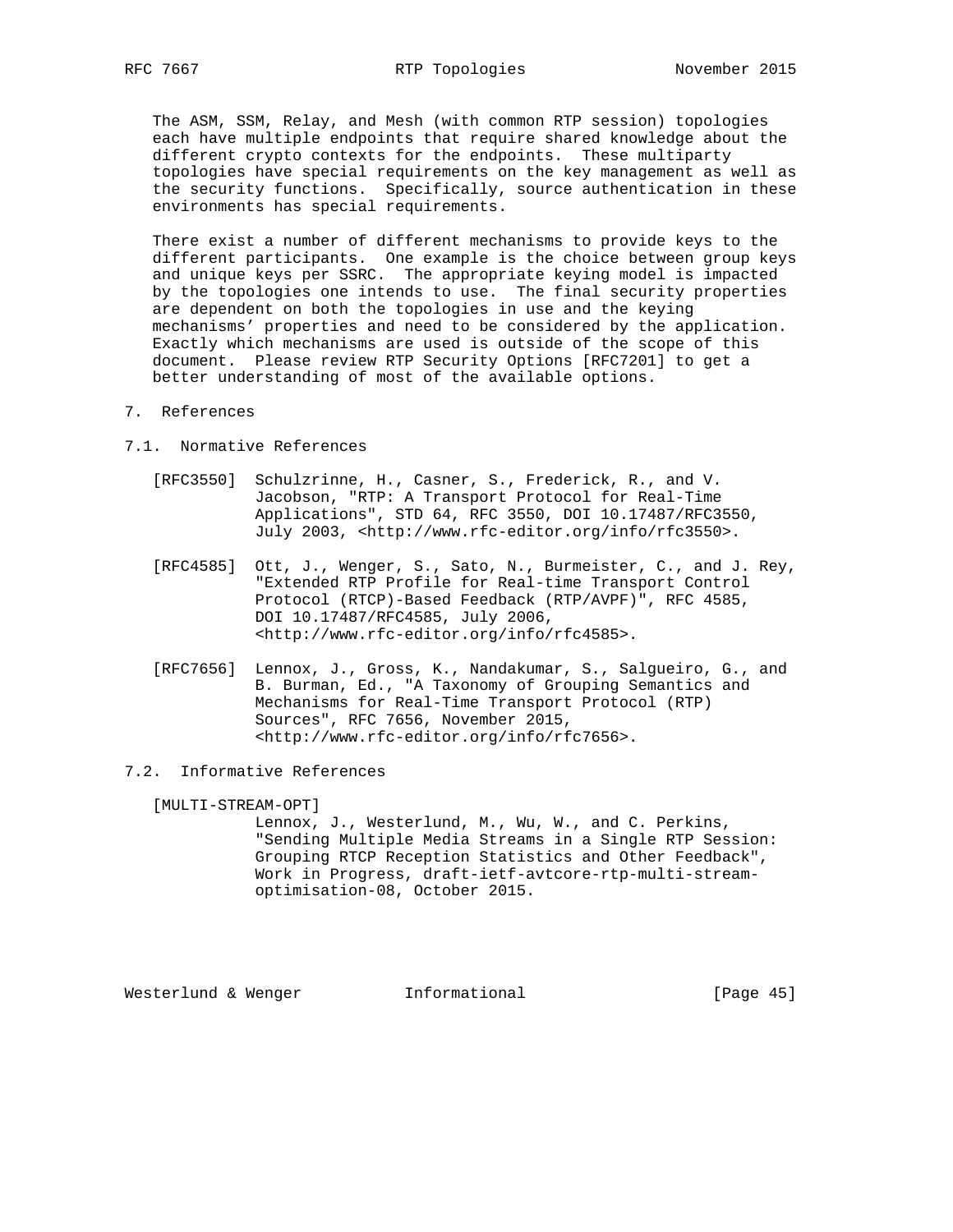- [RFC1112] Deering, S., "Host extensions for IP multicasting", STD 5, RFC 1112, DOI 10.17487/RFC1112, August 1989, <http://www.rfc-editor.org/info/rfc1112>.
- [RFC3022] Srisuresh, P. and K. Egevang, "Traditional IP Network Address Translator (Traditional NAT)", RFC 3022, DOI 10.17487/RFC3022, January 2001, <http://www.rfc-editor.org/info/rfc3022>.
- [RFC3569] Bhattacharyya, S., Ed., "An Overview of Source-Specific Multicast (SSM)", RFC 3569, DOI 10.17487/RFC3569, July 2003, <http://www.rfc-editor.org/info/rfc3569>.
- [RFC3711] Baugher, M., McGrew, D., Naslund, M., Carrara, E., and K. Norrman, "The Secure Real-time Transport Protocol (SRTP)", RFC 3711, DOI 10.17487/RFC3711, March 2004, <http://www.rfc-editor.org/info/rfc3711>.
- [RFC4575] Rosenberg, J., Schulzrinne, H., and O. Levin, Ed., "A Session Initiation Protocol (SIP) Event Package for Conference State", RFC 4575, DOI 10.17487/RFC4575, August 2006, <http://www.rfc-editor.org/info/rfc4575>.
- [RFC4607] Holbrook, H. and B. Cain, "Source-Specific Multicast for IP", RFC 4607, DOI 10.17487/RFC4607, August 2006, <http://www.rfc-editor.org/info/rfc4607>.
- [RFC5104] Wenger, S., Chandra, U., Westerlund, M., and B. Burman, "Codec Control Messages in the RTP Audio-Visual Profile with Feedback (AVPF)", RFC 5104, DOI 10.17487/RFC5104, February 2008, <http://www.rfc-editor.org/info/rfc5104>.
- [RFC5117] Westerlund, M. and S. Wenger, "RTP Topologies", RFC 5117, DOI 10.17487/RFC5117, January 2008, <http://www.rfc-editor.org/info/rfc5117>.
- [RFC5285] Singer, D. and H. Desineni, "A General Mechanism for RTP Header Extensions", RFC 5285, DOI 10.17487/RFC5285, July 2008, <http://www.rfc-editor.org/info/rfc5285>.
- [RFC5760] Ott, J., Chesterfield, J., and E. Schooler, "RTP Control Protocol (RTCP) Extensions for Single-Source Multicast Sessions with Unicast Feedback", RFC 5760, DOI 10.17487/RFC5760, February 2010, <http://www.rfc-editor.org/info/rfc5760>.

Westerlund & Wenger **Informational** [Page 46]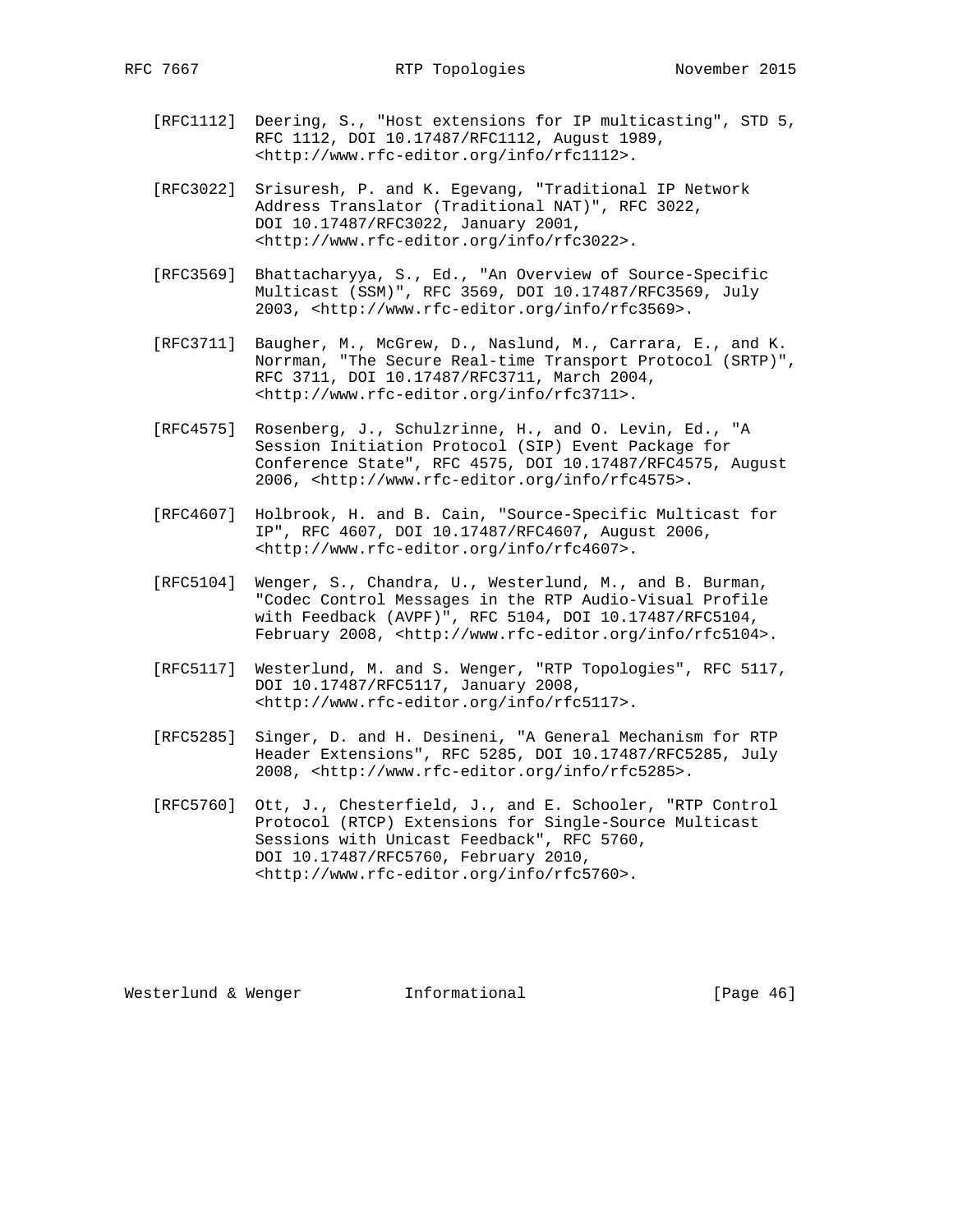RFC 7667 RTP Topologies November 2015

- [RFC5766] Mahy, R., Matthews, P., and J. Rosenberg, "Traversal Using Relays around NAT (TURN): Relay Extensions to Session Traversal Utilities for NAT (STUN)", RFC 5766, DOI 10.17487/RFC5766, April 2010, <http://www.rfc-editor.org/info/rfc5766>.
- [RFC6285] Ver Steeg, B., Begen, A., Van Caenegem, T., and Z. Vax, "Unicast-Based Rapid Acquisition of Multicast RTP Sessions", RFC 6285, DOI 10.17487/RFC6285, June 2011, <http://www.rfc-editor.org/info/rfc6285>.
- [RFC6465] Ivov, E., Ed., Marocco, E., Ed., and J. Lennox, "A Real time Transport Protocol (RTP) Header Extension for Mixer to-Client Audio Level Indication", RFC 6465, DOI 10.17487/RFC6465, December 2011, <http://www.rfc-editor.org/info/rfc6465>.
- [RFC7201] Westerlund, M. and C. Perkins, "Options for Securing RTP Sessions", RFC 7201, DOI 10.17487/RFC7201, April 2014, <http://www.rfc-editor.org/info/rfc7201>.

#### [RTCP-SDES]

 Westerlund, M., Burman, B., Even, R., and M. Zanaty, "RTP Header Extension for RTCP Source Description Items", Work in Progress, draft-ietf-avtext-sdes-hdr-ext-02, July 2015.

[SDP-BUNDLE]

 Holmberg, C., Alvestrand, H., and C. Jennings, "Negotiating Media Multiplexing Using the Session Description Protocol (SDP)", Work in Progress, draft-ietf-mmusic-sdp-bundle-negotiation-23, July 2015.